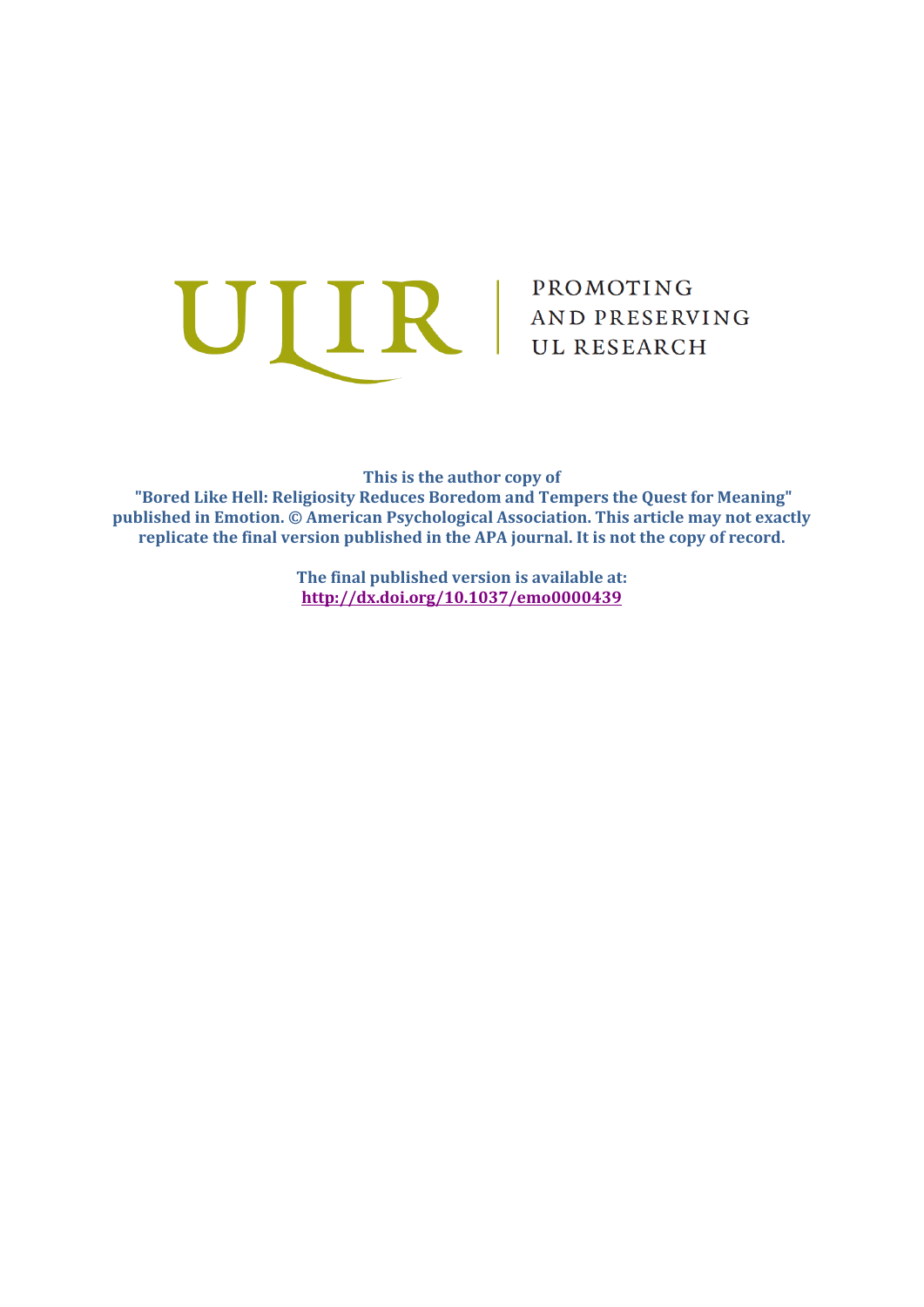# [Manuscript accepted for publication in Emotion]

Bored Like Hell:

Religiosity Reduces Boredom and Tempers the Quest for Meaning

Wijnand A. P. van Tilburg King's College London

Eric R. Igou University of Limerick

Paul J. Maher University of Limerick

Andrew B. Moynihan University of Limerick

Dawn G. Martin

University College Dublin

*Word count:* 14,035

Wijnand A. P. van Tilburg, Psychology Department, King's College London, London, United Kingdom. Eric R. Igou, Paul J. Maher, & Andrew B. Moynihan, Department of Psychology, University of Limerick, Limerick, Republic of Ireland. Dawn G. Martin, University College Dublin, Dublin, Republic of Ireland.

All procedures performed in studies involving human participants were in accordance with the ethical standards of the institutional research committee and with the 1964 Helsinki declaration and its later amendments or comparable ethical standards. Informed consent was obtained from all individual participants included in the studies. The authors declare that there are no potential conflicts of interest with respect to the research, authorship, and/or publication of this article. All authors consented to the submission of this manuscript. Correspondence concerning this article should be addressed to Wijnand A. P. van Tilburg, Room 2.12, Addison House, Guy's Campus, King's College London; London, United Kingdom, Email: Wijnand.van\_Tilburg@kcl.ac.uk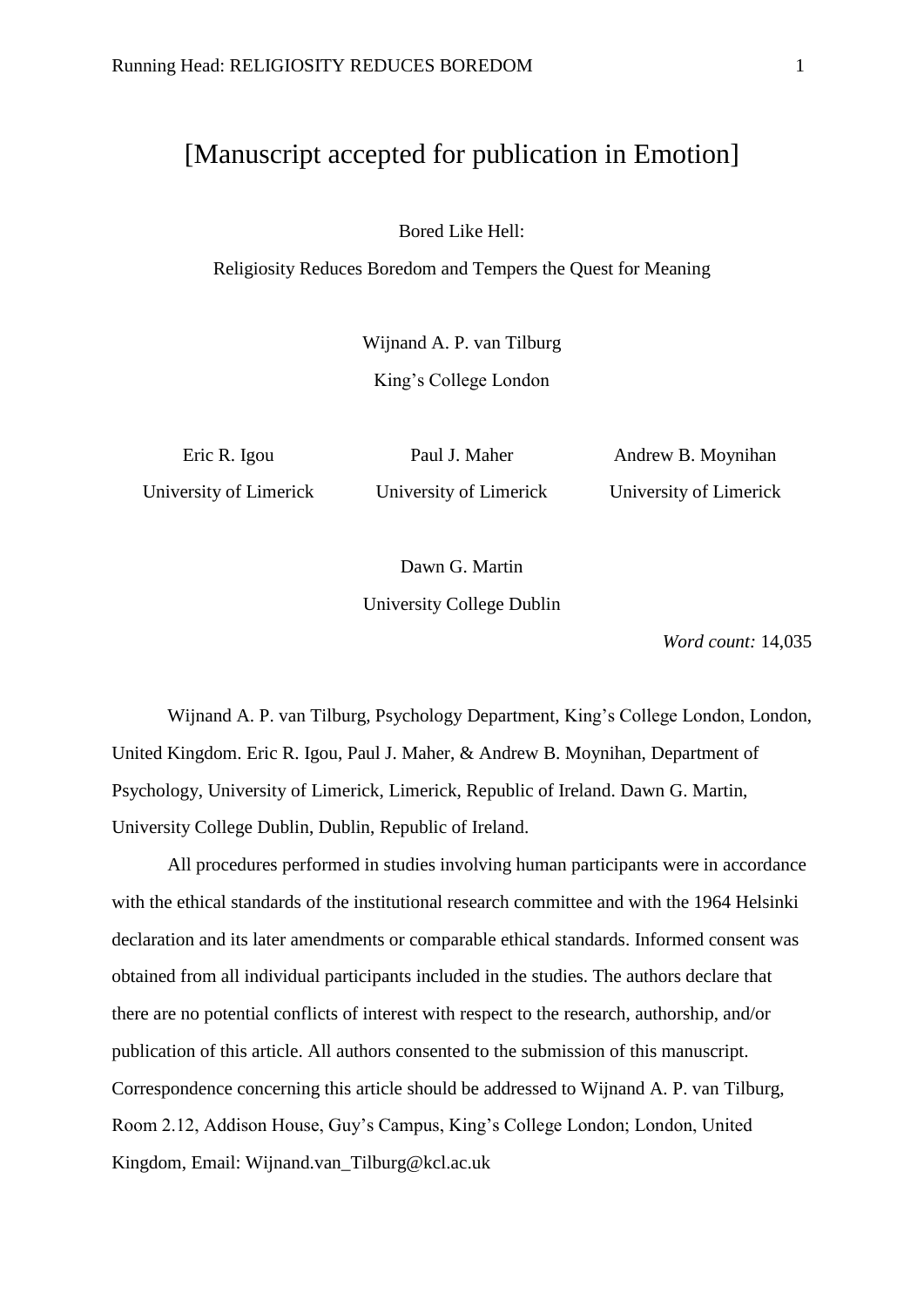#### **Abstract**

Boredom involves a lack of perceived meaning. Religiosity, on the other hand, offers people a sense of perceived meaning. Accordingly, we proposed that by imbuing a sense of meaningfulness religiosity leads people to experience less boredom. Furthermore, we hypothesized and tested that by reducing boredom, religiosity indirectly inhibits the search for meaningful engagement. In Study 1, following boring tasks, religious people experienced lower levels of boredom and were less motivated to search for meaning than non-religious people. We found in Study 2 that religious (vs. non- or less religious) people reported higher perceived meaning in life, which was associated with a reduced tendency to feel bored, and with a reduced need to search for meaning in life. Study 3 confirmed that the meaning in life associated with religiosity was associated with reduced state boredom. Religious participants were again less inclined to search for meaning, which was explained by the relatively low levels of boredom that religious (vs. non-religious) participants experienced.

*Keywords:* boredom, religion, meaning, self-regulation, existential psychology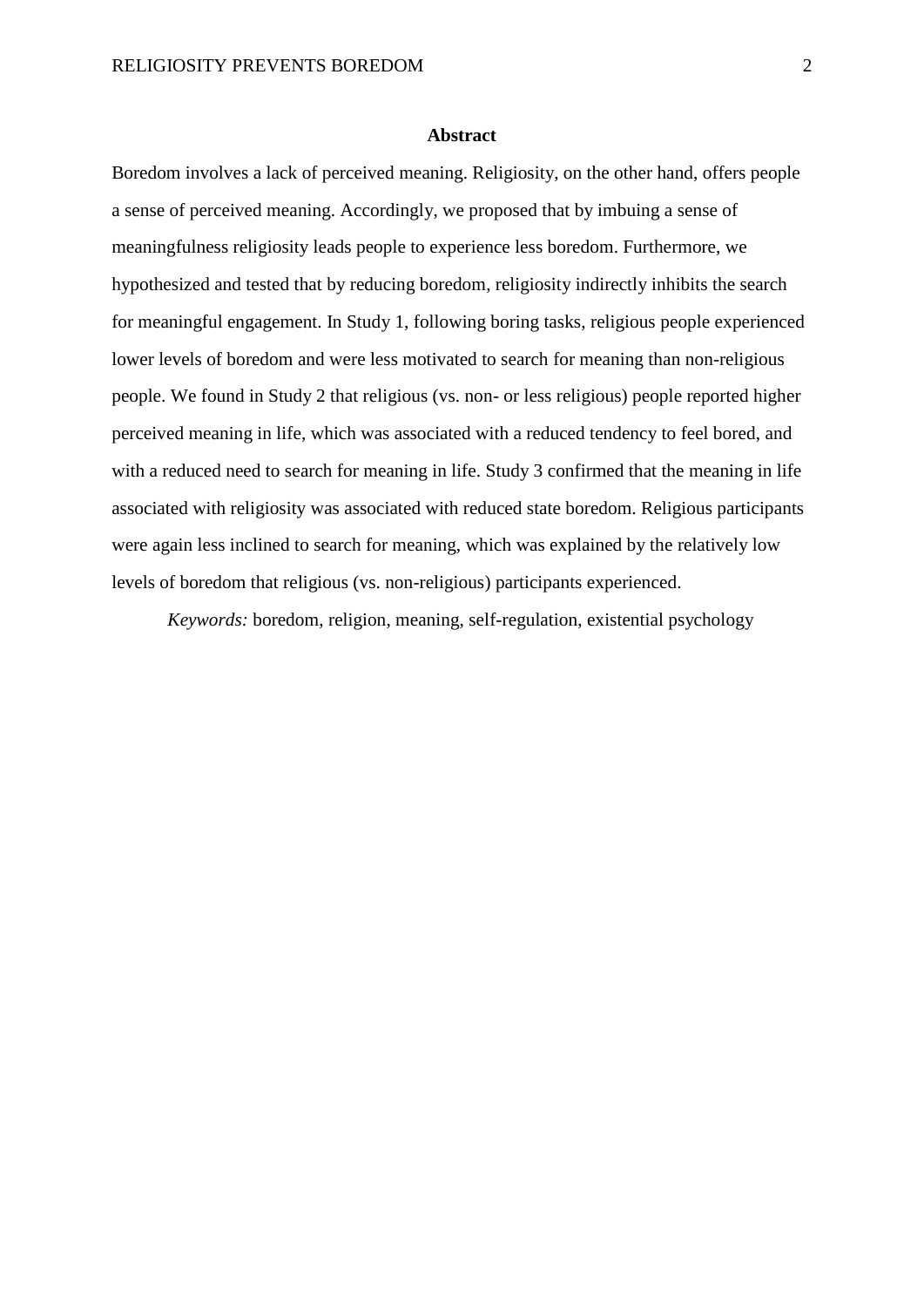Bored Like Hell: Religiosity Reduces Boredom and Tempers the Quest for Meaning "If I were to imagine Hell, it would be the place where you were continually bored" (Fromm, 1963/2004, p. 150)

Boredom is "the aversive experience of wanting, but being unable, to engage in satisfying activity" (Eastwood, Frischen, Fenske, & Smilek, 2012, p. 482). It is a ubiquitous (Larson & Richards, 1991), comparatively distinct (Van Tilburg & Igou, 2017a), and an unpleasant emotion (Smith & Ellsworth, 1985). Boredom is characterized by low physical arousal (Smith & Ellsworth, 1985; cf. Merrifield & Danckert, 2014), disengagement, lapsed attention (Eastwood et al., 2012), and the strong desire to change the current situation (Van Tilburg & Igou, 2012). It involves a perceived lack of purpose and challenge (Fahlman, Mercer, Gaskovski, Eastwood, & Eastwood, 2009; Van Tilburg & Igou, 2012), and prompts a search for meaningful engagement (Van Tilburg & Igou, 2011b, 2016).

Religious beliefs—"systems that suppose the existence of supernatural entities capable of effecting changes in the natural world" (Vail, Rothschild, Weise, Solomon, Pyszczynsky, & Greenberg, 2010, p. 84)—offer people a perceived sense of meaning. By offering perceived meaning (Steger & Frazier, 2005; Steger, Frazier, Oishi, & Kaler, 2006), religion mitigates the impact of meaning-threats such as mortality salience (Jonas & Fischer, 2006) and fear of death (Soenke, Landau, & Greenberg, 2013). We investigated if, by imbuing life with a sense of meaning, religious beliefs lead people to feel generally less bored. Furthermore, we hypothesized that by reducing boredom, religious beliefs would render meaning search less necessary. We will first review relevant literature on boredom and religiosity before setting out our approach.

## **The Good, the Bad, and the Bored**

Boredom is associated with, and can be a precursor to, a substantial amount of undesirable psychological and physical variables, namely aggression, depression, anxiety, pathological gambling, unhealthy eating behavior, risk taking, attention failures, impulsiveness, disengagement, physical health-symptoms, and many more (Eastwood et al., 2012; Moynihan et al., 2015; Moynihan, Igou, & Van Tilburg, 2017a; Vodanovich, 2003). The picture that this field of research has established is clear: Boredom permeates many life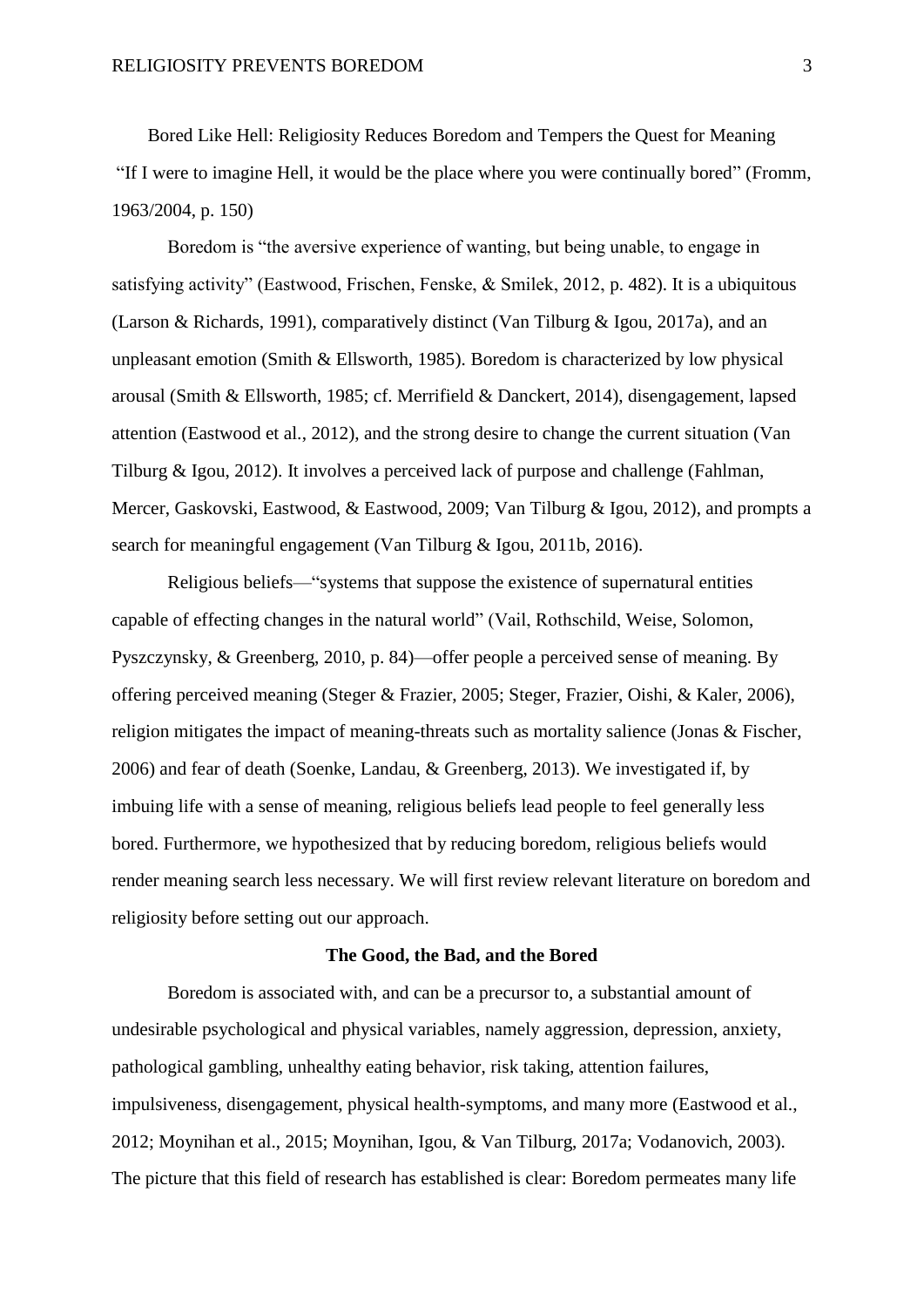domains and its consequences range from mildly discomforting to highly problematic (e.g., Eastwood et al., 2012; Van Tilburg & Igou, 2012).

One might be tempted to conclude from the above evidence that boredom is a (proverbial) curse. Indeed, a number of prominent philosophers suggested as much (for a review see Svendsen, 2005): Heidegger accused boredom of being the monstrosity within our *Dasein* (*existence*; cited in Thiele, 1997, p. 491); Schopenhauer perceived people's capacity for boredom as proof of life's emptiness and lack of value (1851, trans. 2009, p. 357); Kierkegaard considered boredom to be "the root of all evil" (cited in Healy, 1984, p. 25); Sartre felt that boredom was a "leprosy of the soul" (Kuhn, 1976; Martin, Sadlo, & Stew, 2006, p. 195); and Fromm believed that boredom is one of the greatest evils of life (1955, p. 202), one of life's greatest tortures, and a hallmark of Hell (1963/2004, p. 150).

Fortunately for humanity, these rather bleak accounts are not entirely precise: empirical examinations indicate that boredom also bears (proverbial) blessings. Notwithstanding the undesirable correlates and consequences that it can have, boredom serves important and adaptive psychological functions. One of these is that boredom sets off a search for meaningful engagement (Van Tilburg & Igou, 2012). In the words of Barbalet (1999), boredom "emotionally registers an absence of meaning and leads the actor in question towards meaning" (p. 631). Thus, boredom signals a lack of meaning, and triggers the pursuit towards a more meaningful activity.

Attesting to the proposition that boredom signals a lack of meaning, a distinguishing characteristic that sets the experience of boredom apart from other negative emotions (e.g., sadness, anger, frustration) is that it features thoughts about an acute lack of meaning in activity (Van Tilburg & Igou, 2012). Furthermore, recent research found that lay conceptualizations of boredom, state experiences of boredom, and individual differences in the tendency to become boredom could be distinguished from those of other negative emotions based on the appraised lack of meaning that boredom involves (Van Tilburg & Igou, 2017a). In addition, Fahlman and colleagues (2009) found that a lack of perceived meaning in life predicted the occurrence of boredom on future occasions, as did experimentally manipulated meaning in life. Furthermore, Moynihan and colleagues (2015)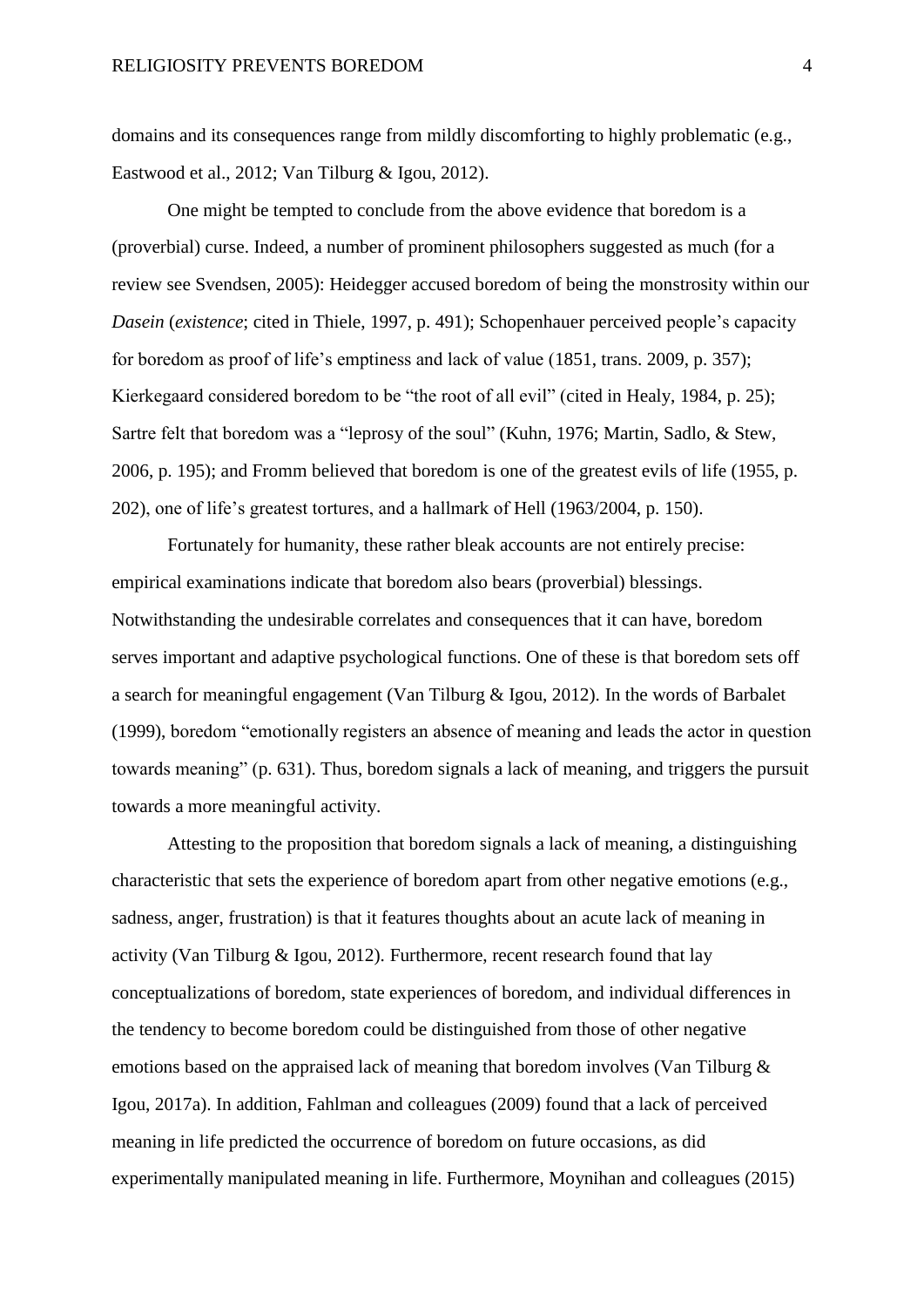found that a lack of perceived task-specific meaning involves boredom. Consistent with the proposition that boredom triggers the pursuit towards a more meaningful activity, boredom subsequently increases a search for meaningful engagement (Van Tilburg & Igou, 2012) and a search for meaning in life (Van Tilburg et al., 2013).

The quest for meaning that boredom inspires has a range of impacts, both desirable and undesirable. For example, boredom increases creative task performance (Gasper & Middlewood, 2014; Mann & Cadman, 2014), a likely marker of creating new meaning. Direct tests of boredom's meaning-making potential confirm this picture: Experimentally induced boredom can lead to in-group favoritism and outgroup derogation (Van Tilburg & Igou, 2011b), fosters commitment to political ideologies (Van Tilburg & Igou, 2016), and breeds nostalgic reverie (Van Tilburg et al., 2013), responses that can each provide a sense of meaning (Castano, Yzerbyt, & Paladino, 2004; McGregor, Prentice, & Nash, 2013; Routledge, Wildschut, Sedikides, Juhl, & Arndt, 2012). Furthermore, people who are more prone to boredom show increased commitment to heroes (Coughlan, Igou, Van Tilburg, Kinsella, & Ritchie, 2017), which offer people a sense of direction and purpose (Kinsella, Ritchie, & Igou, 2015a, 2015b). Indeed, the enhanced search for meaning that boredom breeds mediates these various effects (social identity, nostalgia, political ideology, hero affirmation; Coughlan et al., 2017; Van Tilburg et al., 2013; Van Tilburg & Igou, 2011b, 2016). In all, the emerging research on boredom portrays it neither exclusively as curse or blessing. By facilitating a search for meaning in one's activities or life in general, boredom can be functional. Whether or not this process improves the situation for people depends on the availability and attainability of courses of meaningful action (Eastwood et al., 2012; Elpidorou, 2014; Van Tilburg & Igou, 2017b). In this sense, boredom acts as Socrates' proverbial gadfly, whose unpleasant stings can trigger efforts towards finding new purpose.

## **Religion and Meaning**

Religion is a dominant feature of human culture: In 2010, an estimated 83.6% of people worldwide described themselves as religious (Pew Research Center, 2015). In fact, only 16.4% of the world population is estimated to describe themselves as unaffiliated, which includes, but is not strictly limited to, agnostics (people who feel that "nothing is known or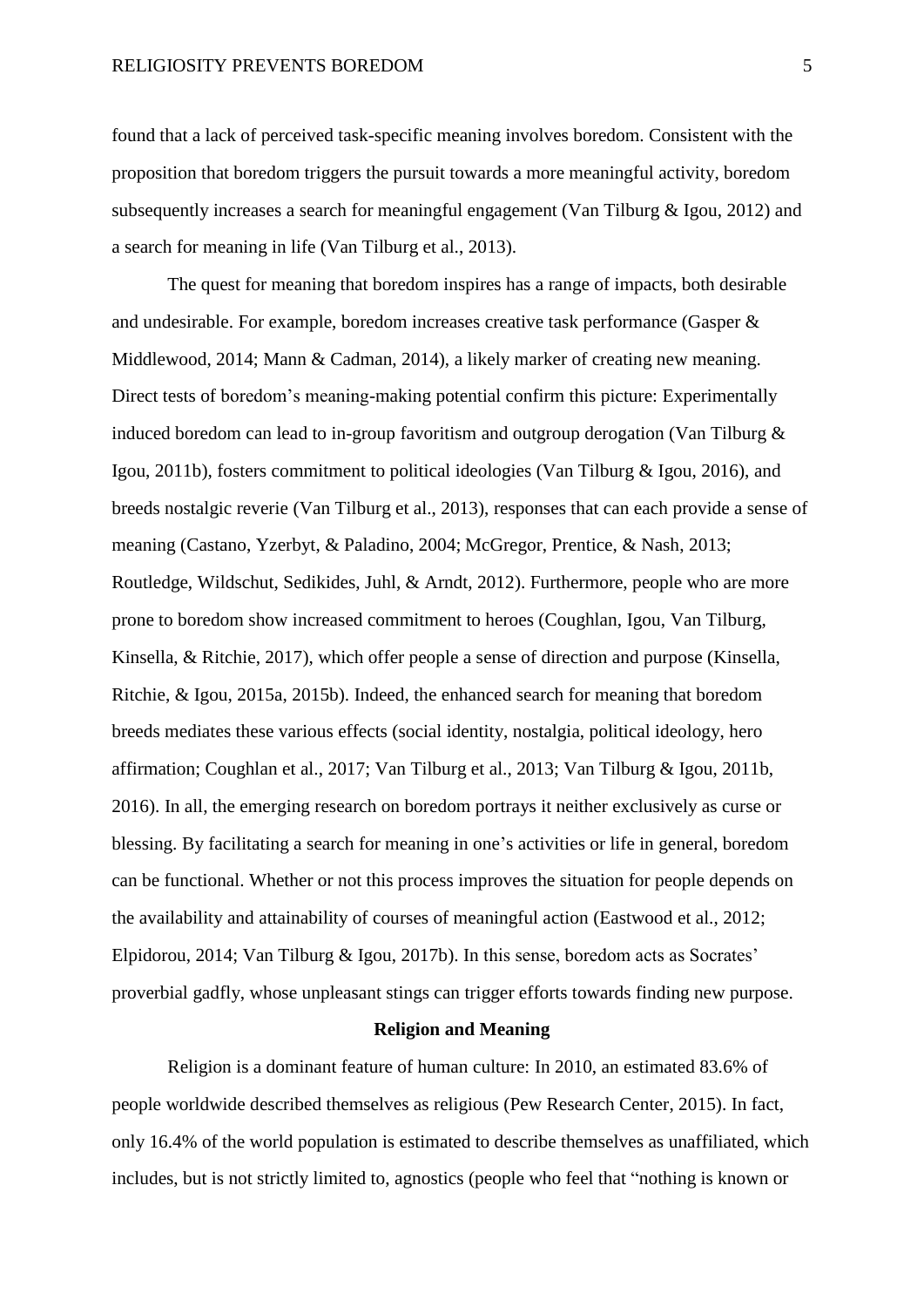can be known of the existence or nature of God" [or gods], Oxford Dictionary, 2016) and atheists (people "disbelieving or lacking belief in the existence of God" [or gods], Oxford Dictionary, 2016). Clearly, religion is a highly pervasive aspect of human society (Gebauer, et al., 2017).

Religions differ in their doctrines and, likewise, individual believers differ in specific interpretations (e.g., Richards & Bergin, 2000). However, from a psychological and sociological point of view, religious belief can be characterized as serving a number of typical functions. Batson and Stocks (2004), for example, group the functions of religious belief into physiological needs (e.g., dealing with disease, utopian visions of plenty), safety needs (e.g., protection against evil), belongingness and love (e.g., being loved by a deity, being a chosen people, belonging to a religious community; see also Ysseldyk, Matheson, & Anisman, 2010), esteem needs (e.g., worth, significance to the world, humility), selfactualization (e.g., creativity, self-transcendence), and epistemic needs (e.g., making sense of the universe). Religious practice offers various paths towards satisfying these needs (e.g., prayer, meditation, ritual; Gervais & Norenzayan, 2012; Richards & Bergin, 2000).<sup>1</sup>

One notable feature of religiosity particularly relevant to the current research is that it can offer people an understanding of life (Batson & Stocks, 2004) and a sense of purpose (Donahue, 1985). These sources of meaning, which religiosity offers to people, likely stem from multiple causes. First of all, many religions entail a prospect of life after death, which offers belief in immortality (Solomon, Greenberg, & Pyszczynski, 2004). Second, some religions endorse the belief that their god(s) has a significant purpose for individuals (Ferris, 2002). Furthermore, religiosity may offer a sense of social identity (Ysseldyk et al., 2010), which in turn can enhance perceived meaning in life through guiding norms, values, and behavior that allow people to make sense of how they should live their lives and treat others (e.g., Castano et al., 2004; Van Tilburg & Igou, 2011b). In addition, the sense of

 $\overline{a}$ 

<sup>&</sup>lt;sup>1</sup> Whether religion successfully fulfils these needs is another matter; for example, a metaanalysis by Masters and Spielmans (2007) of the effect of distant intercessory prayer found no discernable benefits on health.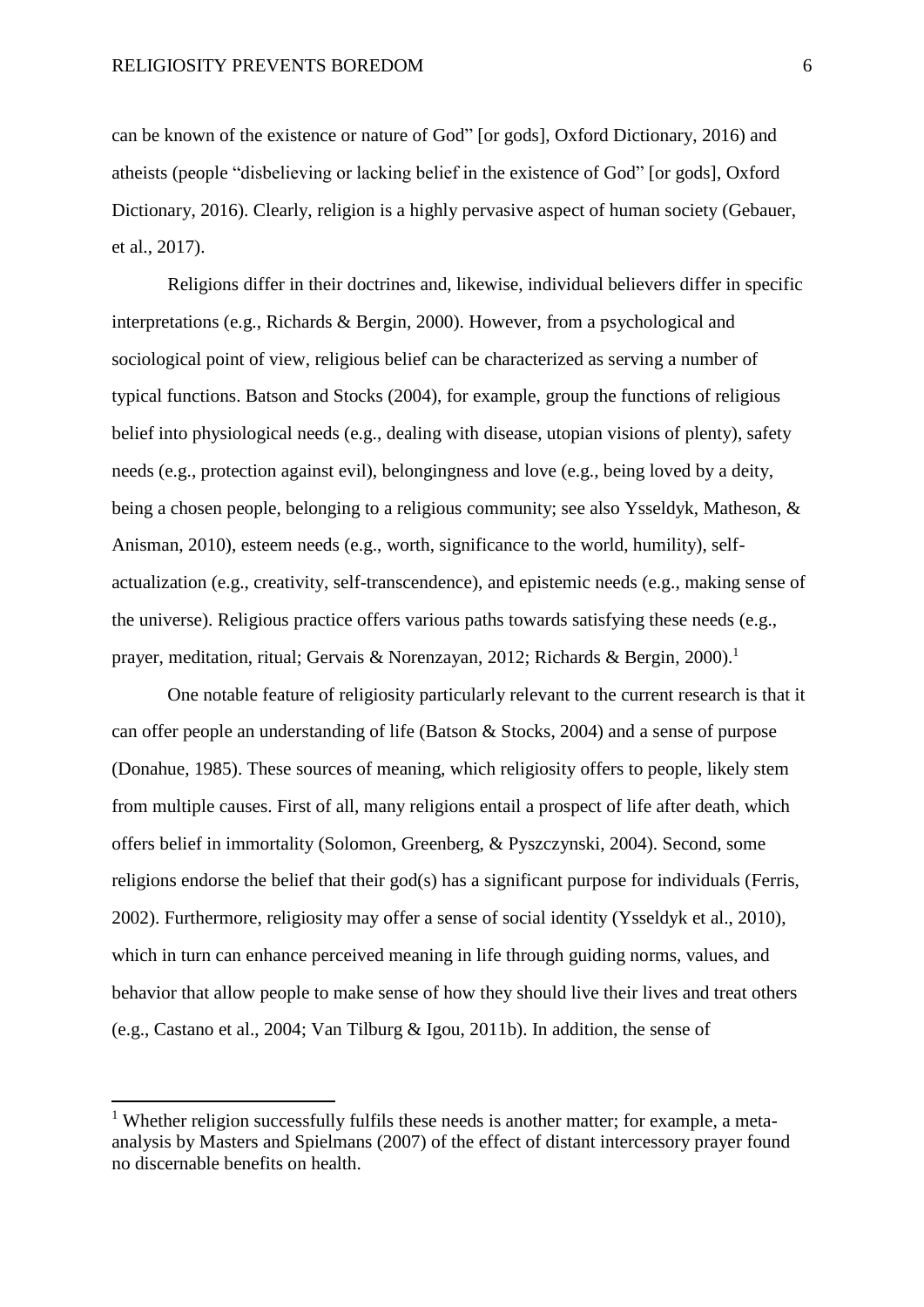belongingness that religiosity can provide (King, 2003) could be a basis for perceived meaning in life (Moynihan, Igou, & Van Tilburg 2017b; Heine, Proulx, & Vohs, 2006).

Indeed, research confirms that religiosity is associated with a heightened sense of meaning in life (Steger & Frazier, 2005). It is likely that this heightened sense of meaning in life encourages religious people to perceive activities as more meaningful. People who attribute greater meaning to life in general subsequently find more meaning in specific elements of their lives (Van Tilburg & Igou, 2011a), and identifying an overarching purpose infuses specific activities with perceived meaning (Van Tilburg & Igou, 2013). As an example, perhaps a religion inspired 'Protestant work ethic' ("achieving personal discipline through the scrupulous use of time and strict self-denial of luxury, worldly pleasure, ease, and so on"; Miller, Woehr, & Hudspeth, 2002, p. 3) or humility (Richards & Bergin, 2000) may cast specific tedious activities as serving the overarching goal of persistence under strain, and hence might make people judge such activities as relatively meaningful and therefore less boring.

The proposition that religiosity is associated with lower levels of boredom is novel; however, it is consistent with existing research on the psychological processes involved in attenuating threats to people's sense of self and meaning (for reviews, see Heine et al., 2006; Proulx & Inzlicht, 2012). Early research on the role of psychological resources to self-threats has, for example, documented that self-affirmations increase self-strength and self-image (e.g., Steele, 1988; Steele, Spencer, & Lynch, 1988), and reduce dissonance (Steele & Liu, 1983; Heine & Lehman, 1997). More recent research shows the impact of mortality salience—a profound meaning-threat—is subdued when people first affirm the self (e.g., Schmeichel & Martens, 2005) and other sources of meaning (e.g., Harmon-Jones, Simon, Greenberg, Pyszczynski, Solomon, & McGregor, 1997), including religious beliefs (Jonas & Fischer, 2006; Soenke et al., 2013). Specifically, religious beliefs can offer a comprehensive framework through which people can make sense of the world they live in (e.g., Heine et al., 2006), for example by explaining its alleged creation and the significance of individuals that live in it (Richards & Bergin, 2000). Other comprehensive systems of belief can also offer a sense of meaning, such as cultural worldviews (e.g., Greenberg et al., 1997), or political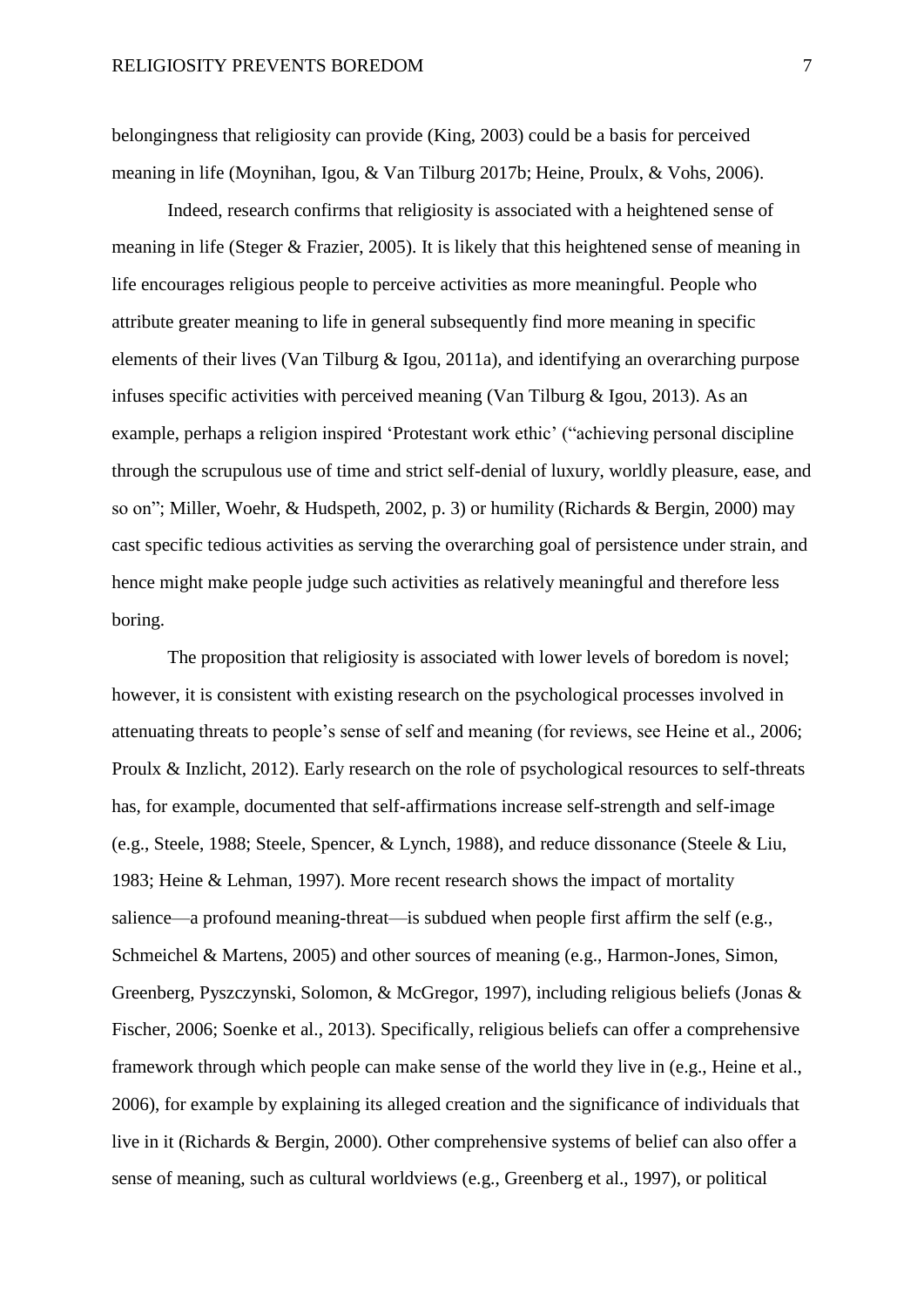ideologies (Van Tilburg & Igou, 2016). While religion is clearly not the sole source of perceived meaning in life, it is particularly interesting given the central role of supernatural beliefs, and given that it is an ancient, widespread, and vastly influential phenomenon that profoundly affects society and the individuals in it.

## **The Present Research: Religion, Meaning, and Boredom**

Religion offers people a sense of meaning in life (Batson & Stocks, 2004; Steger & Frazier, 2005). Conversely, boredom is an experience that involves lack of meaning and that triggers a search for meaningful engagement (Barbalet, 1999; Fahlman et al., 2009; Van Tilburg & Igou, 2011b, 2012, 2016; Van Tilburg et al., 2013). Accordingly, we proposed that religiosity imbues life with meaning, which in turn makes religious people less bored when performing tasks. Furthermore, whereas dull activities tend to intensify a search for meaning through boredom, religiosity possibly makes this psychological repair process obsolete, given that there is less of a need for meaning repair when boredom is reduced. Effectively, we hypothesized that religiosity reduces levels of boredom, which in turn reduces search for meaning. This proposed role of boredom is important: While, overall, religiosity does not seem to be associated with less or more search for meaning (Steger et al., 2006), we suggest that religiosity nonetheless *indirectly* lessens a search for meaning 'by virtue' of lowering boredom, placing boredom at a pivotal position in the link between religion and search for meaning.

Besides testing if boredom plays a role in the process through which religion relates to people's search for meaning, our research also takes a novel approach to the study of boredom's existential qualities. Prior research indicates that boredom can cause in-group favoritism, nostalgic reverie, more extreme political ideologies, hero idolization, and prosocial tendencies, each at least partly motivated by the attempt to restore a sense of meaning in the face of boredom (Coughlan et al., 2017; Van Tilburg & Igou, 2011, 2016, 2017b; Van Tilburg et al., 2013). Here, we turn the tables around: Instead of testing if boredom causes behavior that offers meaning, we test if a source of meaning (i.e., religion) is associated with lower levels of boredom. To our knowledge, it is the first time that levels of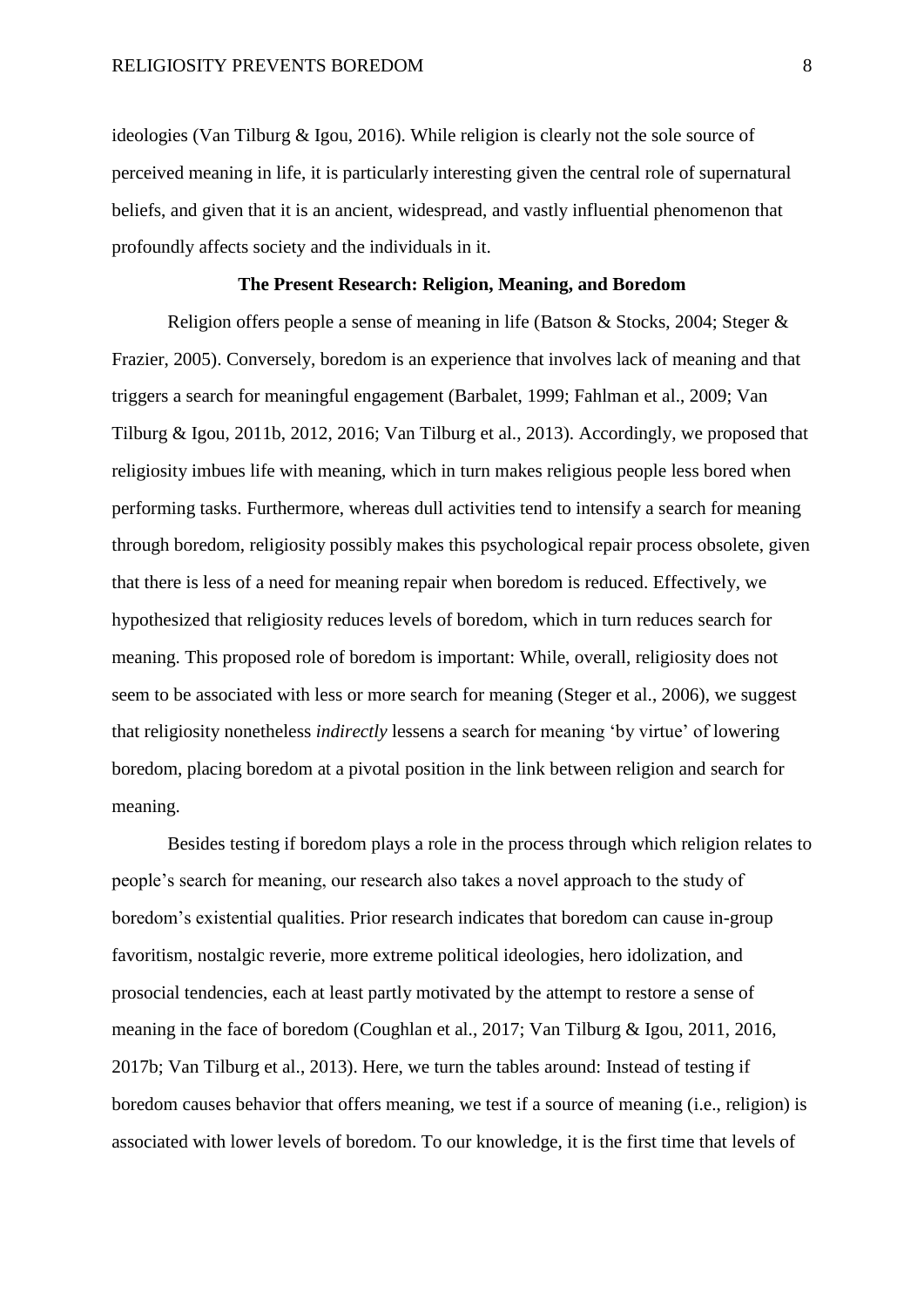1

boredom have been examined as a function of individual differences in religiosity and its role as source of meaning.

In summary, we formulated and tested four hypotheses. Hypothesis 1 (H1): Religious people experience less boredom compared to non-religious (or less religious) people. Hypothesis 2 (H2): Religious people experience less boredom, and because they are less bored they exhibit less search for meaning. Effectively, the relationship between religiosity and meaning search is an indirect association where, *through boredom*, religiosity is negatively associated with meaning search. Hypothesis 3 (H3): Religious people perceive life as more meaningful and this mediates the negative association between religiosity and boredom. Integrating these predictions, we proposed a *sequential* indirect effect, reflected in hypothesis 4 (H4): Religious people perceive life as more meaningful, which is, in turn, associated with less boredom, and subsequently less inclination to search for meaning (i.e., through presence of meaning in life and boredom).<sup>2</sup> We tested the relationship between religiosity, meaning, and boredom in three studies.

Study 1, tested hypotheses 1 and 2; Study 2 and 3 tested all four hypotheses. All studies operationalized religiosity at the level of individual differences. Perceived meaning in life, included in Study 2 and 3, was likewise operationalized as individual difference. In Study 1 and 3, we operationalized boredom and the search for meaning at state level (e.g., experienced boredom, momentary inclination to search for meaning); Study 2 operationalized boredom and meaning search at the level of individual differences instead. While we were primarily interested in boredom and meaning search at state level, operationalizing them as individual differences in Study 2 allowed us to test the generalizability of results across

<sup>&</sup>lt;sup>2</sup> Following Hayes (2009) and Mathieu & Taylor (2006), we refer to indirect effects (or associations) when there is only an indirect effect of an independent variable on a dependent variable through a mediating variable and no total effect of the independent variable on the dependent variable; mediated effects additionally require this total effect. Thus, all mediated effects are also indirect effects, but not all indirect effects are mediations. Accordingly, H2 and H4, which predict indirect effects, do not anticipate a total effect of religiosity on meaning search. However, H3, which specifies a mediated effect, does predict a total effect of religiosity on boredom.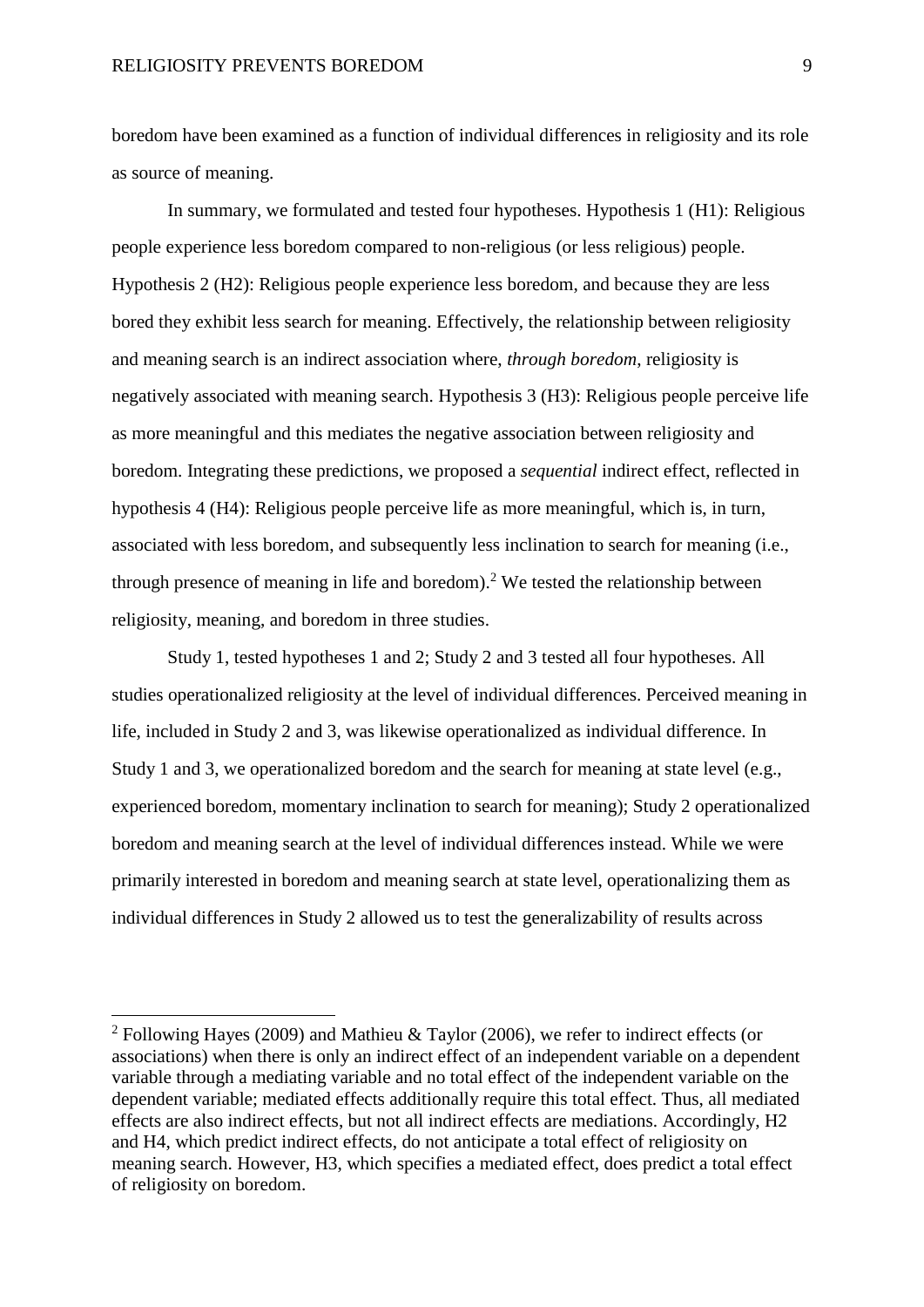measurement levels, and to connect the findings to literature on boredom proneness (e.g., Vodanovich, 2003) and people's search for meaning in life (Steger et al., 2006).

#### **Study 1**

In Study 1, we exposed religious and non-religious participants to an experimental boredom induction. After this task, we measured experienced (i.e., state) boredom as well as people's (state) search for meaning—operationalized as the inclination to engage in meaningful activity. Study 1 combined two independently collected samples—labeled Sample A and Sample B—that employed identical methods, with the exception that we added a condition featuring particularly low boredom in Sample B.

We proposed that religiosity reduces boredom; that is, those who possess religious worldviews would be less bored after the boredom induction task due to the heightened sense of meaning in life that religious people possess. Accordingly, we predicted that religious people would feel less bored compared to non-religious people (H1).

We included tasks that we expected to elicit different levels of boredom (2 levels in Samples A, 3 levels in Sample B) to verify that the proposed impact of religiosity is not limited to particular levels of boredom but instead generalizes across less and more boring tasks. Based on our proposition that religious people are less likely to get bored, we predicted that the inclination to search for meaning—a consequence of boredom (e.g., Van Tilburg  $\&$ Igou, 2011, 2016)—would likewise be lower for religious than for non-religious people. Because we hold boredom responsible for initiating this search for meaning, we proposed that the relationship between religiosity and meaning search would be at least in part attributable to experienced levels of boredom, thus represented as an indirect effect of religiosity on meaning search through boredom (H2).

## **Method**

Participants and design. We recruited 514 participants (222 men, 289 women, 3 genderqueer;  $M_{\text{age}} = 37.39$ ,  $SD = 11.99$ ; 275 Christians, 107 Agnostics, 76 Atheists, 11 Buddhists, 6 Jews, 5 Muslims, 2 Hindus, 32 other/unspecified). This overall sample combined two data collection sessions (Sample A:  $n = 222$ , Sample B:  $n = 292$ ; mostly residing in the USA). The study was administered online at www.MTurk.com. Sample B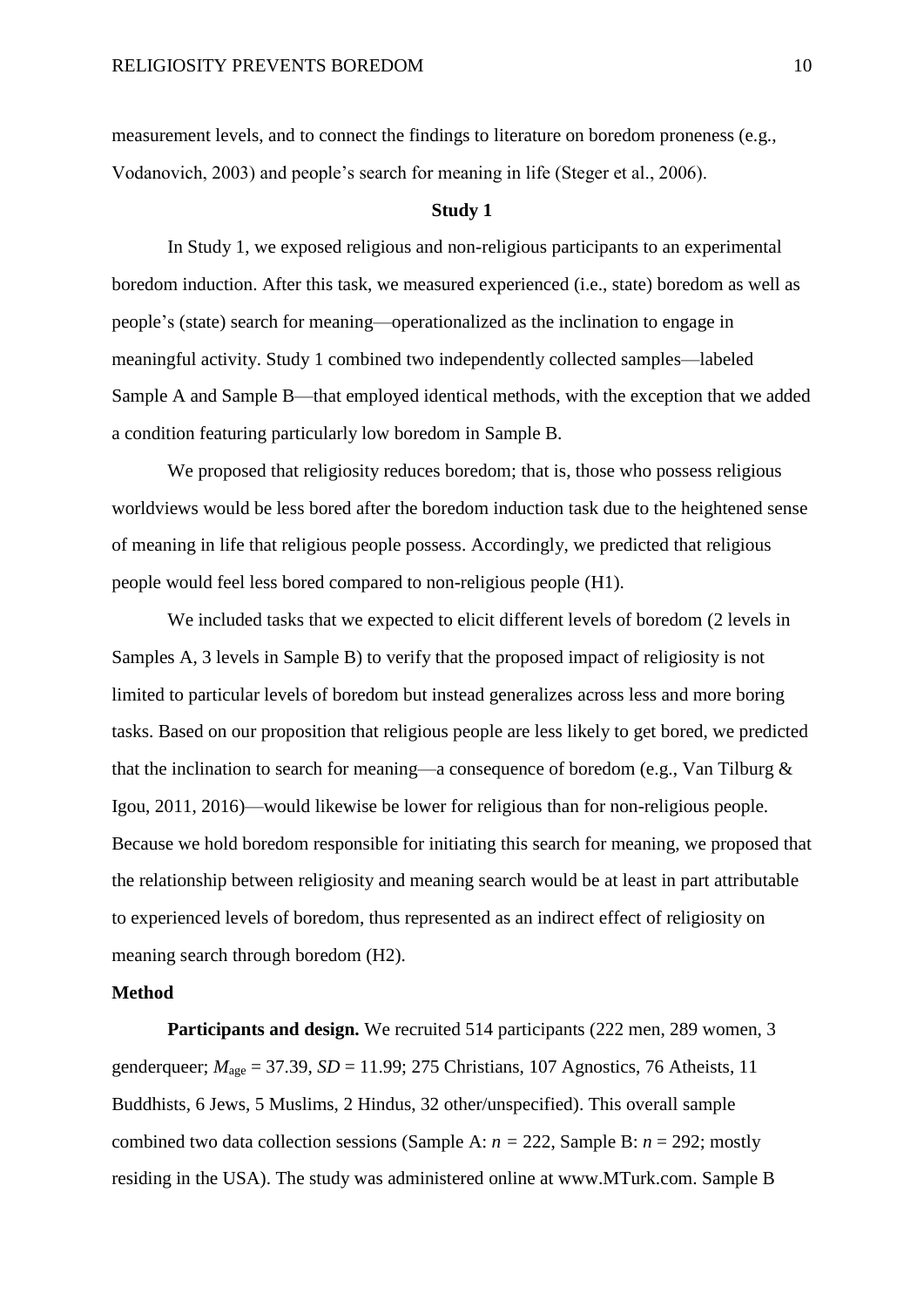constituted a replication of the effects of Study A with a larger sample size and a third task condition.<sup>3</sup> The study followed a 2 (religiosity: religious, nonreligious)  $\times$  2 [or 3] task (very low boredom [Sample B only], low boredom, high boredom)  $\times$  3 (Sample: A, B) betweensubjects design. The overall sample size yields corresponding power in excess of  $(1 - \beta)$ = .95, for effects of  $\eta_p^2$  = .03 ( $\alpha$  = .05, two-tailed) in the corresponding design. Post-hoc estimated power for detecting indirect effects with a single mediator (Schoemann, Boulton, & Short, 2017) was  $(1 - \beta) = 0.90$  (1,000 replications with 20,000 Monte-Carlo draws), assuming a type-I error of  $\alpha$  = .05 (two-tailed). The study was approved by King's College London's Research Ethics Committee.

**Materials and procedure.** After giving informed consent participants reported demographics, including religiosity. In particular, participants indicated which religious or non-religious category was most descriptive of them (*Christianity*, *Islam*, *Hinduism*, *Buddhism*, *Judaism*, *Agnosticism*, *Atheism*, or *Other*). We dichotomized these responses into a non-religious (atheists and agnostics;  $n = 183$ ) versus religious (the remainder;  $n = 299$ ) variable, excluding 32 participants who selected the ambiguous 'other' category. Participants then completed one of two (Sample A) or three (Sample B) tasks, depending on random assignment. Those in the high boredom task condition transcribed, in writing, 6 references to literature about lawn mowing (e.g., "Hessayon, D. G. (2007) *The Lawn Expert*. Transworld Publishers, London. ISBN 978-0-903505-48-2. p. 28/33."). Those in the low boredom condition transcribed, instead, 1 such reference. Earlier research attested to the effectiveness of boredom induction using reference transcription (Moynihan et al., 2017a; Van Tilburg & Igou, 2016), which does not seem to affect other negative emotions such as anger, sadness, and frustration (Van Tilburg & Igou, 2012). In Sample B, we included a third very low boredom condition. Participants assigned to this condition watched a short Pixar cartoon. Next, we measured the level of participants' state boredom with three items (e.g., "How bored do you feel at the moment?", "How boring would you consider the task you just

 $\overline{a}$ 

<sup>&</sup>lt;sup>3</sup> We added this 'very low boredom' condition to Sample B after initially discovering that that the other two conditions elicited relatively high levels of boredom. This third condition thus helped to verify if the proposed association between religiosity and boredom occurred at different intensities of boredom.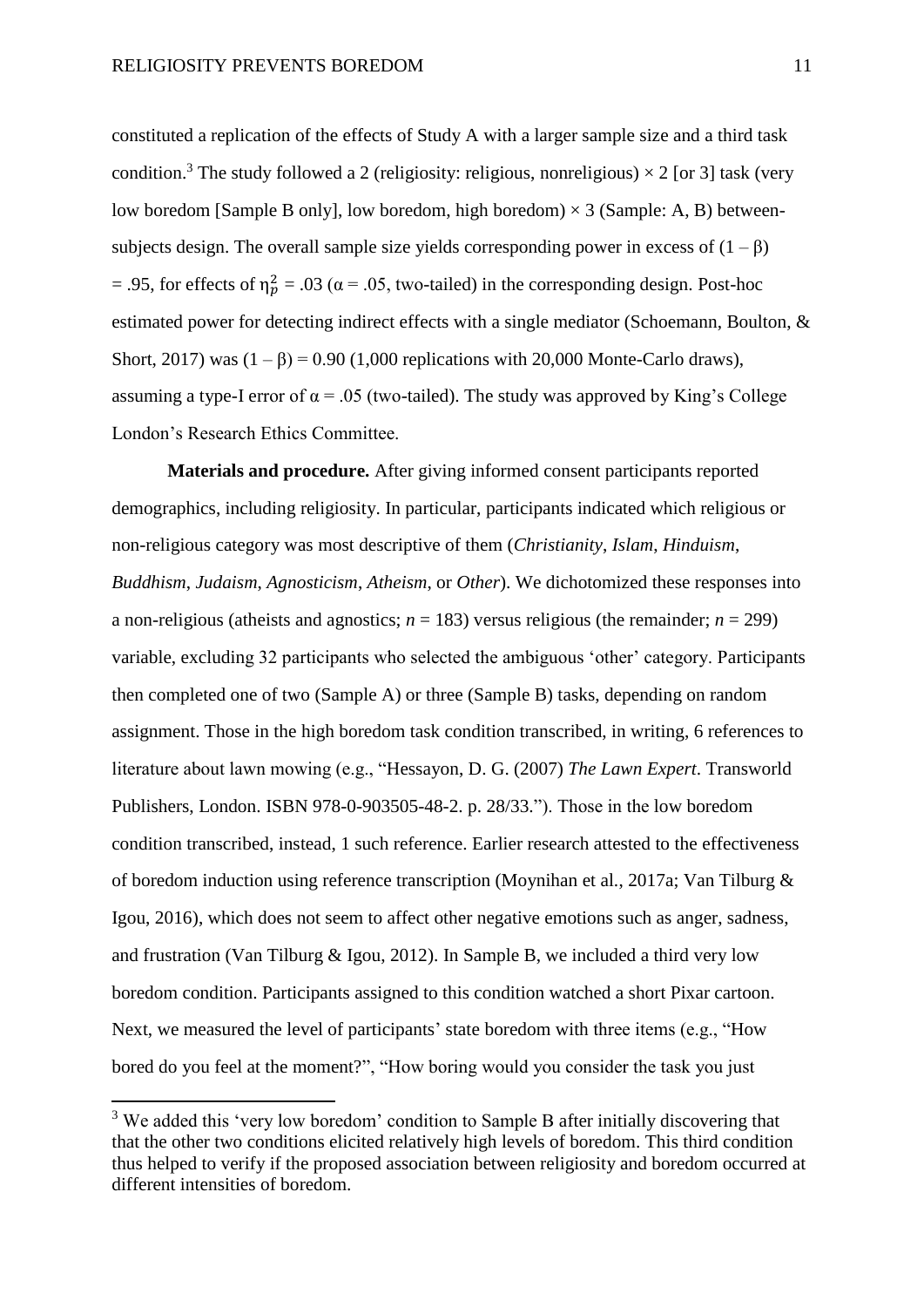completed?", "Did you experience boredom during the task?"; 1 = *not at all*, 7 = *very much*), and we measured the (state) desire to engage in meaningful activity using a further five items ("To what extent would you like to do something more meaningful?", "To what extent would you like to do something more purposeful?", "To what extent would you like to do something of greater significance?", "To what extent would you like to do something that makes more sense?", "To what extent would you like to do something that is more valuable"; 1 = *not at all*, 7 = *very much*; Van Tilburg & Igou, 2011b, 2013). Reliabilities of these measures were excellent ( $\alpha$  = .93, and,  $\alpha$  = .97, respectively) and we therefore computed the corresponding averages.

# **Results and Discussion**

## **Hypothesis 1: Religious people experience less boredom compared to non-**

**religious people.** We entered state boredom as dependent variable into a three-way analysis of variance (ANOVA) with religiosity (nonreligious, religious), task (very low boredom, low boredom, high boredom), and Sample (A, B) as independent variables. Most importantly, the results indicated that the tasks elicited less boredom among religious ( $M = 3.64$ ,  $SD = 1.90$ ) versus non-religious ( $M = 4.24$ ,  $SD = 1.88$ ) people,  $F(1, 468) = 11.312$ ,  $p < .001$ ,  $\eta_p^2 = .024$ .

Results further indicated that the tasks elicited different levels of boredom, *F*(2, 468)  $=$  55.581,  $p < .001$ ,  $\eta_p^2 = .192$ . Participants in the high boredom condition felt most bored (*M*  $= 4.67$ , *SD* = 1.83), and significantly more so than those in the low (*M* = 4.02, *SD* = 1.71), and very low ( $M = 2.20$ ,  $SD = 1.35$ ) boredom conditions,  $t(505) = 3.881$ ,  $p < .001$ ,  $d = 0.345$ , and,  $t(505) = 9.222$ ,  $p < .001$ ,  $d = 0.821$ , respectively. Also the low and very low boredom conditions differed significantly,  $t(505) = 12.089$ ,  $p < .001$ ,  $d = 1.076$ . There was no significant main effect of Sample,  $F(1, 468) = 0.014$ ,  $p = .906$ ,  $\eta_p^2 < .001$ . Sample did not significantly qualify the effects of religiosity,  $F(1, 468) = 0.068$ ,  $p = .794$ ,  $\eta_p^2 < .001$ , or task,  $F(1, 468) = 0.049$ ,  $p = .824$ ,  $\eta_p^2 < .001$ . Also the religiosity  $\times$  task  $\times$  Sample interaction was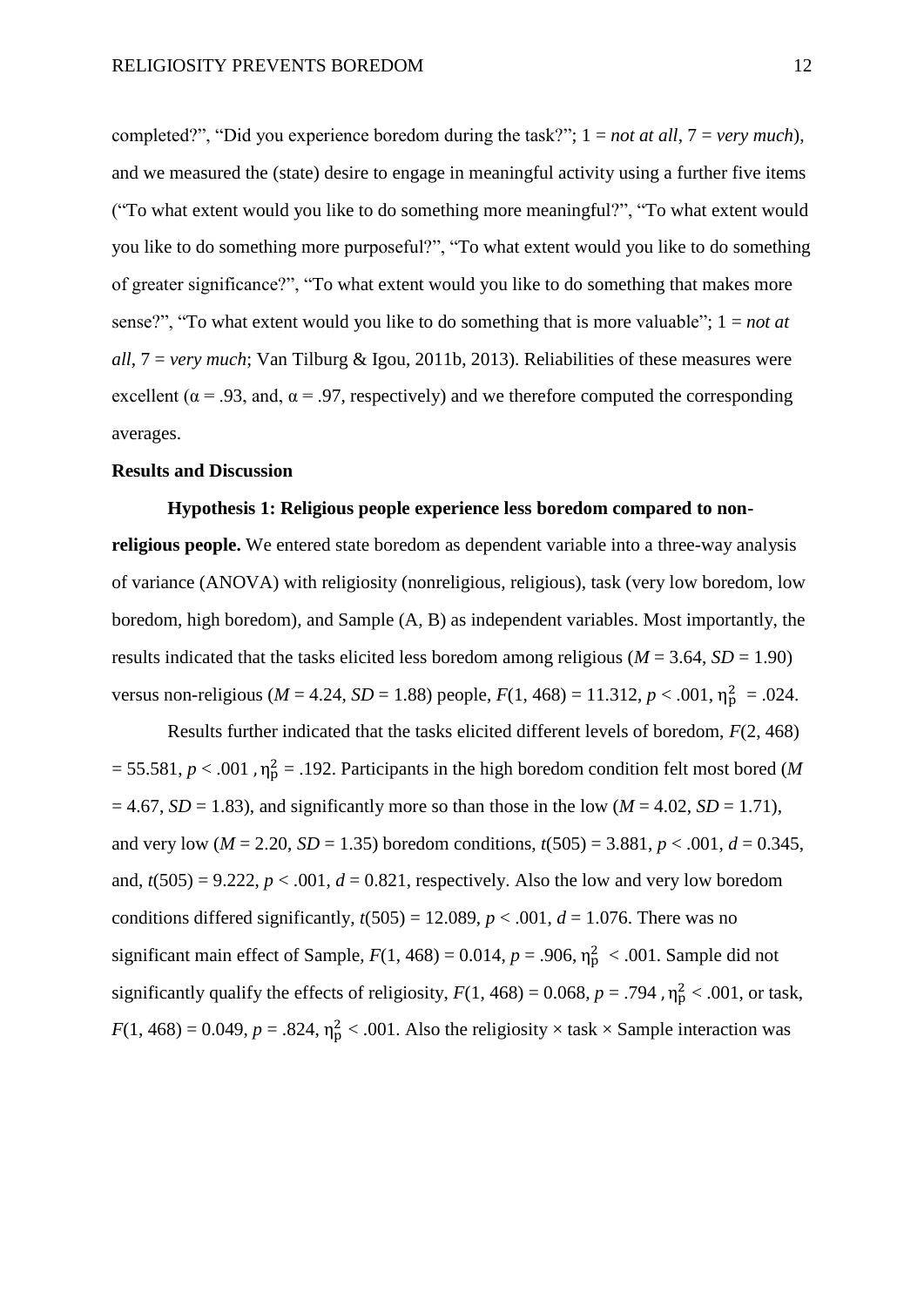1

not significant,  $F(1, 468) = 0.373$ ,  $p = .061$ ,  $\eta_p^2 = .002$ . Consistent with H1, these results indicate that religious people experience less boredom than non-religious people. 4

**Hypothesis 2: Through boredom, religiosity is negatively associated with meaning search.** Boredom prompts people to search for meaning (Barbalet, 1999; Van Tilburg & Igou, 2012; Van Tilburg & Igou, 2016), Accordingly, we tested whether religiosity would be associated with a less pronounced inclination to search for meaning through lower levels of boredom. Prior to testing this proposed indirect effect of religiosity on inclinations to meaning search, we examined the interrelations of the three constituent variables. The prior analyses already evidenced that religious people became less bored than non-religious ones. An ANOVA further indicated that, overall, religious ( $M = 5.41$ ,  $SD = 1.43$ ) versus nonreligious ( $M = 5.49$ ,  $SD = 1.31$ ) participants did hold significantly different inclinations towards searching for meaning,  $F(1, 479) = 0.367$ ,  $p = .545$ ,  $\eta_p^2 = .001$ . Boredom was significantly positively correlated with the need to search for meaning,  $r = .261$ ,  $p < .001$ .

We tested whether an indirect association existed from religiosity (effect coded:  $-1 =$ *non-religious*, 1 = *religious*) to inclinations to search for meaning using the PROCESS macro by Hayes (2012; Model 4). Religiosity was specified as independent variable, boredom as mediator, and inclinations to search for meaning as dependent variable. The indirect effect, estimated with 5,000 bias-corrected and accelerated bootstraps (Efron, 1987; Hayes, 2009), was significantly negative,  $B = -0.065$ ,  $SE = .022$ ,  $95\%$ CI = [-0.116, -0.029]. Given the absence of a significant total association between religiosity and inclinations to search for meaning, these results suggest a significant indirect, but not mediated, association (Hayes, 2009) of religiosity on meaning search through boredom (H2). Specifically, relative to non-

<sup>&</sup>lt;sup>4</sup> When analyzed separately, the religiosity main effects in Sample A and B were,  $F(1, 203) =$ 7.556,  $p = .007$ ,  $\eta_p^2 = .036$ ; and  $F(1, 265) = 5.247$ ,  $p = .023$ ,  $\eta_p^2 = .019$ , respectively. Task main effects were,  $F(1, 203) = 6.226$ ,  $p = .013$ ,  $\eta_p^2 = .030$ ; and  $F(2, 265) = 57.157$ ,  $p < .001$ ,  $\eta_p^2$  = .301, respectively. Religiosity  $\times$  task interaction effects were,  $F(1, 203) = 0.013$ , *p*  $= .910$ ,  $\eta_{\rm p}^2 < .001$ ; and  $F(1, 265) = 1.323$ ,  $p = .268$ ,  $\eta_{\rm p}^2 = .010$ , respectively.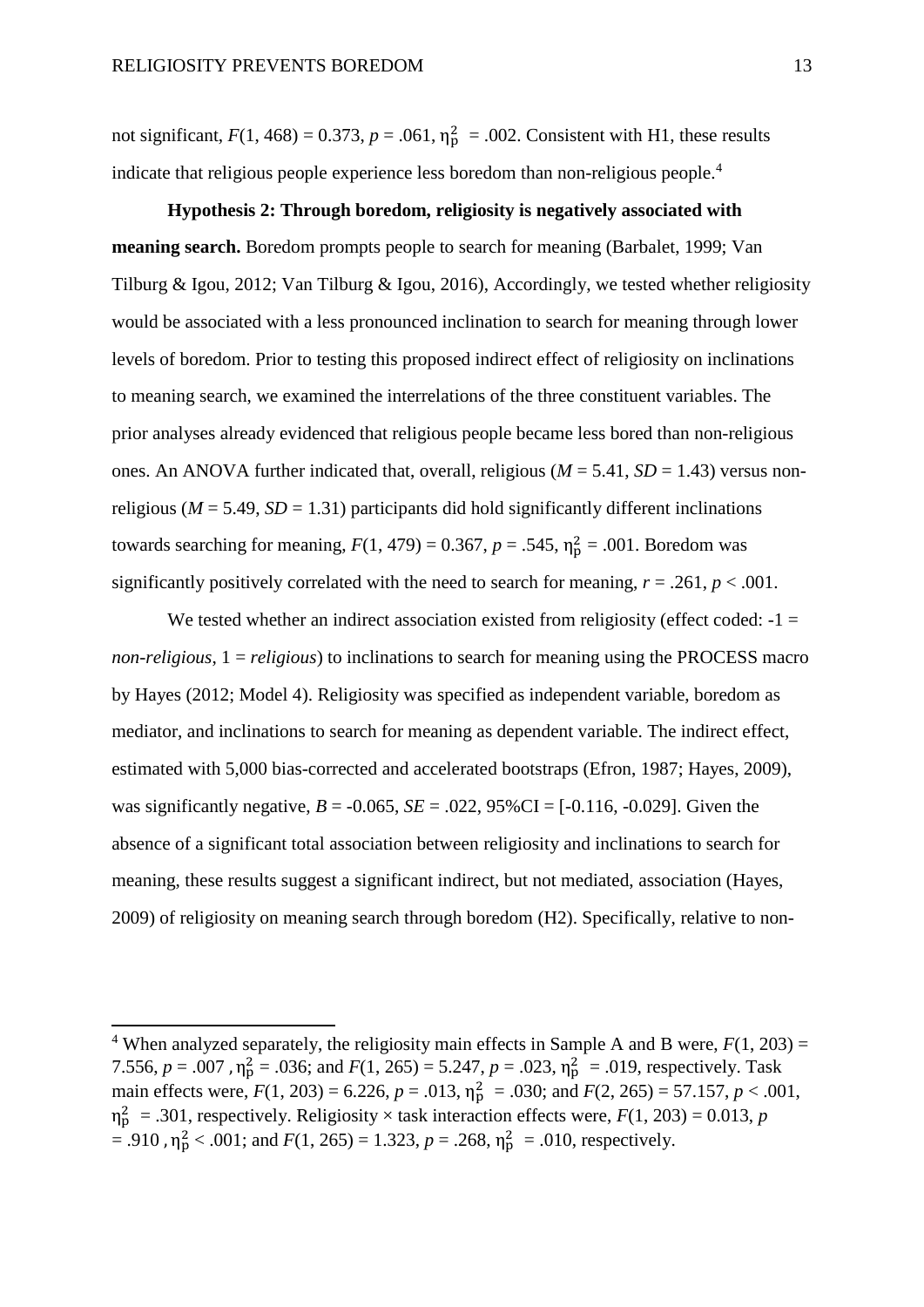religious people, religious people felt less bored in response to each task, and this relatively low level of boredom corresponded with less of an inclination to search for meaning.<sup>5</sup>

The results of Study 1 confirm that religious people experience less boredom than non-religious people (H1). Furthermore, the lower levels of (state) boredom evident among religious (vs. non-religious) people in turn corresponded to a lower (state) inclination to search for meaning, represented by an indirect effect whereby, through boredom, religiosity is negatively associated with meaning search (H2). Overall, these findings support our hypotheses that religious people feel less bored than non-religious people, and that this effect is indirectly associated with a lower need to search for meaning.

## **Study 2**

Study 2 assessed the nature of the link between religiosity and boredom in more depth, and this time at the level of individual differences. So far, two of the variables in our hypotheses were operationalized at the level of individual differences: religiosity and perceived meaning in life. For boredom and meaning search we were primarily interested in these variables at the state level (e.g., actually experienced boredom; wanting to do something more meaningful in the moment), however, in Study 2 we operationalized them at the level of individual differences (e.g., the tendency to experience boredom; search for meaning in life) to expand our claims to the literature on individual differences in boredom proneness and meaning in life—the historically dominant approaches to studying boredom and meaning (e.g., Vodanovich, 2003; Steger et al., 2006). Furthermore, testing our hypotheses with different operationalizations of boredom and meaning search would contribute to the generalizability of our findings. Importantly, it seemed appropriate to use such alternative operationalizations of boredom and meaning search at the level of individual differences: If religious people experience less (state) boredom, then they will presumably be less prone to boredom in general, and if people are generally less frequently bored then presumably they will be less frequently searching for meaning in their lives. Indeed, past

 $\overline{a}$ 

<sup>&</sup>lt;sup>5</sup> We repeated this mediation analysis with task (very low boredom, low boredom, high boredom) as additional dummy-coded independent variable (two dummies; reference: very low boredom). This analysis reproduced the indirect effect of religiosity on meaning search through (state) boredom (H1),  $B = -0.061$ ,  $SE = .021$ , 95% CI [-0.112, -0.027].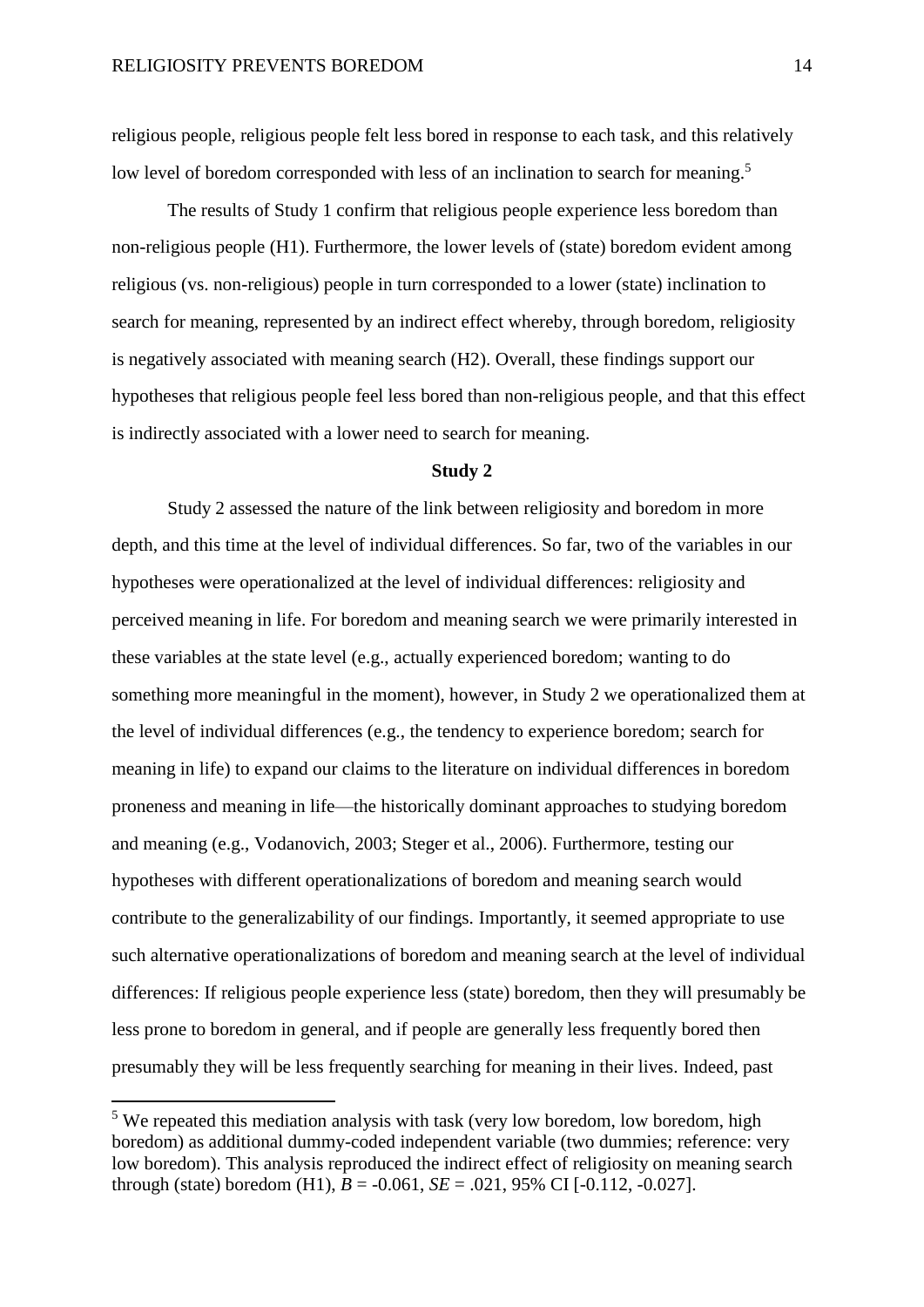research confirms that the meaning-regulating function of boredom (e.g., the negative association between presence of meaning and boredom, and the positive one between boredom and meaning search) has been found when these variables were operationalized at either state level (e.g., Van Tilburg & Igou, 2011, 2017b; Van Tilburg et al., 2013), and at the level of individual differences (e.g., Coughlan et al., 2017; Van Tilburg & Igou, 2016; Van Tilburg et al., 2013).

We evaluated our four hypotheses after adjusting them for individual differences measurement. Specifically, we tested if religious people are less prone to boredom than nonreligious (or less religious) people (H1), and if, through lower boredom proneness, religiosity is negatively associated with a search for meaning in life (H2). We further tested if religiosity's association with boredom proneness is mediated by perceived meaning in life (H3), and we also tested if religious people perceive life as more meaningful, which is in turn associated with less boredom proneness and subsequently with less search for meaning in life (i.e., through presence of meaning in life and boredom proneness; H4). We tested these predictions using continuous and categorical measures of religiosity and with two boredom proneness measures. Furthermore, we assessed, and later controlled for, individual differences in need for cognition (Cacioppo, Petty, & Kao, 1984), need for structure (Neuberg & Tewsom, 1993), general affect (Watson et al., 1988), and faith in intuition (Alós-Ferrer & Hügelschäfer, 2012), each representing established (e.g., Vess, Routledge, Landau, & Arndt, 2009) or likely (Van Tilburg & Igou, 2016) correlates of boredom, meaning, or religiosity.

In light of the correlational nature of Study 2, we evaluated the associations specified in our predictions and did not test conclusively their implied causal effects (as in Study 1  $\&$ 3). Importantly, correlational tests are instrumental for evaluating causal theories given that predictions can be falsified based on inconsistent correlational patterns (e.g., finding negative correlation where a positive effect was predicted; see Baumeister, Campbell, Krueger, & Vohs, 2003; Mahadevan, Gregg, Sedikides, & De Wall-Andrews, 2016).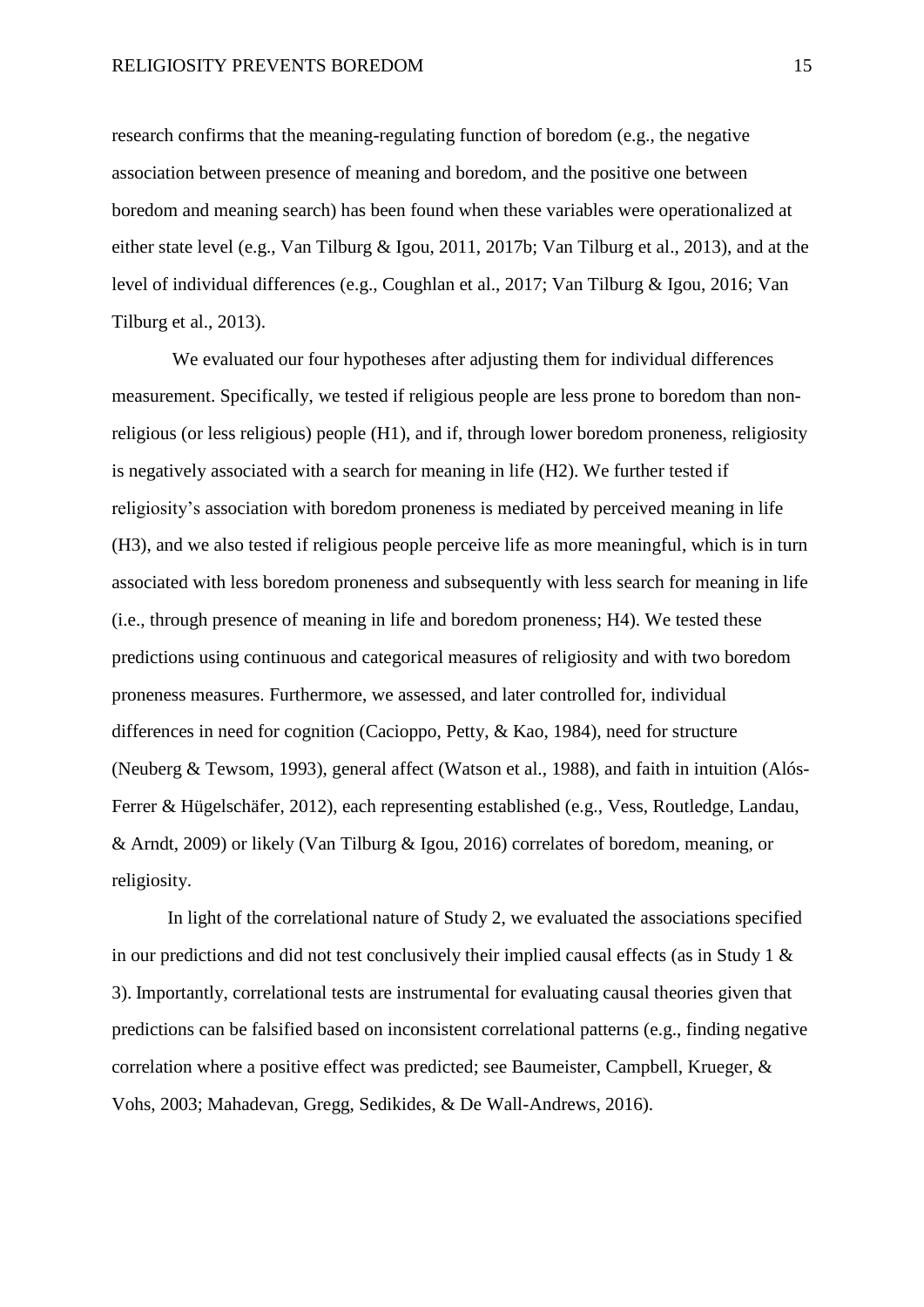#### **Method**

**Participants and design.** We recruited 338 participants residing in the USA (150 men, 176 women, 12 undeclared;  $M_{\text{age}} = 35.01$ ,  $SD = 12.47$ ; 188 Christians, 7 Jews, 3 Buddhists, 2 Hindus, 1 Muslim, 53 Agnostics, 42 Atheists, 42 other/unspecified) for an online correlational study conducted at www.MTurk.com. This sample size would yield a power of  $(1 - \beta) > .90$ , for correlations of  $r = .20$  ( $\alpha = .05$ , two-tailed). Post-hoc estimated power for detecting an indirect effect (Schoemann, Boulton, & Short, 2017) with two serial mediators (our most complex indirect effect, see H4) was  $(1 - \beta) = 1.00$  (1,000 replications with 20,000 Monte-Carlo draws), assuming a Type-I error of  $\alpha$  = .05 (two-tailed). The study was approved by King's College London's Research Ethics Committee.

**Materials and procedure.** Participants gave informed consent and reported demographics. They categorically indicated their (non-)religion, which we again dichotomized as non-religious (atheists and agnostics; *n* = 95) versus religious (the remainder;  $n = 201$ ), excluding on this variable 42 participants who selected the ambiguous 'other' category or did not report religion. Participants also completed a five-item religious belief scale developed for this study (e.g., "How strongly do you believe in a higher power?"; 1 = *not at all*, 7 = *very much*; α = .96) and a 10-item religious commitment scale ("Religious beliefs influence all my dealings in life."; 1 = *not at all*, 5 = *very much,* or *non-applicable*; α  $= .97$ ; Worthington, Wade, Hight et al., 2003).

We measured individual differences in boredom proneness using the eight-item shortened boredom proneness scale (e.g., "I often find myself at 'loose ends' not knowing what to do.";  $1 = not$  *at all*,  $5 = very$  *much*;  $\alpha = .92$ ; Struk, Carriere, Cheyne, & Danckert, 2015). We were concerned that this measure does not explicitly refer to boredom, and that some items are rather indirect (e.g., "I find it hard to entertain myself."). For that purpose, we created, and included, the *Harthouse boredom proclivity scale* (HBP) scale; a very direct 4 item measure of individual differences in boredom proneness, loosely based on the wording of the Southampton nostalgia scale (Routledge, Arndt, Sedikides, & Wildschut, 2008; Van Tilburg, Sedikides, & Wildschut, 2015). The items were: "How prone are you to feeling bored?", "How often do you experience boredom?", "Generally speaking, how often do you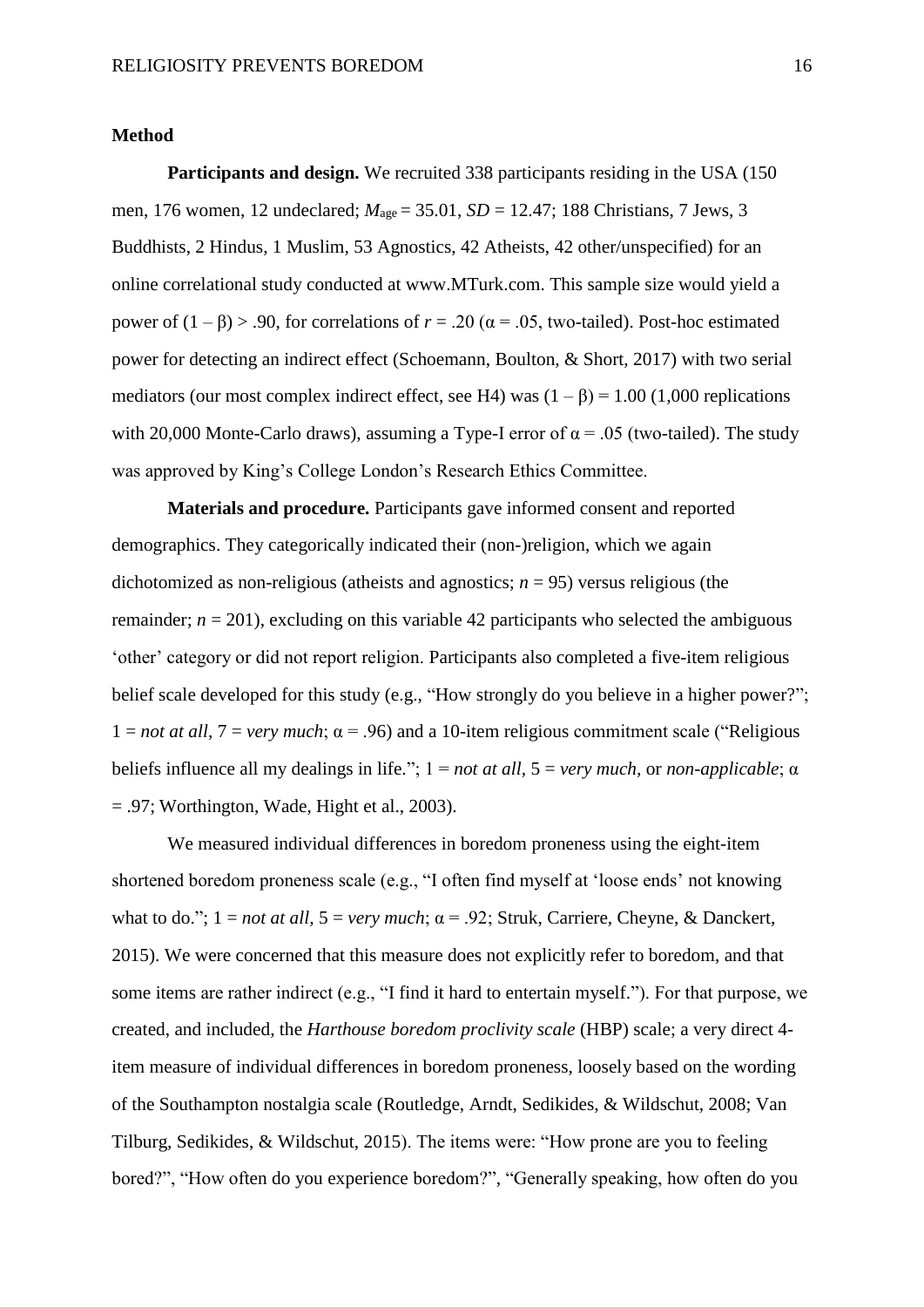feel bored? (1 = *not at all*/*never*, 7 = *very much*/*all the time*) and "Specifically, how often do you feel bored? (1 = *once or twice a year*, 7 = *at least once a day*; α = .94). Exploratory factor analysis with (superfluous, as it turned out) oblimin rotation yielded a single factor structure; this factor accounted for 81.68% of variance and correlated strongly with each item  $(rs \leq .77)$ .

Next, we assessed people's perceived presence of meaning in life with the corresponding five items from the meaning in life questionnaire (e.g., "My life has a clear sense of purpose"; 1 = *strongly disagree*, 7 = *strongly agree*; α = .92; Steger et al., 2006). Participants then completed the need for cognition scale (Cacioppo et al., 1984), which consists of 18 items (e.g., "I would prefer complex to simple problems"; 1 = *completely false*,  $5 = \text{completely true}; \alpha = .92$ ). This was followed by the 12-item faith in intuition scale (e.g., "I am a very intuitive person";  $1 = \text{completely false}, 5 = \text{completely true}; \alpha = .91; \text{ Alós-Ferrer}$ & Hügelschäfer, 2012). The 5-item *search* for meaning in life scale was included next (e.g., "I am searching for meaning in my life",  $1 =$  *strongly disagree*,  $7 =$  *strongly agree*;  $\alpha = .97$ ; Steger et al., 2006). They also completed the 12-item need for structure scale ("It upsets me to go into a situation without knowing what I can expect from it",  $1 = completely false$ ,  $5 =$ *completely true*;  $\alpha = 0.78$ ; Neuberg & Tewsom, 1993), and the positive and negative affect scale (e.g., "Indicate the extent to which you feel sad?"  $1 = not at all$ ,  $5 = very much$ ;  $\alpha = .91$ ; Watson et al., 1988). Finally, participants were debriefed, thanked, and rewarded.

## **Results & Discussion**

**Hypothesis 1: Religious people are less prone to boredom than non-religious (or less religious) people.** Religious participants (as opposed to non-religious ones) were less prone to boredom, evident from negative standardized regression coefficients when associating either measure of individual differences in boredom with religiosity (-1 = *nonreligious*,  $1 =$  *religious*;  $\beta = -13$ ,  $p = .021$ , and,  $\beta = -13$ ,  $p = .027$ , respectively; Table 1). The continuous measures of religiosity yielded similar results: Religious belief correlated negatively with both boredom indexes ( $r = -17$ ,  $p = .002$ , and,  $r = -19$ ,  $p < .001$ , respectively), as did religious commitment ( $r = -0.21$ ,  $p < .001$ , and,  $r = -0.11$ ,  $p = .043$ , respectively). Simultaneously, people who were religious (as opposed to non-religious)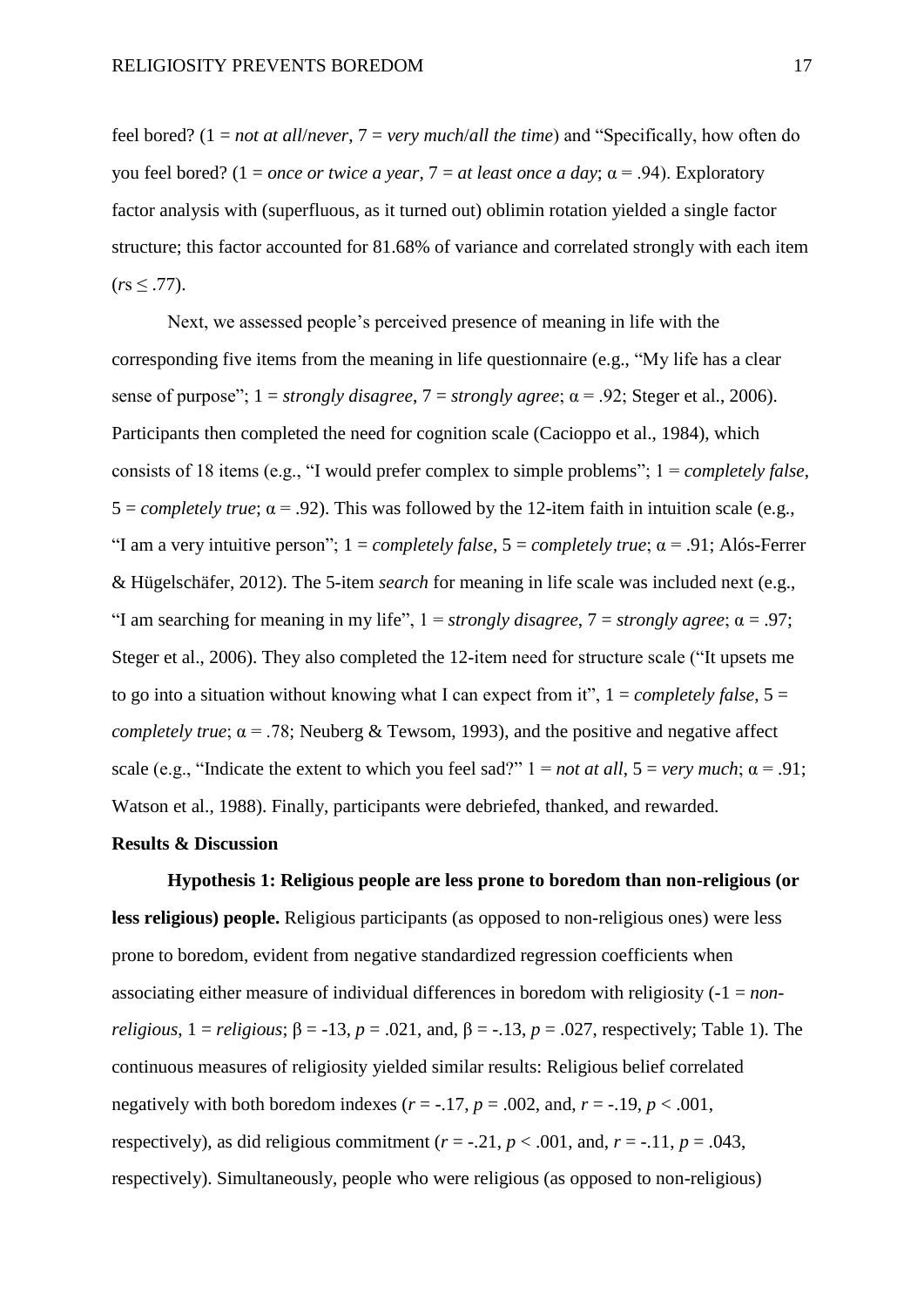reported a greater sense of meaning in life ( $β = .29, p < .001$ ), and both religious belief and commitment correlated positively with perceived presence of meaning in life (*r* = .39, *p*  $\alpha$  < .001, and  $r = .43$ ,  $p < .001$ , respectively). Furthermore, religiosity did not correlate significantly with search for meaning in life, whether religiosity was measured as category ( $\beta$ )  $=$  -.03,  $p = .619$ ), in terms of beliefs ( $r = .03$ ,  $p = .625$ ), or as commitment ( $r = .05$ ,  $p = .345$ ).

The results across the two boredom measures were very similar. Besides the above discussed negative correlations with religiosity, people were more prone to boredom when they were low on perceived meaning in life  $(r = -.45, p < .001,$  and,  $r = -.53, p < .001,$ respectively). Furthermore, boredom was associated with a greater search for meaning in life  $(r = .28, p < .001, \text{ and}, r = .37, p < .001, \text{ respectively}).$ 

The correlational results are consistent with our proposition that people with stronger religious beliefs are less prone to boredom. Furthermore, they indicate that religiosity is associated with greater perceived meaning in life and those prone to boredom report lower meaning in life. Even though religiosity and search for meaning in life were not directly correlated, each was related to individual differences in boredom, suggesting that the religiosity and search for meaning in life are indirectly related to each other, through boredom proneness.

To evaluate whether this reasoning corresponded to the data, we tested three saturated mediation models using the PROCESS macro by Hayes (2012): First, we tested if, through boredom proneness, religiosity was negatively associated with search for meaning in life (H2). Second, we tested if the greater perceived meaning in life associated with religiosity accounted for the lower boredom proneness of more strongly religious people (H3). Third, we integrated these two models and tested the full proposed pathway: Religiosity is positively associated with perceived meaning, which is associated with lower boredom proneness; boredom proneness in turn is associated with higher search for meaning in life (H4). We estimated these models using the aggregates of the two standardized continuous religiosity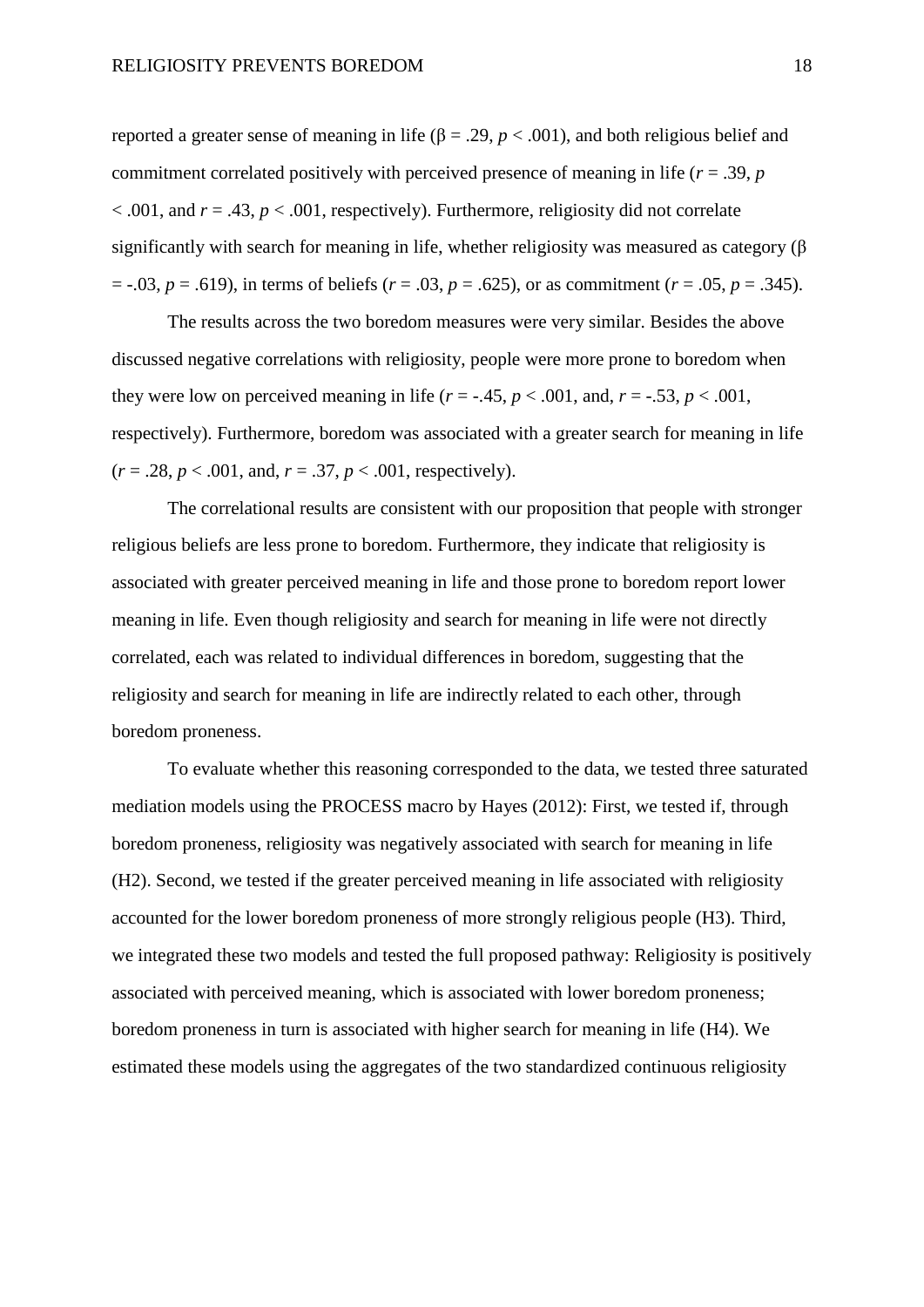measures ( $r = .77$ ,  $p < .001$ )<sup>6</sup> and the aggregate of the two standardized boredom measures (*r*  $= .70, p < .001$ )<sup>7</sup>

**Hypothesis 2: Religiosity's association with boredom proneness is mediated by perceived meaning in life.** Religiosity was associated with less boredom proneness,  $B = -$ 0.178,  $SE = 0.054$ ,  $t(318) = 3.295$ ,  $p = .001$ . Those who were more prone to boredom reported a greater need to search for meaning in life,  $B = 0.677$ ,  $SE = 0.098$ ,  $t(292) = 6.912$ ,  $p < .001$ . The total association between religiosity and the need to search for meaning in life was nonsignificant,  $B = 0.065$ ,  $SE = 0.101$ ,  $t(318) = 0.643$ ,  $p = .521$ ; the association between religiosity and inclinations to search for meaning in life search after controlling for boredom was marginally significant,  $B = 0.185$ ,  $SE = 0.096$ ,  $t(317) = 1.933$ ,  $p = .054$ . Importantly, the indirect association between religiosity and inclinations to search for meaning in life *through* boredom proneness—was significant, *B* = -0.120, *SE* = 0.045, 95% CI [-0.223, -0.042] (5,000 bias-corrected and accelerated bootstraps; Hayes, 2009). The results suggest that religious people are less prone to boredom, and are indirectly (through boredom) less inclined to search for meaning in life.

**Hypothesis 3: Religiosity's association with boredom proneness is mediated by perceived meaning in life.** Consistent with prior analyses, religiosity was significantly associated with more perceived meaning in life,  $B = 0.721$ ,  $SE = 0.081$ ,  $t(318) = 8.463$ , *p* < .001. Perceived meaning in life, in turn, was negatively associated with boredom proneness,  $B = -0.322$ ,  $SE = 0.031$ ,  $t(317) = 10.527$ ,  $p < .001$ . Furthermore, religiosity was significantly associated with boredom proneness,  $B = -0.179$ ,  $SE = 0.054$ ,  $t(318) = 3.331$ , *p*  $= .010$ . After controlling for perceived meaning in life, religiosity was not significantly associated with boredom proneness,  $B = 0.053$ ,  $SE = 0.051$ ,  $t(317) = 1.022$ ,  $p = .307$ . We found an indirect association between religiosity and boredom proneness through the proposed mediator; presence of meaning in life,  $B = -0.232$ ,  $SE = 0.038$ , 95% CI [ $-0.311$ ,  $-0.311$ ]

**.** 

<sup>&</sup>lt;sup>6</sup> Results were similar when we tested these models using the (effect coded) dichotomous indicator of religiosity. Details are available on request.

<sup>7</sup> We deemed this aggregation appropriate given their high correlations with each other and their virtually identical relationships with the other variables in the study. Results of the individual indices were similar and their results are available on request.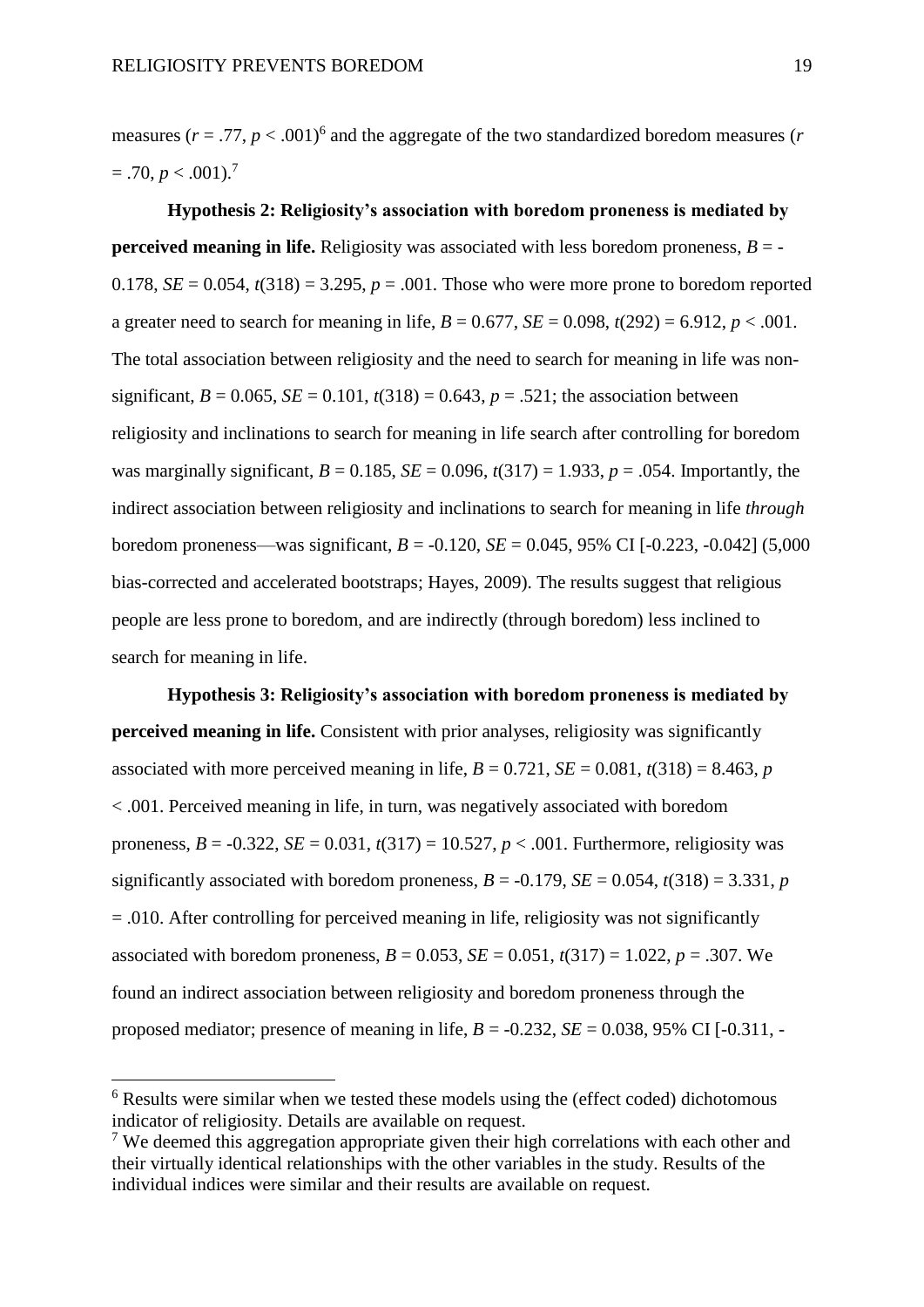**.** 

0.163] (5,000 bias-corrected and accelerated bootstraps; Hayes, 2009). The results of this model are fully consistent with our proposal that religiosity is associated with less boredom proneness through increased perceived meaning in life.

**Hypothesis 4: Religious people perceive life as more meaningful, which is in turn associated with less boredom proneness and subsequently with less searching for meaning in life.** Next, we tested the full indirect effect (Figure 1). In replication of prior results, religiosity corresponded to more perceived meaning in life,  $B = 0.728$ ,  $SE = 0.085$ ,  $t(316) = 8.533, p < .001$ . Perceived meaning in life was in turn associated with less boredom proneness,  $B = -0.325$ ,  $SE = 0.031$ ,  $t(315) = 10.581$ ,  $p < .001$ ; the association between religiosity and boredom proneness was non-significant,  $B = 0.058$ ,  $SE = 0.052$ ,  $t(315) =$ 1.125, *p* = .261. A positive association existed between boredom proneness and inclinations to search for meaning in life,  $B = 0.467$ ,  $SE = 0.112$ ,  $t(314) = 4.159$ ,  $p < .001$ . We also found a significant negative association between presence of meaning in life and people's inclinations to search for meaning in life,  $B = -0.249$ ,  $SE = 0.071$ ,  $t(314) = 3.503$ ,  $p < .001^8$ , and a significant positive association between religiosity and inclinations to search for meaning in life,  $B = 0.336$ ,  $SE = 0.103$ ,  $t(314) = 3.257$ ,  $p = .001$ . Importantly, the 'sequential' indirect association between religiosity and inclinations to search for meaning in life through meaning presence and boredom, respectively, was significant,  $B = -0.111$ ,  $SE = 0.036$ , 95% CI [-0.191, -0.051] (5,000 bias-corrected and accelerated bootstraps). Thus, the results (Figure 1, top regression coefficients) are consistent with our proposition that, by imbuing life with meaning, religiosity obviates the need for meaning search that boredom normally instigates.<sup>9</sup>

<sup>&</sup>lt;sup>8</sup> This small negative correlation between meaning presence and search is consistent with earlier research that tends to find this correlation to be non-significant (e.g., Steger et al., 2006; 2008), or small and negative (e.g., Steger et al, 2007; Van Tilburg & Igou, 2016). <sup>9</sup> Theoretically, one could propose an alternative version of this model where the search for meaning predicts religiosity, creating a 'full circle' self-regulatory model (Coughlan et al., 2017). Indeed, changing the direction of the arrow from *religiosity to meaning search* into *meaning search to religiosity* in Figure 1 results in a significant positive association between these variables,  $B = 0.126$ ,  $SE = 0.043$ ,  $p = .003$ . Further, the 'circular mediation path' in the resultant non-recursive model was significant,  $-0.047 \leq B_{95} \leq -0.004$  (5,000 bias-corrected bootstraps). Details are available on request.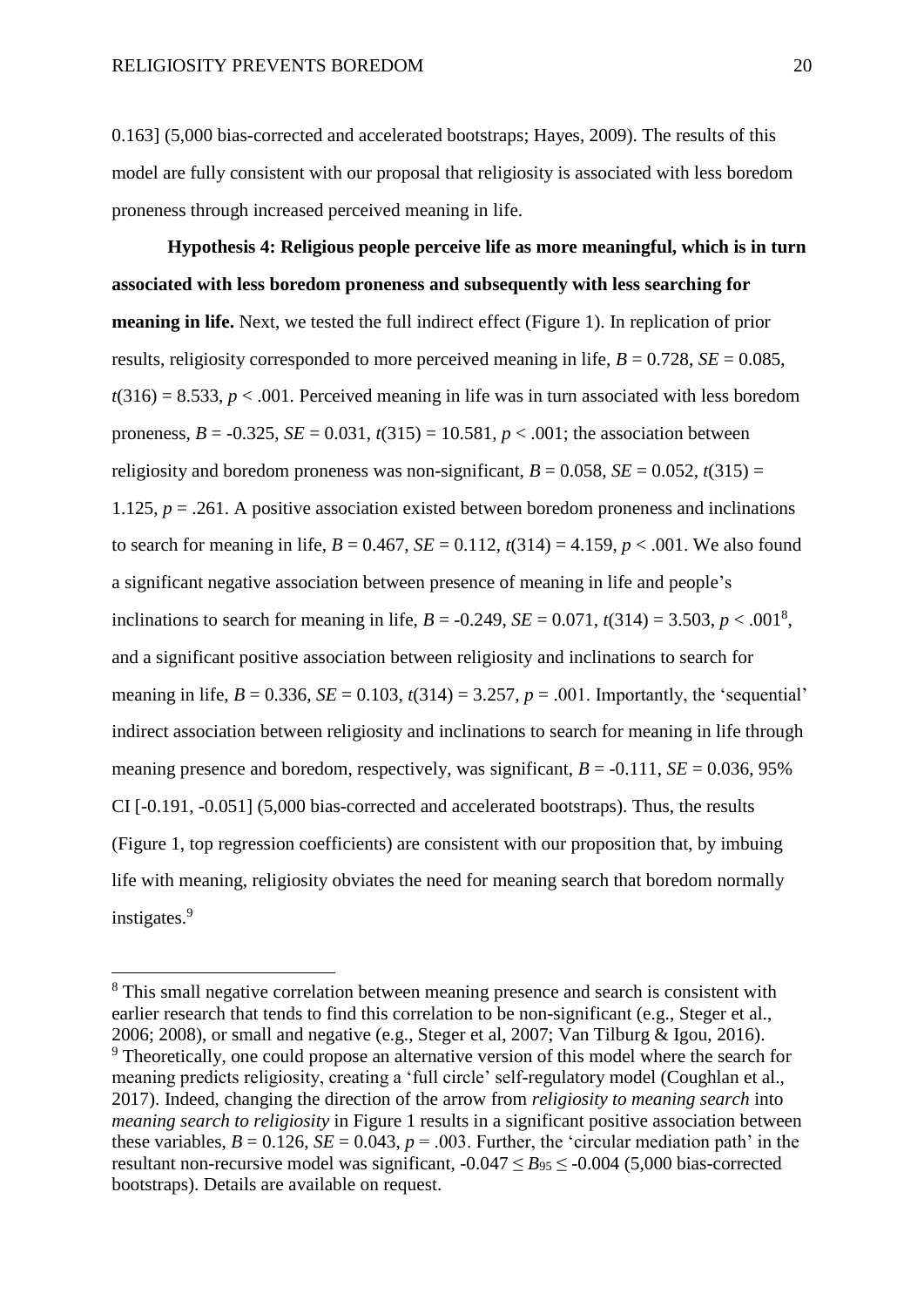**Subsidiary mediation analyses.** Besides our four variables of main interest (religiosity, presence of meaning in life, boredom proneness, & search for meaning in life), we also measured participants' need for cognition, faith in intuition, need for closure, and affect (Table 1). In subsidiary mediation analyses, we tested whether the relationships reported above held after controlling for these four variables. Doing so was important because several of these correlated with religiosity (faith in intuition & affect), boredom proneness (need for cognition & affect), and meaning in life search or presence (faith in intuition, need for cognition, & affect) and might thus present potential confounds. Our subsidiary mediation analysis therefore included the following variables: (1) religiosity (independent variables), (2) presence of meaning in life (first mediator), (3) boredom proneness (second mediator), (4) search for meaning in life (dependent variable), (5) need for cognition (covariate), (6) faith in intuition (covariate), (7) need for closure (covariate), and (8) affect (covariate). Thus, need for cognition, faith in intuition, need for closure, and affect were all added as covariates in the mediation model using the PROCESS macro by Hayes (2012). We display the regression coefficients corresponding to the full mediation models (Figures 2) *after* controlling for need for cognition, faith in intuition, need for closure, and affect in the bottom position for each constituent path denoted as *B*-prime, or *B*'.

Controlling for the aforementioned variables did not substantially change the results: neither did any of the direct paths *cease* to be significant after including these covariates, nor did any of the direct paths *become* significant due to their inclusion. Furthermore, directions of significant associations (positive vs. negative) did not change in any of the mediation models. More importantly, all of the key indirect paths remained significant in the hypothesized direction: the indirect association between religiosity and search for meaning in life through boredom proneness remained significant,  $B' = -0.086$ ,  $SE = 0.041$ , 95% CI [-0.182, -0.020] (H2). Likewise, the indirect association of religiosity with boredom proneness through the perceived presence of meaning in life remained significant,  $B' = -0.138$ ,  $SE =$ 0.033, 95% CI [-0.214, -0.082] (H3). Also the sequential indirect association between religiosity and search for meaning in life through first the presence of meaning in life and then boredom proneness remained significant,  $B' = -0.060$ ,  $SE = 0.024$ , 95% CI [-0.121, -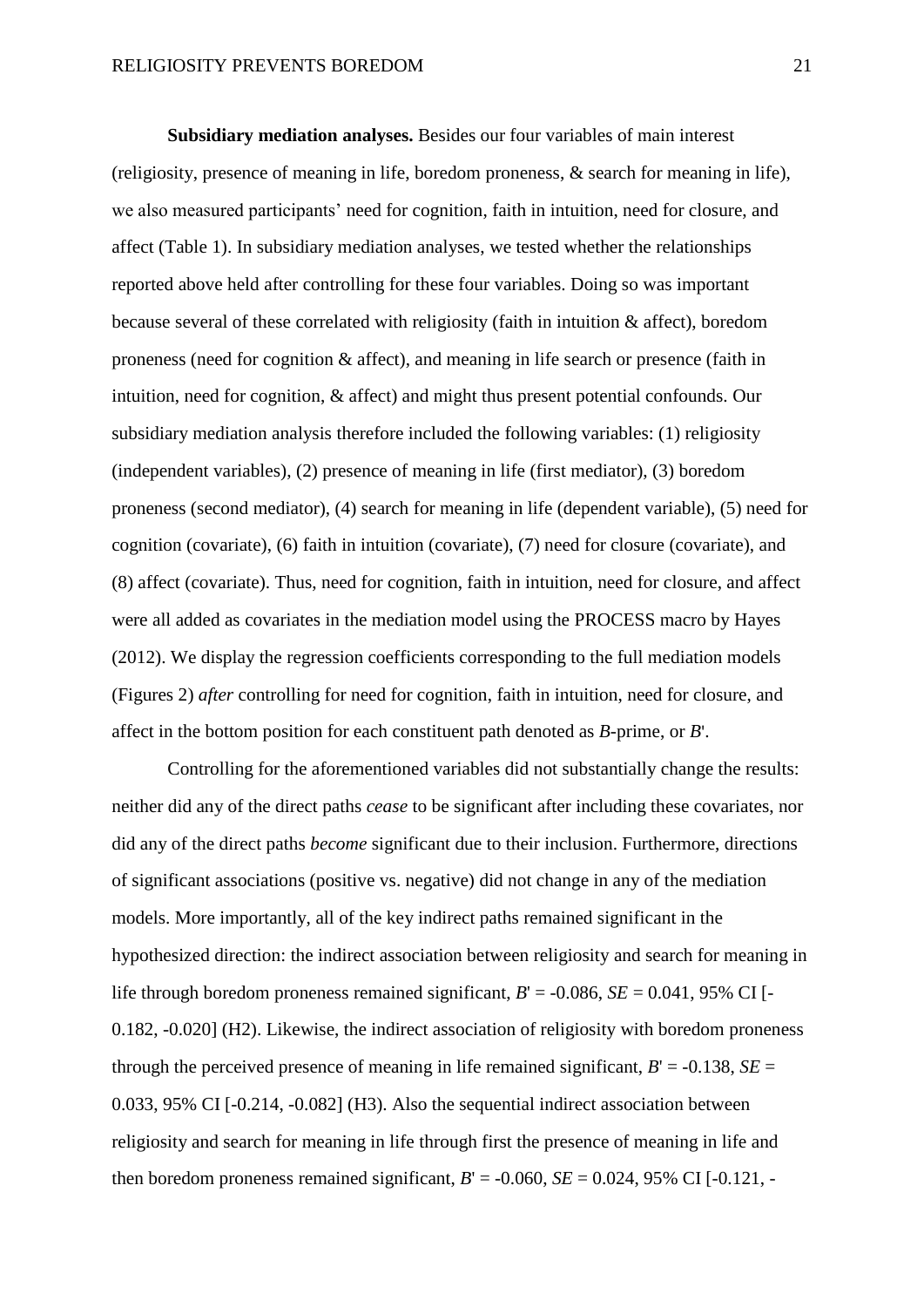0.023] (H4). Thus, the various indirect associations persisted after controlling for need for cognition, need for closure, faith in intuition, and affect.

In Study 2, we tested if religiosity is associated with reduced boredom proneness and, indirectly, a lower inclination to search for meaning in life  $(H1 \& H2)$ . Furthermore, we tested if the negative association between religiosity and boredom proneness could be attributed to the perceived meaning in life associated with religiosity (H3). In addition, we tested a sequential indirect effect in which religiosity was associated with more perceived meaning in life, which was in turn associated with less boredom proneness, and was subsequently associated with less search for meaning in life (H4). The results of our estimated models were fully consistent with these predictions, with or without controlling for the potential influence of need for cognition, need for closure, faith in intuition, and affect. These results indeed suggest that religiosity is associated with less boredom proneness by offering people a sense of meaning, and the inclination to search for meaning seems indirectly reduced among those who are religious, through lower boredom proneness.

## **Study 3**

The previous studies tested and found that religious people feel (Study 1) or tend to feel (Study 2) less bored, and that this lower level of boredom explains why religiosity is indirectly associated with a lower inclination to search for meaning momentarily (Study 1) or in life in general (Study 2). Furthermore, the results of Study 2 in particular suggest that this effect may be attributable to the heightened sense of meaning in life that religious people report, at least at the level of individual differences in boredom proneness and search for meaning in life.

In Study 3, we integrated these two approaches to test hypotheses 1 through 4. In particular, we tested if the heightened sense of meaning in life among religious vs. nonreligious people (as in Study 2) predicts the lower *state* boredom and *state* meaning search experienced after working on tasks (as in Study 1). This study thus aimed to bridge the link between individual differences in religiosity and perceived meaning in life on the one hand, and momentary experiences of boredom and meaning search on the other hand. This integration of approaches is important, as it allowed us to test the theoretical assumption that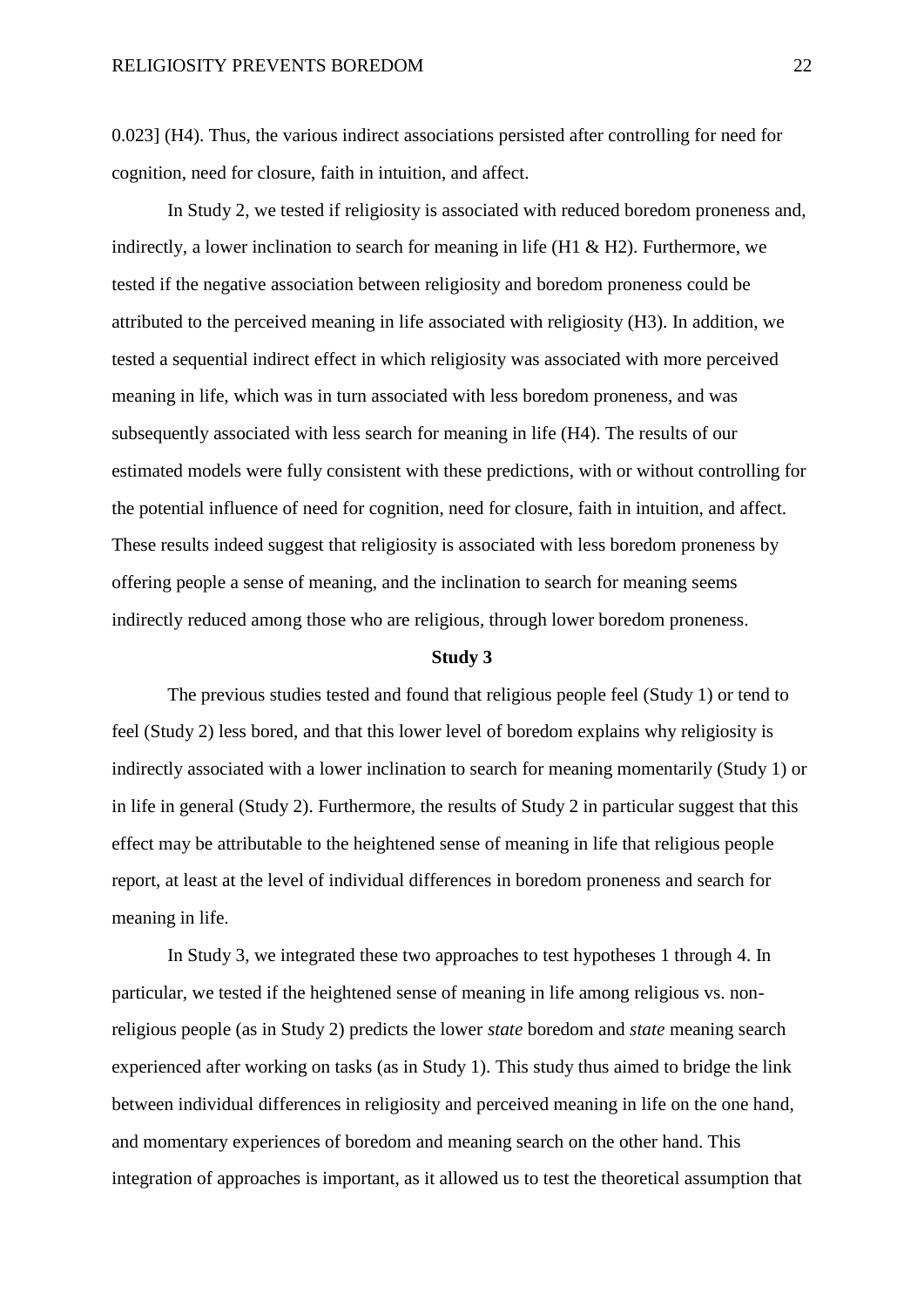the heightened perceived meaning in life associated with religiosity modulates the actual experience of state boredom and state meaning search.

## **Method**

**Participants and design.** We recruited 618 participants (260 men, 355 women, 2 genderqueer; 1 undisclosed; *M*age = 36.65, SD = 12.64; 328 Christians, 113 Agnostics, 92 Atheists, 14 Jews, 13 Buddhists, 4 Muslim, 4 Hindus, 50 other/unspecified) online using MTurk. The study followed a 2 (religiosity: religious, nonreligious)  $\times$  2 task (low boredom, high boredom) between-subjects design. The overall sample size yields corresponding power in excess of  $(1 - \beta) = .95$  for effects of,  $\eta_p^2 = .03$  ( $\alpha = .05$ , two-tailed) in the corresponding design. Post-hoc estimated power for detecting an indirect effect (Schoemann, Boulton, & Short, 2017) with two serial mediators (our most complex indirect effect, see H4) was,  $(1 - \beta)$  $= 0.60$  (1,000 replications with 20,000 Monte-Carlo draws), assuming a Type-I error of  $\alpha$ = .05 (two-tailed). The study was approved by King's College London's Research Ethics Committee.

**Materials and procedure.** The study was identical in procedure to that of Study 1 (Sample A), with the exception that we added the perceived presence of meaning in life scale. Specifically, participants gave informed consent and then reported demographics, including their religion. Participants' religiosity was again categorized as non-religious (atheists and agnostics;  $n = 205$ ) versus religious (the remainder;  $n = 363$ ) variable, excluding 50 participants who selected the ambiguous 'other' category. Next, they worked on the reference transcribing task from Study 1; they were assigned at random to the low or high boredom version of this task. They then reported state boredom on three items (e.g., "How bored do you feel at the moment?", "How boring would you consider the task you just completed?", "Did you experience boredom during the task?"; 1 =*not at all*, 7 = *very much*; Van Tilburg et al., 2013;  $\alpha$  = .93), and, on five items, the momentary desire to engage in meaningful activity ("To what extent would you like to do something more meaningful?", "To what extent would you like to do something more purposeful?", "To what extent would you like to do something of greater significance?", "To what extent would you like to do something that makes more sense?", "To what extent would you like to do something that is more valuable"; 1 = *not at*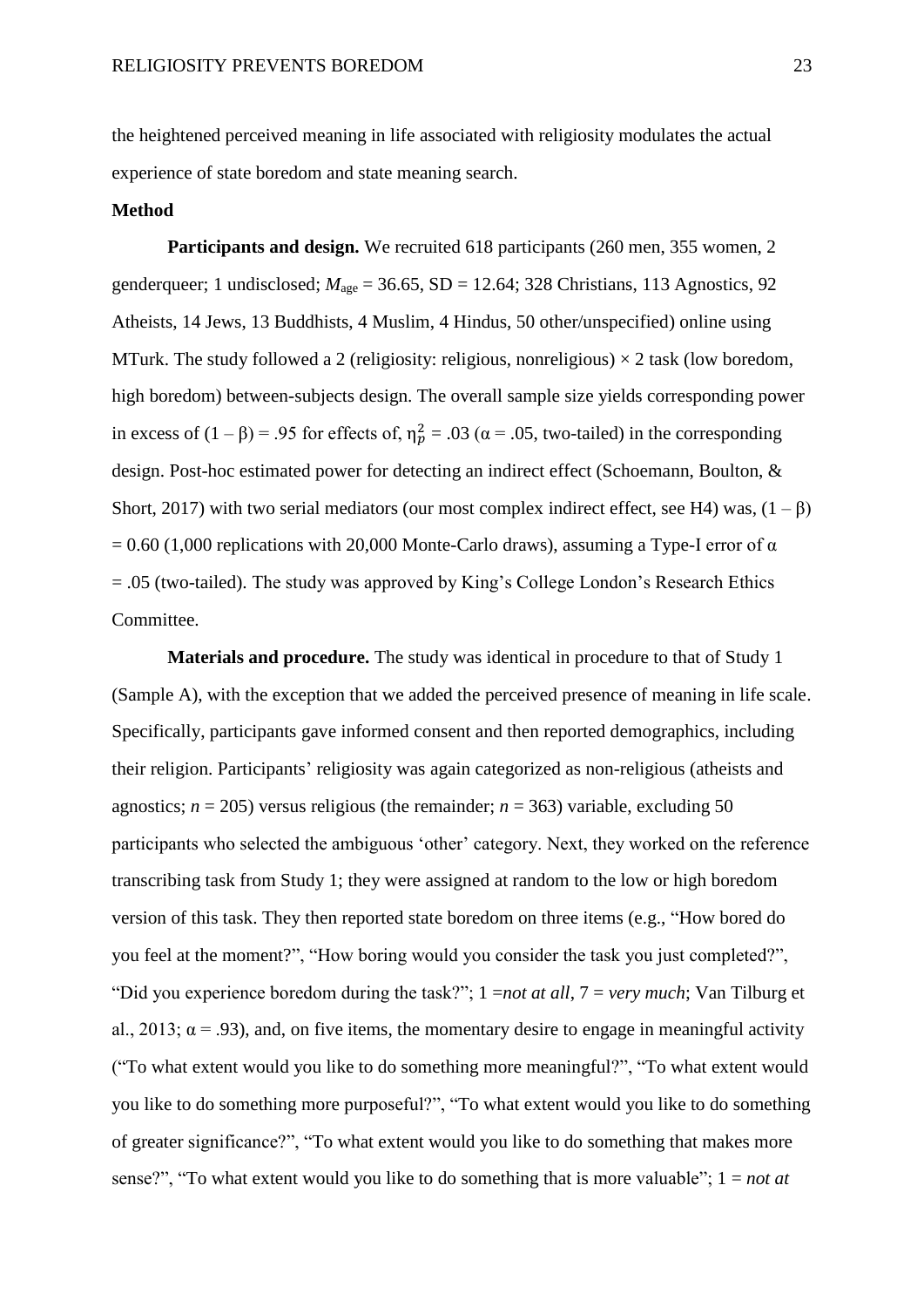*all*,  $7 = \text{very much}$ ; Van Tilburg & Igou, 2011b;  $\alpha = .95$ ). Finally, they completed the perceived presence of meaning in life scale (e.g., "My life has a clear sense of purpose";  $1 =$ *strongly disagree*,  $7 =$  *strongly agree*;  $\alpha = .91$ ; Steger et al., 2006).

## **Results and Discussion**

**Hypothesis 1: Religious people experience less boredom compared to nonreligious people.** We entered experienced (state) boredom as dependent variable into a twoway analysis of variance (ANOVA) with religiosity (non-religious, religious) and task (low boredom, high boredom) as independent variables. Consistent with previous results and H1, the tasks elicited less boredom among religious ( $M = 4.00$ ,  $SD = 1.88$ ) versus non-religious  $(M = 4.48, SD = 1.77)$  people,  $F(1, 545) = 7.801, p = .005$ ,  $\eta_p^2$ .014. Unsurprisingly, the two tasks also elicited different levels of boredom,  $F(1, 545) = 13.591$ ,  $p < .001$ ,  $\eta_p^2 = .024$ . Participants in the high boredom condition felt significantly more bored ( $M = 4.54$ ,  $SD =$ 1.82) than those in the low boredom condition ( $M = 3.90$ ,  $SD = 1.74$ ). There was no significant religiosity  $\times$  task interaction,  $F(1, 545) = 0.301$ ,  $p = .583$ ,  $\eta_p^2 = .001$ . Consistent with H1, these results indicate that religious people experience less boredom than nonreligious people.

#### **Hypothesis 2: Through boredom, religiosity is negatively associated with**

**meaning search.** We tested if religious people, through feeling less bored, indirectly felt less (state) inclined to search for meaning. The above analysis already confirmed that religious people were less bored than non-religious ones. An ANOVA further indicated that, overall, religious ( $M = 5.34$ ,  $SD = 1.46$ ) versus non-religious ( $M = 5.40$ ,  $SD = 1.48$ ) participants did not significantly differ in their inclinations towards searching for meaning,  $F(1, 549) = 0.219$ ,  $p = .640$ ,  $\eta_p^2 < .001$ . Boredom and inclinations to search for meaning were significantly positively correlated  $(r = .469, p < .001)$ .

We tested whether there was an indirect association from religiosity (effect coded: -1 = *non-religious*, 1 = *religious*) to inclinations towards searching for meaning through (state) boredom using the PROCESS macro by Hayes (2012; Model 4), estimated with 5,000 biascorrected and accelerated bootstraps (Efron, 1987; Hayes, 2009). This indirect association was significantly negative,  $B = -0.092$ ,  $SE = .031$ , 95% CI [ $-0.155$ ,  $-0.035$ ]. Since there was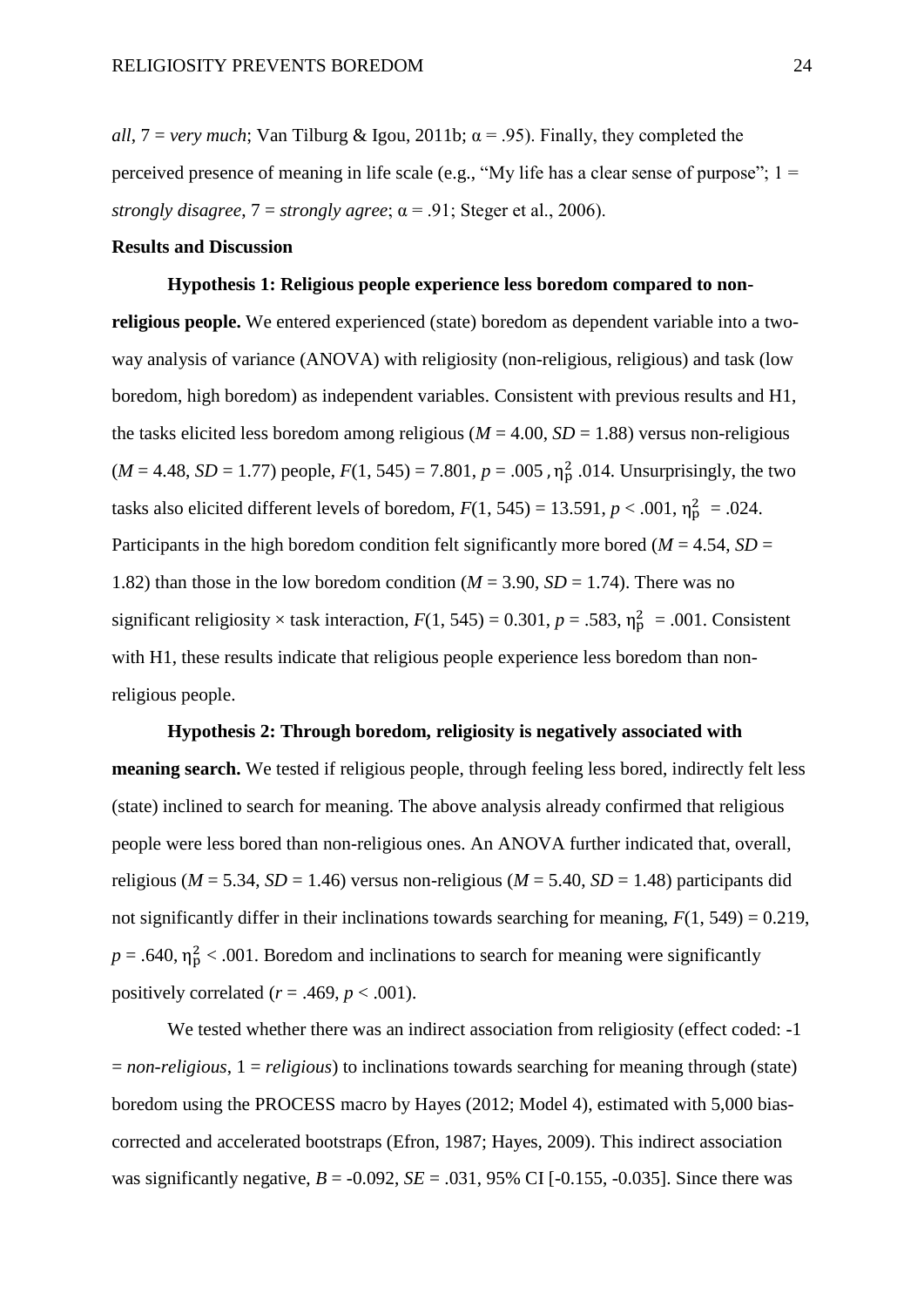no significant total association between religiosity and inclinations towards searching for meaning these results are consistent with an indirect (but not mediated) association (Hayes, 2009) between religiosity and inclinations towards meaning search through state boredom (H2). The results suggest that lower inclinations to search for meaning among religious versus non-religious participants occurred indirectly, through lower state boredom.

**Hypothesis 3: Religious people perceive life as more meaningful and this mediates the negative association between religiosity and boredom.** We argue that religiosity offers people an increased sense of meaning in life relative to those who are nonreligious (Steger & Frazier, 2005), and that having a general sense of meaning in life infuses more specific activities with perceived purpose and meaning (Van Tilburg & Igou, 2011a; 2013). Accordingly, we tested, as we did in Study 2, if the presumably higher level of meaning in life among religious (relative to non-religious) people (partly) accounted for the negative association between religiosity and state boredom. Thus, we proposed a mediational sequence in which religiosity is associated with higher perceived meaning in life, and perceived meaning in life is in turn associated with less state boredom. First, we examined the associations between these three variables. An ANOVA confirmed that religious people thought their lives to be more meaningful ( $M = 4.86$ ,  $SD = 1.38$ ) than non-religious people (M  $= 4.24$ , *SD* = 1.49),  $F(1, 549) = 24.431$ ,  $p < .001$ ,  $\eta_p^2 = .043$ . Earlier analysis already confirmed that religious people felt less bored than non-religious people. Further, the more people considered life to be meaningful, the less state boredom they tended to experience,  $r =$  $-0.119, p = .004.$ 

We proceeded to estimate the proposed mediated effect of religiosity (effect coded: -1 = *non-religious*, 1 = *religious*) on state boredom through perceived meaning in life using the PROCESS macro by Hayes (2012; Model 4). Religiosity was specified as independent variable, perceived meaning in life as mediator, and boredom served as dependent variable. Five-thousand bias-corrected and accelerated bootstraps (Efron, 1987; Hayes, 2009), yielded a significant, negative indirect effect,  $B = -0.043$ ,  $SE = .020$ ,  $95\%$  CI [ $-0.093$ ,  $-0.010$ ]. This effect suggests that the association between religiosity and boredom is indeed mediated by perceived meaning (H3).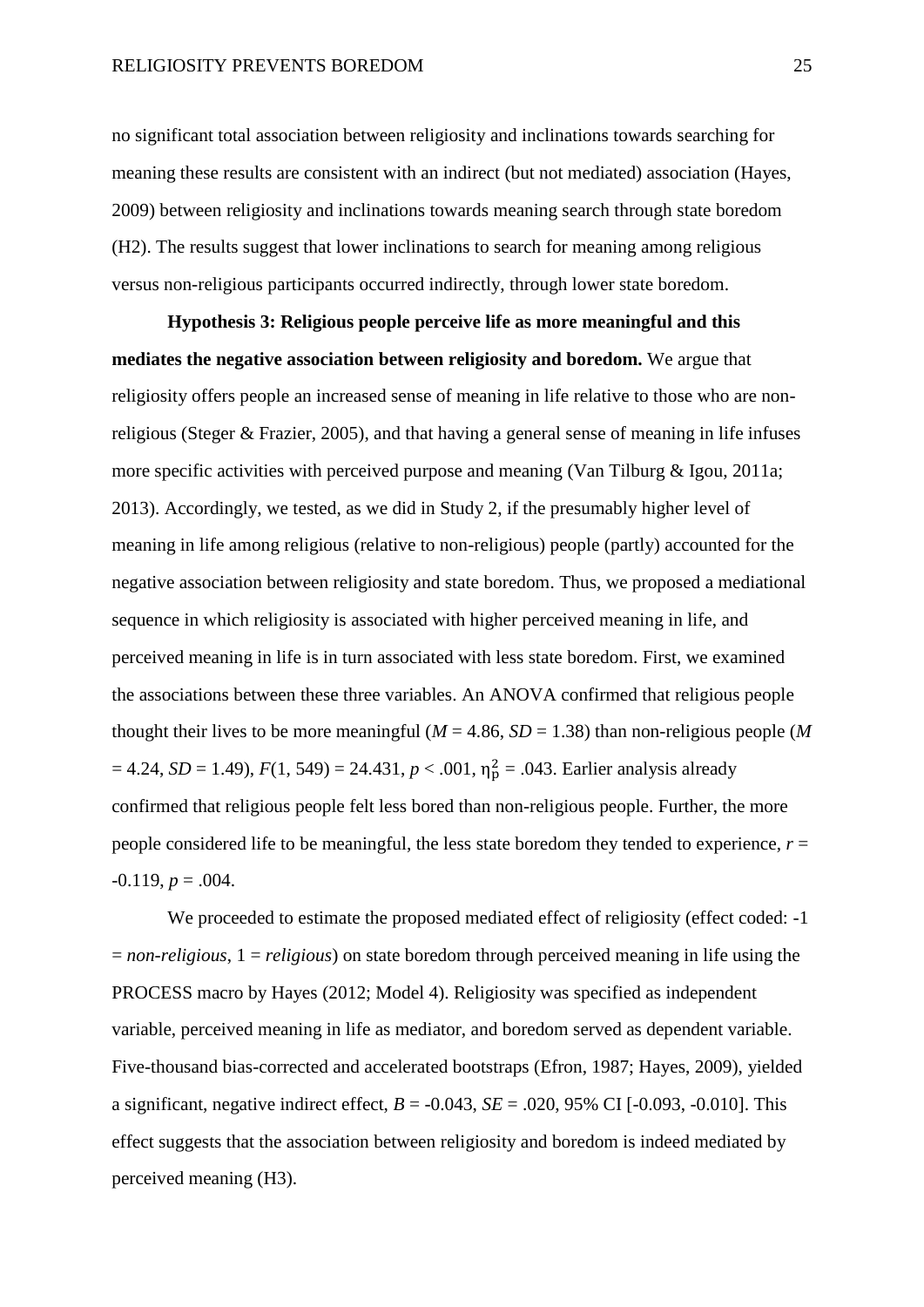1

**Hypothesis 4: Religious people perceive life as more meaningful, which is in turn associated with less boredom and subsequently with less searching for meaning.** Next, we integrated the previous findings and tested a sequential mediation model in which religiosity was entered as predictor of perceived meaning in life, which in turn predicted state boredom, and through perceived meaning in life and state boredom predicted a lower inclination to search for meaning (Figure 2) We estimated this model using the PROCESS macro by Hayes (2012; Model 6). In replication of prior results, (effect-coded) religiosity involved more perceived meaning in life,  $B = 0.311$ ,  $SE = 0.063$ ,  $t(549) = 4.943$ ,  $p < .001$ . Perceived meaning in life was in turn associated with less state boredom,  $B = -0.138$ ,  $SE =$ 0.055,  $t(548) = 2.498$ ,  $p = .013$ , and also the association between religiosity and state boredom was significant,  $B = -0.208$ ,  $SE = 0.083$ ,  $t(48) = 2.507$ ,  $p = .012$ . A positive association again emerged between state boredom and momentary inclinations to search for meaning,  $B = 0.376$ ,  $SE = 0.030$ ,  $t(547) = 12.569$ ,  $p < .001$ , accompanied by a significant positive association with presence of meaning in life,  $B = 0.103$ ,  $SE = 0.039$ ,  $t(547) = 2.657$ ,  $p = .008$ , and a non-significant association with religiosity,  $B = 0.032$ ,  $SE = 0.058$ ,  $t(547) =$ 0.549,  $p = .584$ . Importantly, the 'sequential' indirect association between religiosity and inclinations to search for meaning through perceived presence of meaning in life and state boredom, respectively, was significant, *B* = -0.016, *SE* = 0.008, 95% CI [-0.034, -0.003] (5,000 bias-corrected and accelerated bootstraps). These results are consistent with our theoretical proposition that, by imbuing life with meaning and lessening boredom, religiosity obviates the need for meaning search.<sup>10</sup>

Study 3 integrated the approaches of previous studies by directly linking the theorized elevated perceived presence of meaning in life among religious (vs. non-religious) people to

 $10$  We repeated all three mediation analyses with task (low boredom, high boredom) as additional dummy-coded independent variable (reference: low boredom). This analysis reproduced the indirect effect of religiosity on meaning search through (state) boredom (H1),  $B = -0.089$ ,  $SE = .020$ , 95% CI [ $-0.149$ ,  $-0.032$ ], the mediated association between religiosity and (state) boredom through perceived meaning in life (H3),  $B = -0.040$ ,  $SE = .020$ , 95% CI [-0.090, -0.008], and the indirect association between religiosity and meaning search through perceived meaning in life and then (state) boredom  $(H4)$ ,  $B = -0.015$ ,  $SE = .007$ , 95% CI [-0.034, -0.003].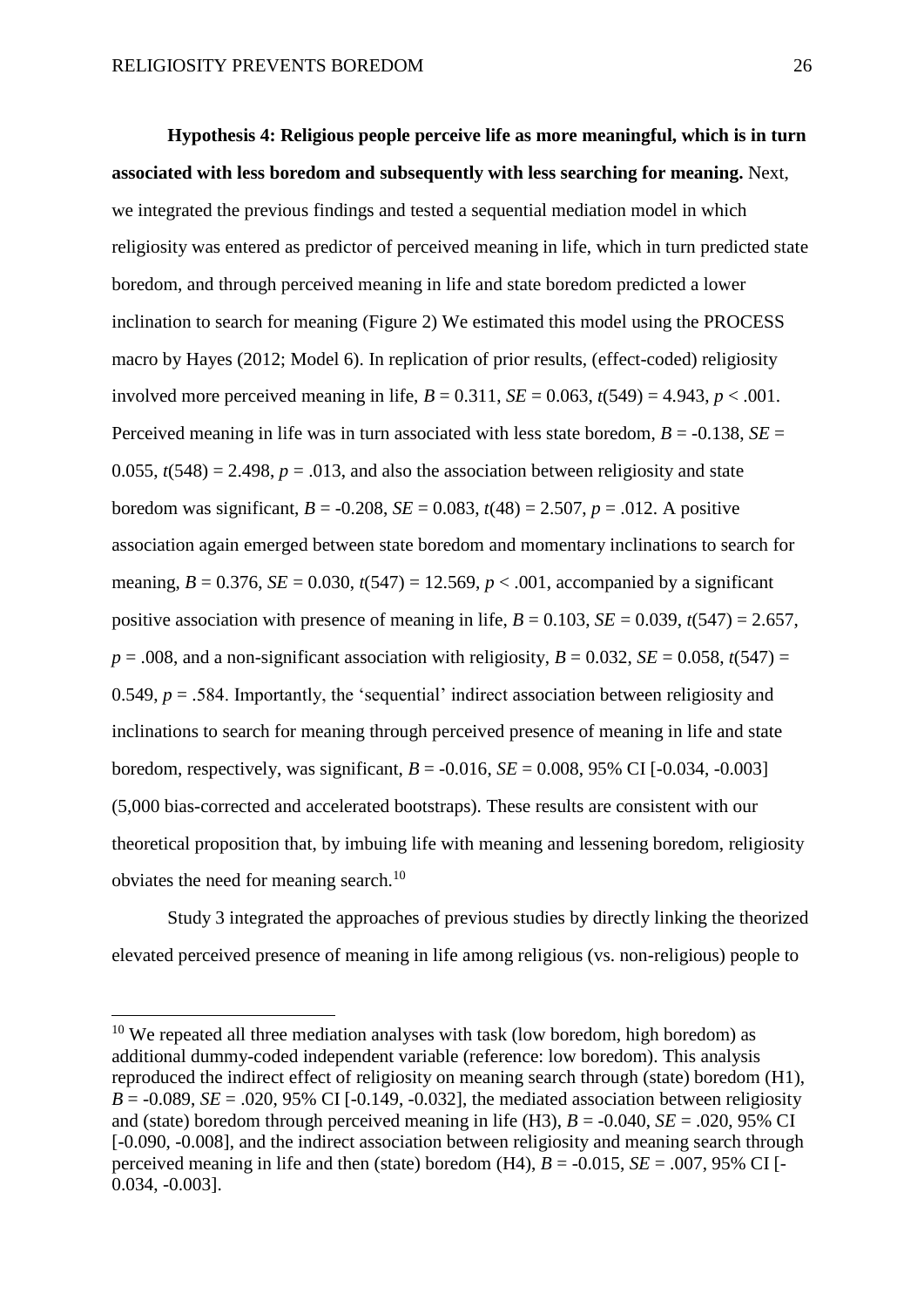state experiences of boredom and resultant inclinations towards state meaning search. The results indicate that religious people experience less boredom than non-religious people (H1), and that religiosity is indirectly (through lower state boredom) associated with the inclination to search for meaning (H2). We also found support for the hypothesis that religious people report less boredom, mediated by the higher levels of perceived meaning in life that religious people report (H3). Finally, a sequential indirect association occurred, suggesting that religiosity is indirectly associated with a lower state inclination to search for meaning, through higher perceived meaning in life and lower state boredom, respectively (H4). Overall, these findings are consistent with our theoretical proposition that religiosity reduces boredom, and that search for meaning is in turn reduced through the lower levels of boredom.

#### **General Discussion**

Religiosity can offer people a sense of perceived meaning or purpose (Batson & Stocks, 2004; Steger & Frazier, 2005), while boredom steers people towards the pursuit of meaning in its absence (Barbalet, 1999; Fahlman et al., 2009; Van Tilburg & Igou, 2011b, 2012, 2016, 2017b; Van Tilburg et al., 2013). Accordingly, we hypothesized that, by providing people with a sense of meaning (H2), religious people felt less boredom than non- (or less) religious people (H1; H3 for the mediation). Furthermore, we theorized that search for meaning would be less prevalent among religious versus non-religious people indirectly through boredom  $(H4)$ . We tested these proposed effects and relationships  $(H1 - H4)$  in three studies.

In Study 1, non-religious participants felt more intensely bored after working on a task than religious participants (H1). Further, non-religious participants reported higher state inclinations to search for meaning indirectly through their lower state boredom, compared to religious participants (H2).

Study 2 further examined our hypotheses using a correlational study that utilized multiple measures of individual differences in religiosity, boredom proneness, meaning in life presence and search, and a number of control variables (need for structure, need for cognition, faith in intuition, affect). Confirming our predictions, religiosity was associated with lower levels of proneness to boredom (H1), and this association was mediated by the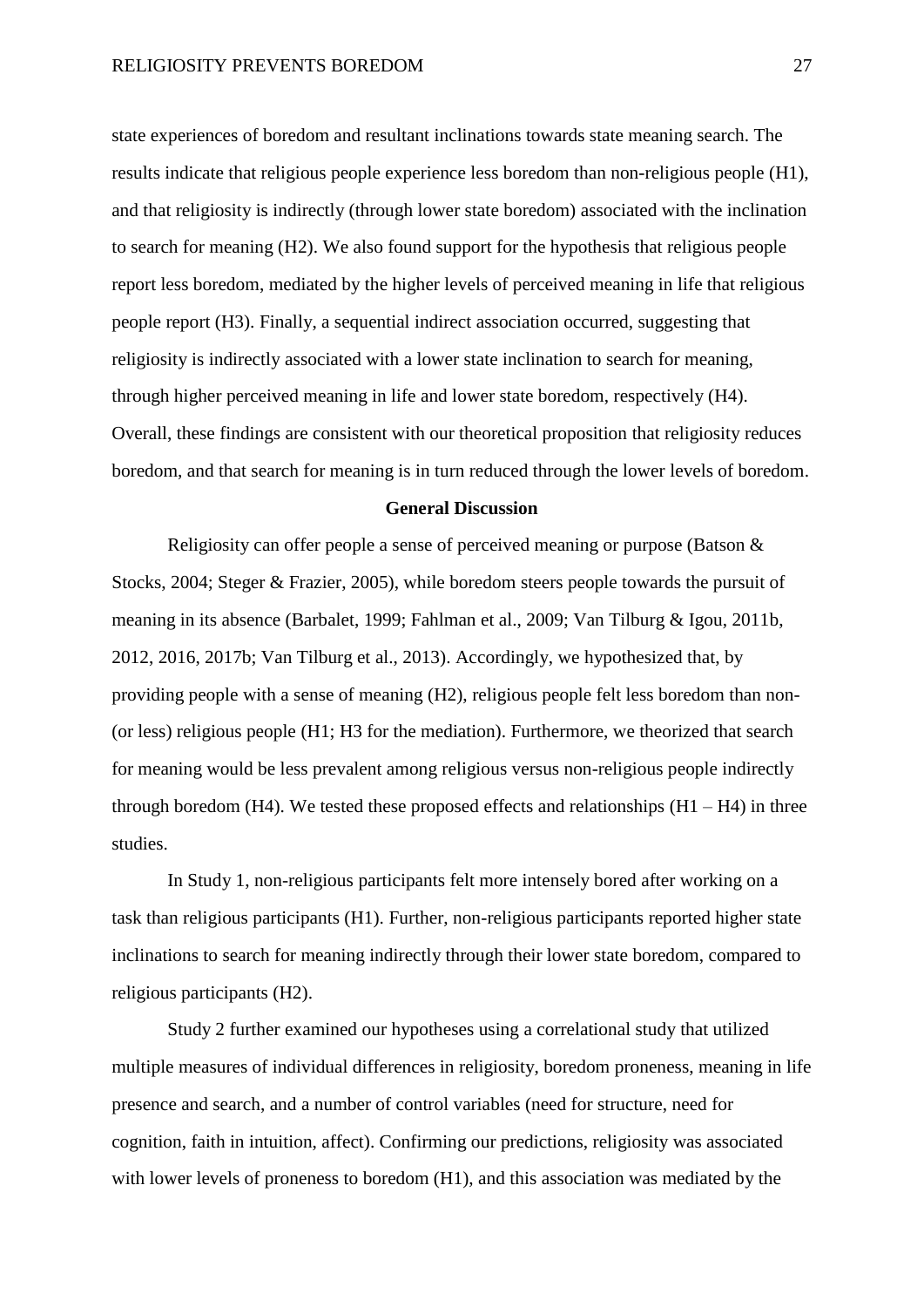greater sense of meaning in life among those who were (more) religious (H3). Further, religiosity was indirectly associated with a reduced need to search for meaning in life through perceived meaning in life and boredom proneness (H2 & H4). The result of these various mediation models emerged before and after controlling for need for structure, need for cognition, faith in intuition, and affect.

Finally, Study 3 confirmed that the reduced levels of state boredom among religious participants could be attributed to the higher levels of perceived meaning in life compared to non-religious participants. Specifically, perceived meaning in life mediated the negative association between religiosity and (state) boredom, as predicted (H3). Also a full indirect sequence, where religion was indirectly associated with lower inclinations to search for meaning through enhanced perceived meaning in life and lower state boredom, respectively, was supported (H4). Importantly, this study showed that the mediating role of perceived meaning in life that we found in Study 2, which dealt with individual difference level variables, also acted as mediator in context of momentary experiences of (state) boredom and (state) inclination towards meaning search. This integration demonstrates how relatively stable individual differences in religiosity and meaning in life affect contextualized, momentary experiences of boredom and meaning search. Together, the results are consistent with our theoretical argument that, by imbuing life with perceived meaning, religiosity makes people less bored and thereby indirectly reduces the search for meaning.

#### **Contributions and Implications**

Our research contributes to a deeper understanding of the functions and utility of religiosity and boredom in the context of people's quest to find meaning and purpose in their lives—an area of research that has recently received increasing interest (e.g., Markman, Proulx, & Lindberg, 2013; Maher, Igou, Van Tilburg, in press; Maher, Van Tilburg, & Van den Tol, 2013; Van Tilburg & Igou, 2011a, 2011b, 2012, 2013). Our research contributes to this area of enquiry by showing how the common, perhaps even mundane, experience of boredom elucidates the everyday regulation of meaning perceptions. We believe that this is an important and interesting direction: research on 'existential threats'—challenges towards people's perceptions of meaning—has typically focused on experiences that, while impactful,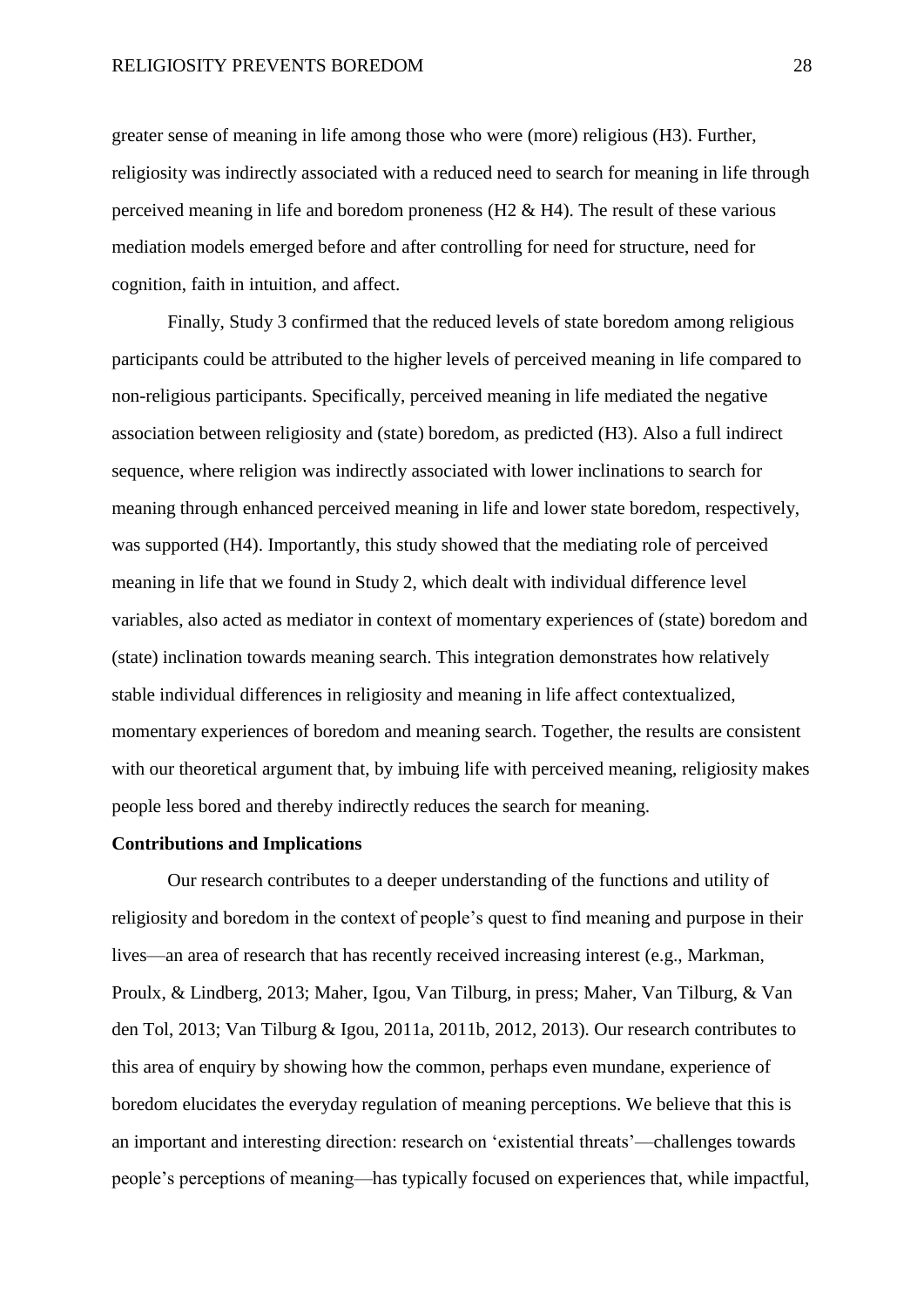are perhaps less frequent in everyday life, such as mortality salience (Greenberg, Solomon, & Pyszczynski, 1997), ostracism (Nezlek, Wesselmann, Wheeler, & Williams, 2012), and social exclusion (Stillman, Baumeister, Lambert, Crescioni, DeWall, & Fincham, 2009). In contrast, boredom is experienced regularly (e.g., Russell, Lewicka, & Niit, 1989), yet, it seems unduly trivialized in psychological science (see Eastwood et al., 2012; Van Tilburg & Igou, 2017a). In that sense, our research suggests that the processes by which people seek, obtain, and protect a sense of meaning are part of everyday life.

We found that religiosity and meaning search (whether operationalized as individual difference or state) were not directly associated, and some readers may find this surprising. However, this finding is consistent with earlier work on the topic (Steger et al., 2006). Perhaps, people who search for meaning may turn to religiosity as meaning source (Steger & Frazier, 2005), while religiosity may in turn satisfy this search for meaning. Overall, this may result in contextually variable or null-association only. When this association between religiosity and meaning search is further teased apart, for example by examining the association between religiosity and meaning search through a particular, theoretically crucial variable, then significant indirect relationships may nonetheless emerge. Indeed, our research documents an association between religiosity and meaning search: through boredom.

Our finding that religiosity acts as a resource against boredom experiences, can be judged as positive in that religiosity obviates existential processes that may be disruptive and unpleasant. However, it also seems to undermine potential change that could arise from boredom. That is, although boredom is an unpleasant experience and correlates with a host of undesirable variables (e.g., Eastwood et al., 2012; Moynihan et al., 2017a; Vodanovich, 2003), boredom seems also to be a functional experience: it helps people to reconsider their behaviors in favor of more meaningful ones (Van Tilburg & Igou, 2012).

# **Limitations and Future Directions**

In Study 2, we found relatively small associations between need for cognition on the one hand, and meaning presence, meaning search, and boredom on the other hand. Intuitively, it may seem that people high in need for cognition might more easily feel bored and meaningless, and may search for meaning more. Yet, our findings suggest otherwise and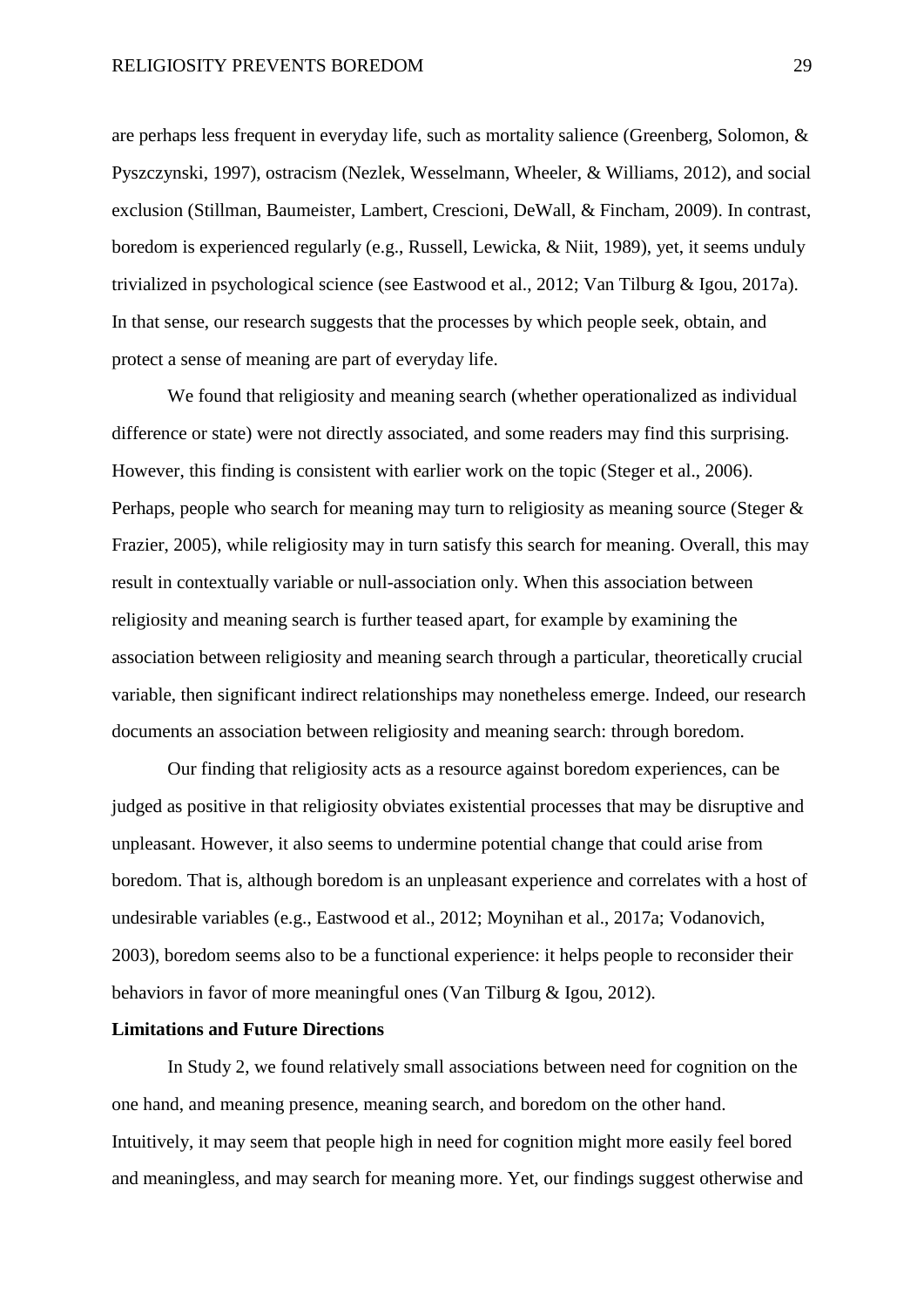are consistent with previous observations. That is, earlier research found similarly small (and null) correlations for need for cognition with boredom (Van Tilburg & Igou, 2016) and with meaning (Cantarero, Van Tilburg, Gąsiorowska, & Wojciszke, 2018). Perhaps, this relatively weak association reflects that need for cognition, which involves a tendency to "engage in and enjoy thinking" (Cacioppo & Petty, 1982, p. 116), occurs in relative isolation of establishing or searching for meaning. Instead, these people may find a challenging task itself fulfilling, regardless of whether it is meaningful or not, a possibility that future research may investigate.

In Study 3, the post-hoc estimated power of the serial indirect effect (the association between religiosity and state meaning search through presence of meaning in life and state boredom, respectively) was comparatively low  $(1 - \beta) = 0.60$ , especially in comparison to that of Study 2,  $(1 - \beta) = 1.00$ , where we examined all variables at the level of individual differences. Therefore, we advise future replications of Study 3 to adopt a larger sample size. More generally, this finding suggests that the associations between religiosity and meaning presence with boredom and meaning search may be more pronounced if these variables are represented at the same (e.g., all individual differences vs. all state) as opposed to different (e.g., some individual differences, some state) levels of operationalization.

How unique is boredom's role in linking religiosity to meaning search? It is probable that other variables besides boredom can link religiosity to meaning search, given that religiosity and meaning search are likely complex, multi-causal, and multi-consequential phenomena. Indeed, in our studies a substantial proportion of variance in religiosity and meaning search was not explained by boredom, suggesting that other variables may play a role. This does not trivialize the role of boredom. For one, our results indicate that examining specific experiences, here boredom, may reveal consequences of religiosity previously unknown. Furthermore, the finding that a seemingly minor, everyday life, and mundane experience as boredom connects (among other possible connectors) two variables of such existential and cultural significance as religiosity and meaning in life is, in our view, profound. The finding that boredom links these two variables showcases how relevant 'mundane' emotions are in people's quests for making sense of their existence,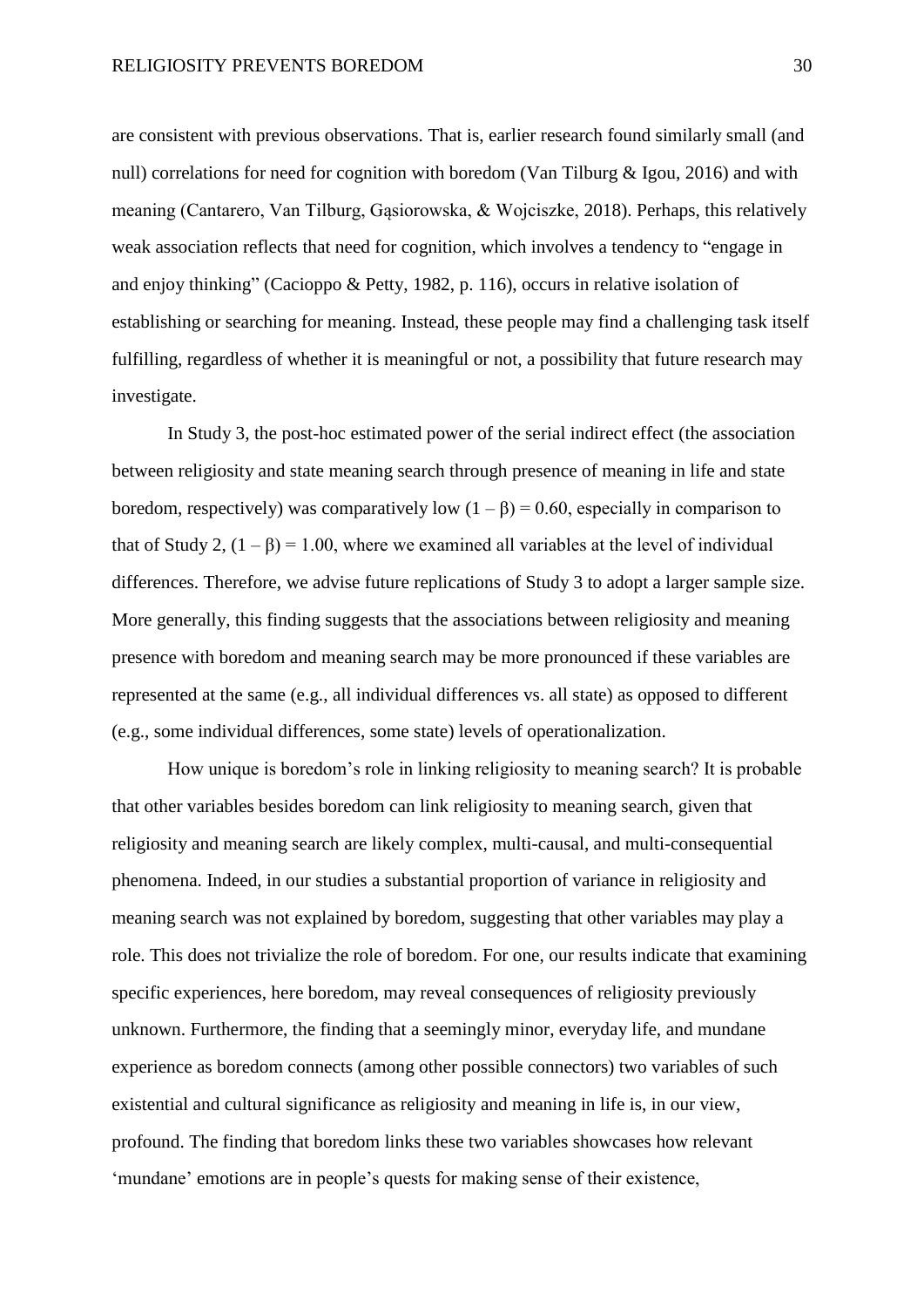simultaneously further grounding the psychology religiosity and meaning in 'mundane' life and revealing boredom as actor with a more significantly role than it is traditionally given. While examining a large range of potential variables that might link religiosity and meaning search is beyond the score of the present research, we hope that our present investigation offers a basis for doing so in the future.

Related to the above, we found in Study 2 that several other variables related to our measures of meaning presence, religiosity, boredom, and meaning search. In particular, general affect related to all of these; it correlated positively with meaning presence and religiosity, and negatively with boredom and meaning search. Might our findings in general, or the specific role of boredom in particular, be attributable to affect instead? We believe that this is unlikely. Studies show that, while boredom is indeed a state of negative affect, its association with meaning is especially strong compared to other negative affective states (Van Tilburg & Igou, 2017). Furthermore, subsidiary mediation analysis in Study 2 did not show that boredom's mediating role was subdued after we controlled for affect. Nonetheless, future research will do well to investigate the association between boredom and affect, and especially what distinguishes boredom, in further detail. Especially experimental approaches to this topic may prove beneficial, as past research that differentiates boredom from negative affect has done so mostly using correlational approaches (e.g., Goldberg, Eastwood, LaGuardia, & Danckert, 2011; Smith & Ellsworth, 1985; Van Tilburg & Igou, 2012).

Recent work by Kurzban, Duckworth, Kable, and Myers (2013) showed how subjective effort (and perhaps boredom) is shaped by people's representations of the costs and benefits corresponding to the task performance. Their 'opportunity costs' approach then describes people's efforts and performance. How might these processes relate to boredom and our focus on meaning in particular? When people are bored, they might want to engage in meaningful activities to compensate for the meaning they lack. Possibly, this perceived meaninglessness can be framed in terms of opportunity costs. High opportunity costs may come with perceptions of meaninglessness, and the motivated process associated with boredom involves a search for new opportunities (e.g., tasks perceived as more meaningful).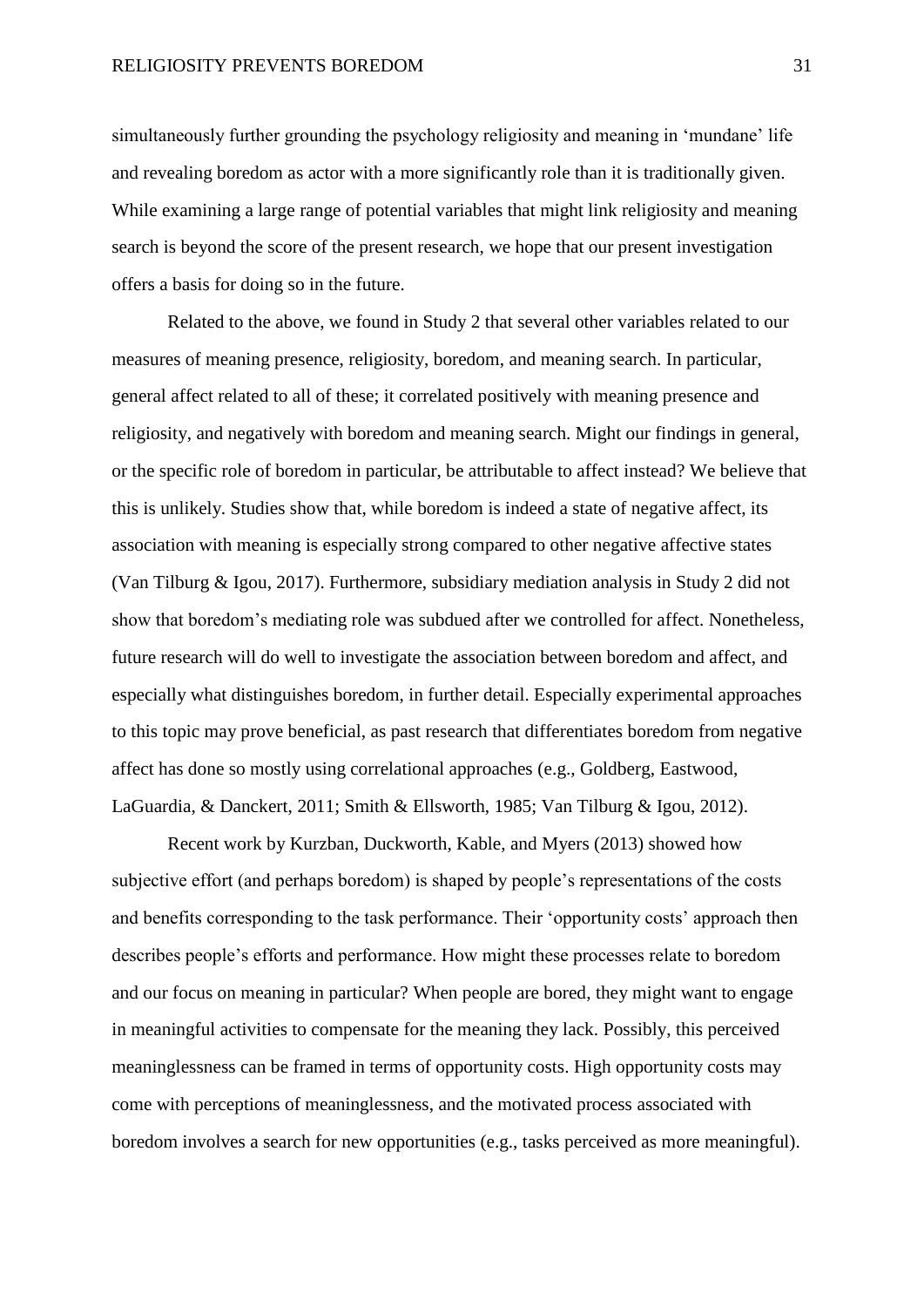Thus, both the opportunity costs and our meaning-regulation approach relate to unfulfilled goals, either in the moment or in general.

The idea that an opportunity costs account of effort motivation (Kurzban, Duckworth, Kable, & Myers, 2013) and our meaning-regulation account of boredom (Van Tilburg & Igou, 2011b, 2012) could be integrated into one theoretical framework is broadly consistent with our past research on people's conceptualizations of teleological meaning (perceptions of purposefulness or usefulness of life and/or behaviors). Specifically, in a number studies we found (Van Tilburg & Igou, 2013) that two key features of perceived (teleological) meaning are the perceived instrumentality of an action (low to high) and the value assigned to the its goal (low to high). People perceive activities as meaningful if they are considered to be high on both dimensions (highly instrumental towards a highly valued goal); activities low on either or both are instead deemed meaningful. We suspect that this self-regulatory perspective of meaning may integrate the opportunity cost approach on the one hand, and our meaningregulation approach on the other. 'Meaningless' can then be considered the experiential quality that accompanies behaviors that are relatively costly, while 'meaningfulness' accompanies behaviors that present opportunity. The relationship between opportunity costs and meaning remains could, in our view, be tested empirically. We encourage future research to examine how meaning-regulation and opportunity costs approaches can be integrated with a dedicated set of experimental studies.

Research on religiosity sometimes makes the distinction between intrinsic and extrinsic religious orientations (e.g., Donahue, 1985). People with an extrinsic religious orientation "are disposed to use religiosity for their own end" (Allport & Ross, 1967, p. 434), serving, for example, as source of sociability and status. This is different from those adopting an intrinsic religious orientation, who instead see religiosity as "their master motive" (p. 434), seeking to adhere to the specific religious beliefs as a goal in itself. These different orientations hold distinct implications for people: whereas the strength of intrinsic religiosity correlates with altruism, for example, extrinsic religiosity does not seem to do so (Chau, Johnson, Bowers, Darvill, & Danko, 1990). Interestingly, Steger and colleagues (2006) found that intrinsic religiosity in particular correlated positively with perceived meaning in life,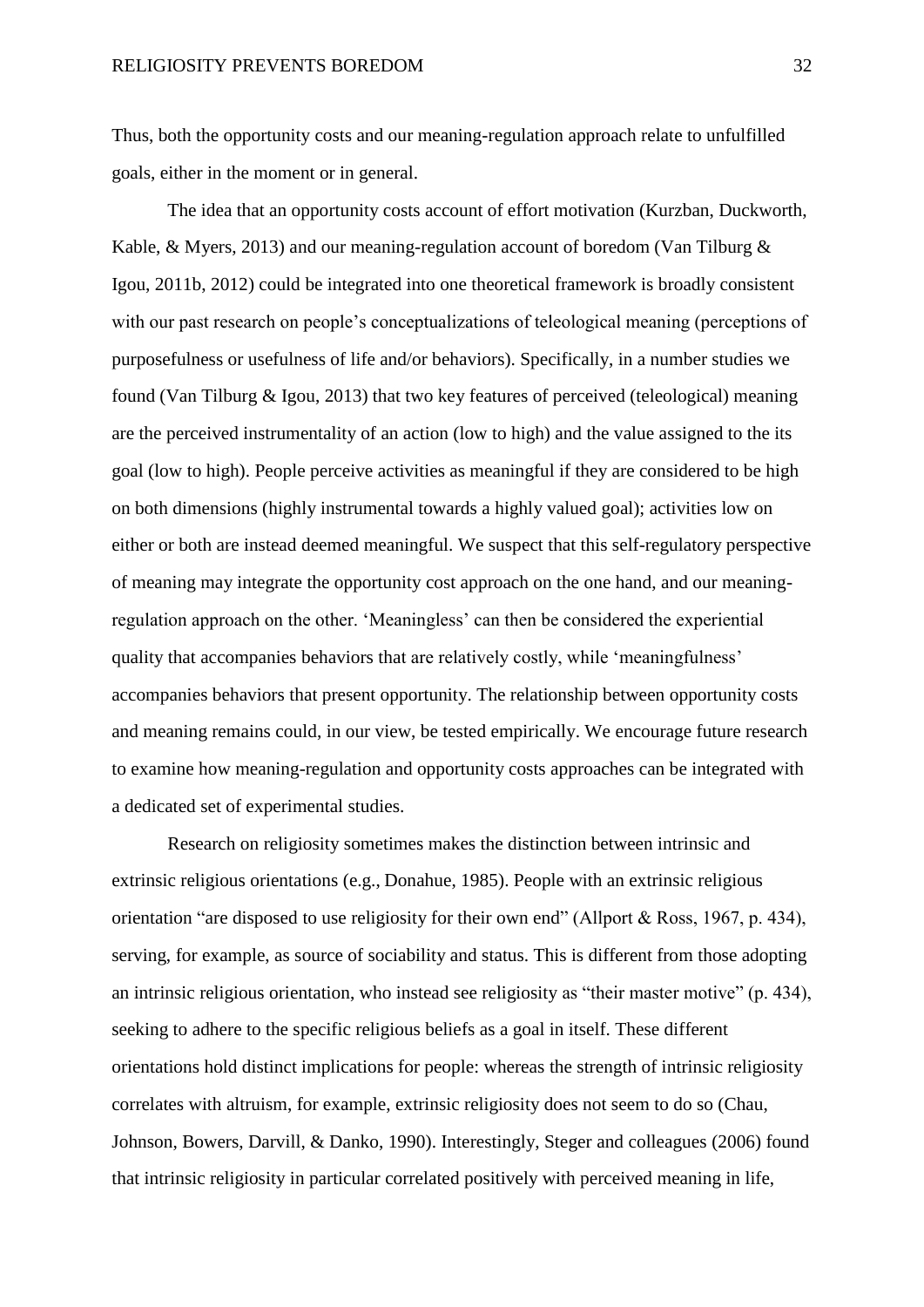## RELIGIOSITY PREVENTS BOREDOM 33

whereas extrinsic religiosity did not. We did not make any explicit distinctions between these concepts in the present research. However, based on these earlier findings, it is likely that the associations between religiosity, meaning, and boredom will be moderated by the type of religious orientation. In particular, we would expect that intrinsic religiosity reduces boredom more than extrinsic religiosity, given the former's greater capacity to imbue life with a perceived sense of meaning.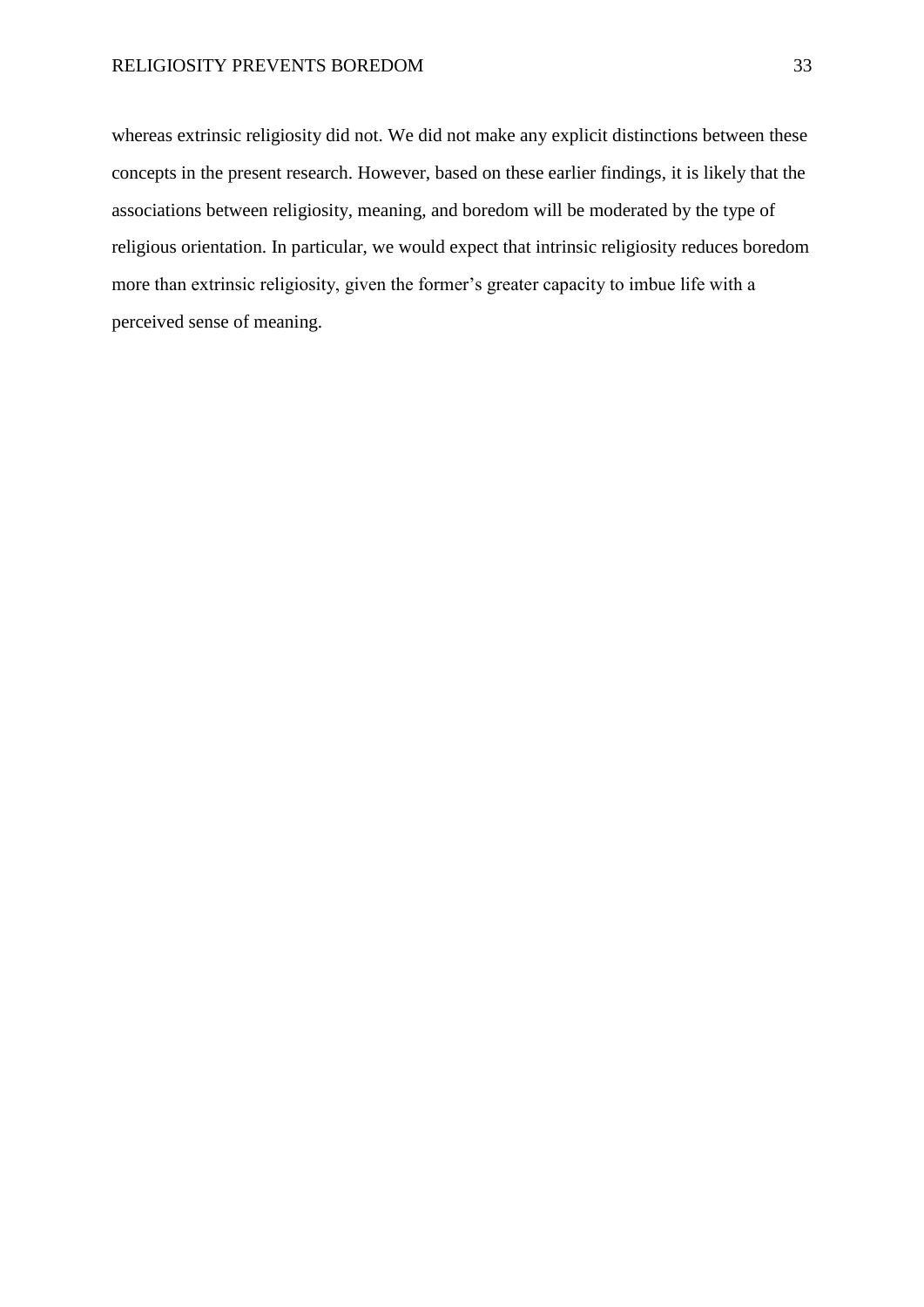#### **References**

- Allport, G. W., & Ross, J. M. (1967). Personal religious orientation and prejudice. *Journal of Personality and Social Psychology, 5,* 432-443.
- Alós-Ferrer, C., & Hügelschäfer, S. (2012). Faith in intuition and behavioral biases. *Journal of Economic Behavior & Organization, 84*, 182-192. doi:10.1016/j.jebo.2012.08.004
- Barbalet, J. M. (1999). Boredom and social meaning. *British Journal of Sociology, 50*, 631- 646. doi:10.1111/j.1468-4446.1999.00631.x
- Batson, C. D., & Stocks, E. L. (2004). Religion: Its core psychological functions. In J. Greenberg, S. L. Koole , & T. Pyszczynski (Eds.), *Handbook of experimental existential psychology* (pp. 141 – 155). New York, NY: Guilford Press.
- Baumeister, R. F., Campbell, J. D., Krueger, J. I., and Vohs, K. D. (2003). Does high selfesteem cause better performance, interpersonal success, happiness, or healthier lifestyles? *Psychological Science in the Public Interest 4*, 1-44. doi:10.1111/1529- 1006.01431
- Cacioppo, J. T., Petty, R. E., & Feng Kao, C. (1984). The efficient assessment of need for cognition. *Journal of Personality Assessment, 48*, 306-307.
- Cantarero, K., Van Tilburg, W. A. P., Gąsiorowska, A., & Wojciszke, B. (2018). The need for meaning: Development and validation of a new measure. *Manuscript in preparation.*
- Castano E., Yzerbyt V., and Paladino M.M. (2004). Transcending oneself through social identification. In Greenberg J., Koole S. L., and Pyszczynski T. (Eds.), *Handbook of Experimental Existential Psychology* (pp. 305–321). New York, NY: Guilford.
- Chau, L. L., Johnson, R. C., Bowers, J. K., Darvill, T. J., & Danko, G. P. (1990). Intrinsic and extrinsic religiosity as related to conscience, adjustment, and altruism. *Personality and Individual Differences, 11*, 397-400.
- Coughlan, G., Igou, E. R., Van Tilburg, W. A. P., Kinsella, E. L., & Ritchie, T. D. (2017). From boredom to perceptions of heroes: A meaning-regulation approach to heroism. *Journal of Humanistic Psychology.* doi:10.1177/0022167817705281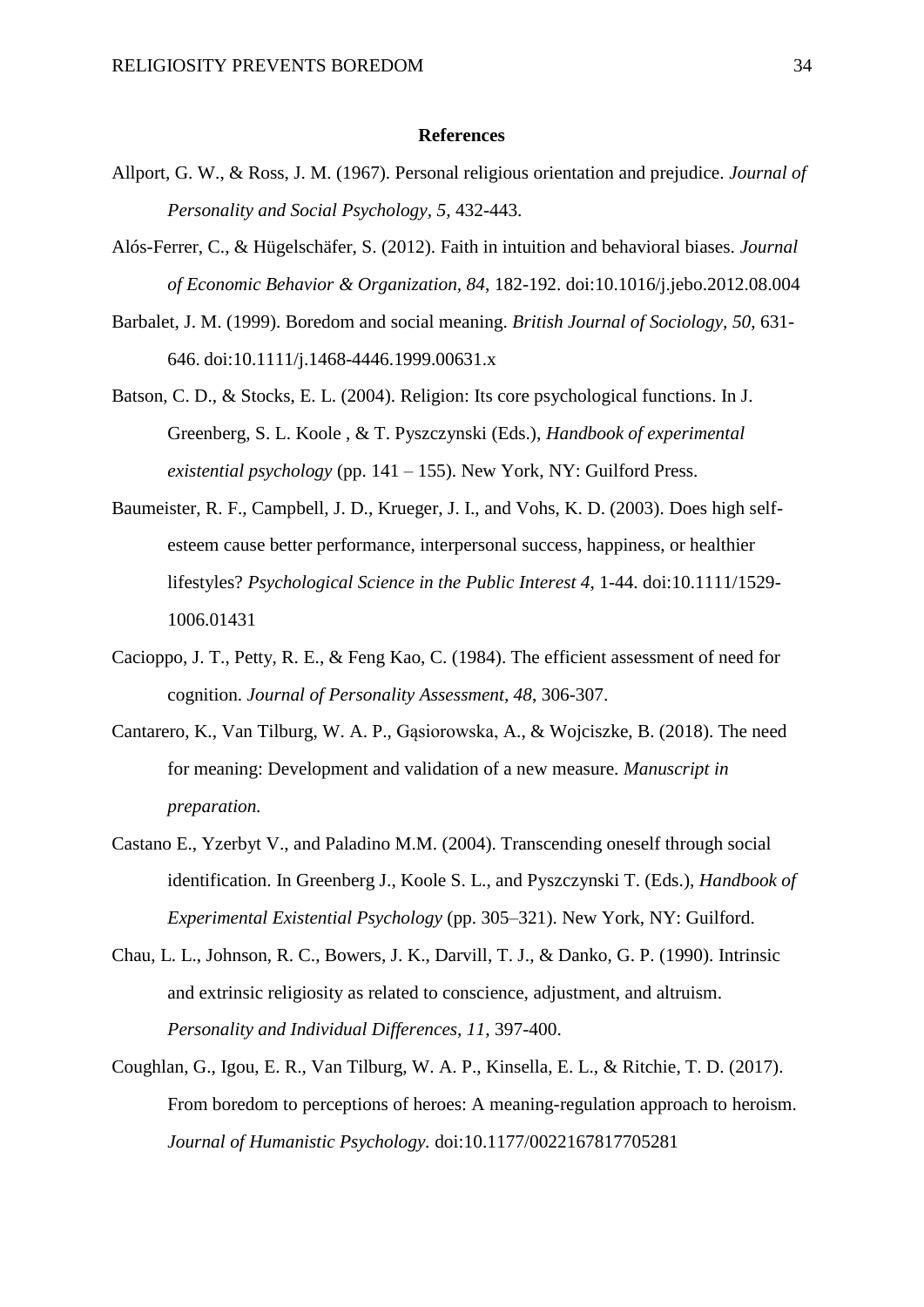- Donahue, M. J. (1985). Intrinsic and extrinsic religiousness: Review and meta-analysis. *Journal of Personality and Social Psychology, 48*, 400-419.
- Eastwood, J. D., Frischen, A., Fenske, M. J., & Smilek, D. (2012). The unengaged mind defining boredom in terms of attention. *Perspectives on Psychological Science, 7*, 482-495. doi:10.1177/1745691612456044
- Efron, B. (1987). Better bootstrap confidence intervals. *Journal of the American statistical Association, 82*, 171-185.
- Elpidorou, A. (2014). The bright side of boredom. *Frontiers in Psychology, 5*. doi:10.3389/fpsyg.2014.01245
- Fahlman, S. A., Mercer, K. B., Gaskocski, P., Eastwood, A. E., & Eastwood, J. D. (2009). Does a lack of life meaning cause boredom? Results from psychometric, longitudinal, and experimental analyses. *Journal of Social and Clinical Psychology, 28*, 307-340. doi:10.1521/jscp.2009.28.3.307
- Ferris, A. L. (2002). Religion and the quality of life. *Journal of Happiness Studies, 3*, 199– 215. doi:10.1023/A%3A1020684404438

Fromm, E. (1955). *The sane society*. New York, NY: Rinehart.

- Fromm, E. (1963). *The dogma of Christ and other essays.* New York, NY: Holt, Rinehart, & Winston.
- Gebauer, J. E., Sedikides, C., Schönbrodt, F. D., Bleidorn, W., Rentfrow, P. J., Potter, J., & Gosling, S. D. (2017). The religiosity as social value hypothesis: A multi-method replication and extension across 65 countries and three levels of spatial aggregation. *Journal of Personality and Social Psychology, 113*, 18-39. doi:10.1037/pspp0000104
- Gervais, W. M., & Norenzayan, A. (2012). Analytic thinking promotes religious disbelief. *Science, 336*, 493-496. doi:10.1126/science.1215647
- Goldberg, Y. K., Eastwood, J. D., LaGuardia, J., & Danckert, J. (2011). Boredom: An emotional experience distinct from apathy, anhedonia, or depression. *Journal of Social and Clinical Psychology, 30*, 647-666. doi:10.1521/jscp.2011.30.6.647
- Greenberg, J., Solomon, S., & Pyszczynski, T. (1997). Terror management theory of selfesteem and cultural worldviews: Empirical assessments and conceptual refinements.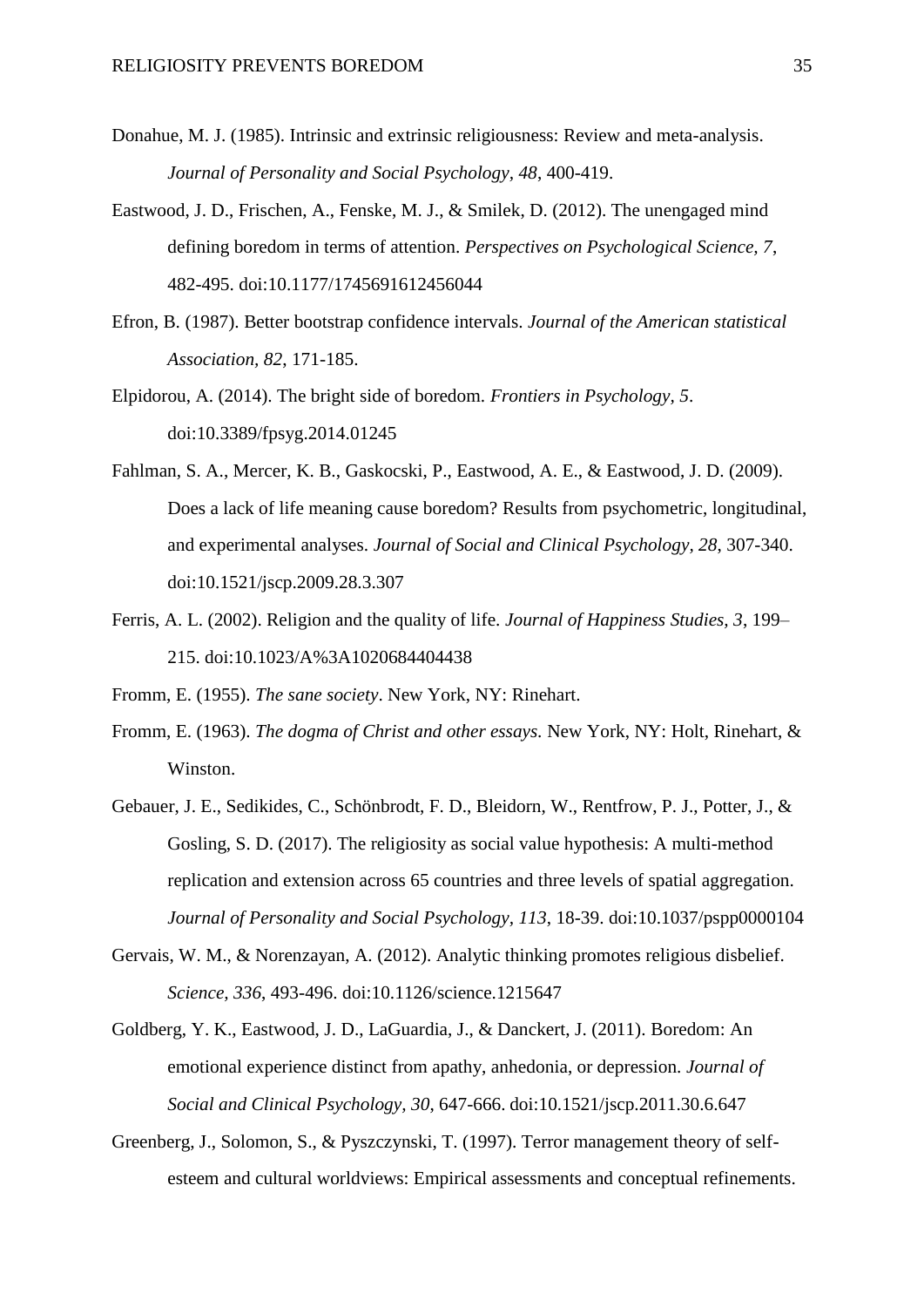In M. P. Zanna (Ed.) *Advances in experimental social psychology* (Vol. 29, pp. 61- 139). San Diego, CA: Academic Press.

- Harmon-Jones, E., Simon, L., Greenberg, J., Pyszczynski, T., Solomon, S., & McGregor, H. (1997). Terror management theory and self-esteem: Evidence that increased self-esteem reduced mortality salience effects. *Journal of Personality and Social Psychology, 72*, 24-36.
- Hayes, A. F. (2009). Beyond Baron and Kenny: Statistical mediation analysis in the new millennium. *Communication Monographs, 76*, 408-420. doi:10.1080/03637750903310360
- Hayes, A. F. (2012). *PROCESS: A versatile computational tool for observed variable mediation, moderation, and conditional process modeling* [White paper]. Retrieved from http://www.afhayes.com/public/process2012.pdf
- Healy, S. D. (1984). *Boredom, self and culture.* Rutherford, N.J.: Fairleigh Dickinson University Press.
- Heine, S. J., & Lehman, D. R. (1997). Culture, dissonance, and self-affirmation. *Personality and Social Psychology Bulletin, 23*, 389-400. doi:10.1177/0146167297234005
- Heine, S. J., Proulx, T., & Vohs, K. D. (2006). The meaning maintenance model: On the coherence of social motivations. *Personality and Social Psychology Review, 10*, 88- 110. doi:10.1207/s15327957pspr1002\_1
- Jonas, E., & Fischer, P. (2006). Terror management and religion: evidence that intrinsic religiousness mitigates worldview defense following mortality salience. *Journal of Personality and Social Psychology*, *91*, 553-567. doi:10.1037/0022-3514.91.3.553
- King, P. E. (2003). Religion and identity: The role of ideological, social, and spiritual contexts. *Applied Developmental Science, 7*, 197-204. doi:10.1207/S1532480XADS0703\_11
- Kinsella, E. L., Ritchie, T. D., & Igou, E. R. (2015a). Zeroing in on heroes: A prototype analysis of hero features. *Journal of Personality and Social Psychology, 108*, 114- 127. doi:10.1037/a0038463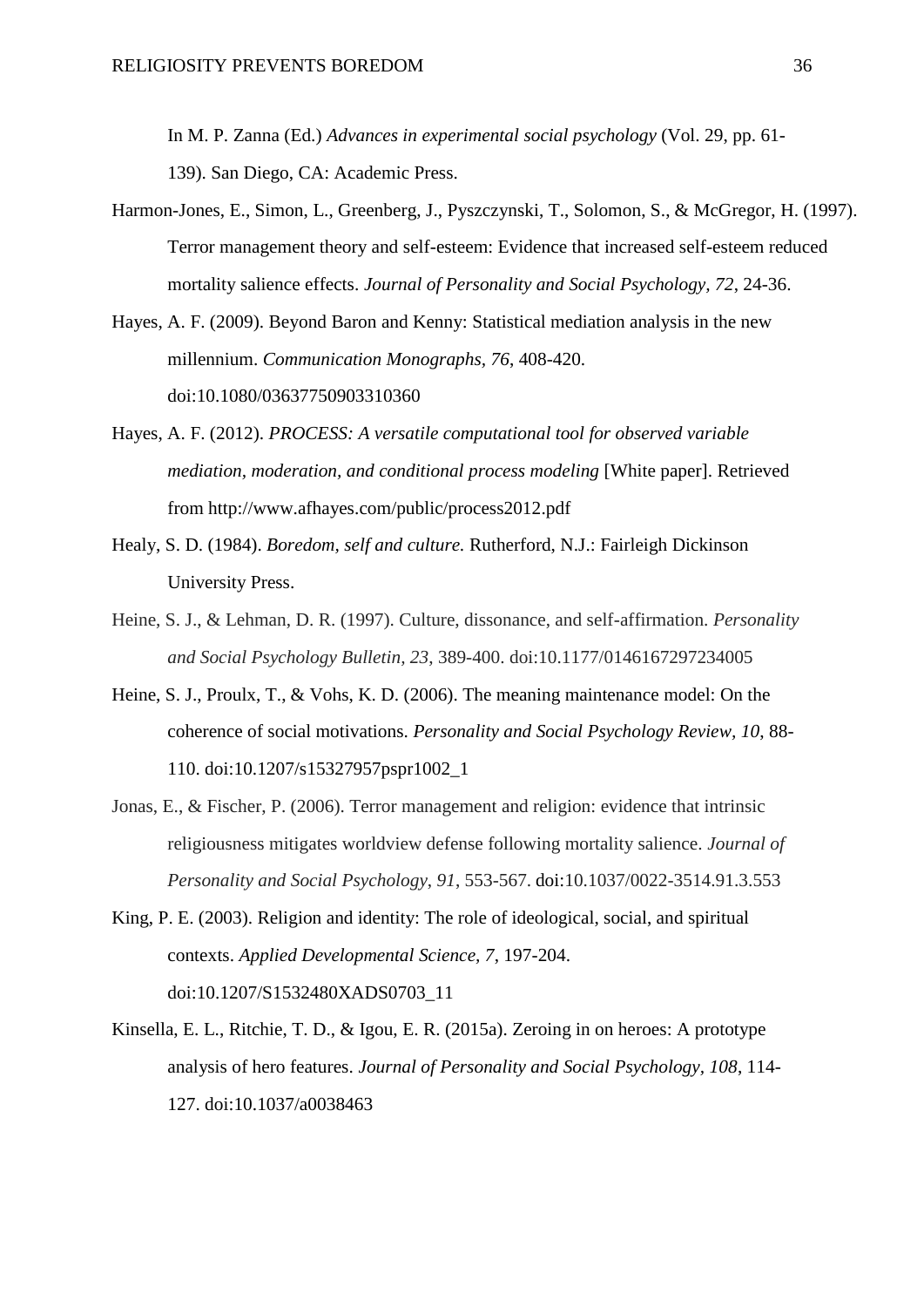- Kinsella, E. L., Ritchie, T. D., & Igou, E. R. (2015b). Lay perspectives on the social and psychological functions of heroes. *Frontiers in Psychology, 6*. doi:10.3389/fpsyg.2015.00130
- Kuhn, R. (1976). *The demon of noontide: Ennui in western literature.* Princeton, NJ: Princeton University Press.
- Kurzban, R., Duckworth, A., Kable, J. W., & Myers, J. (2013). An opportunity cost model of subjective effort and task performance. *Behavioral and Brain Sciences, 36*, 661-679. doi:10.1017/S0140525X12003196
- Larson, R. W., & Richards, M. H. (1991). Boredom in the middle school years: Blaming schools versus blaming students. *American Journal of Education, 99*, 418-443.
- Mahadevan, N., Gregg, A. P., Sedikides, C., & de Waal-Andrews, W. G. (2016). Winners, losers, insiders, and outsiders: Comparing hierometer and sociometer theories of selfregard. *Frontiers in psychology, 7*. doi:10.3389/fpsyg.2016.00334
- Maher, P. J., Van Tilburg, W. A. P., & Van Den Tol, A. J. M. (2013). Meaning in music: Deviations from expectations in music prompt outgroup derogation. *European Journal of Social Psychology, 43*, 449-454. doi:10.1002/ejsp.1969
- Maher, P. J., Igou, E. R, & Van Tilburg, W. A. P. (in press). Brexit, Trump, and the polarizing effect of disillusionment. *Social Psychological and Personality Science*.
- Malkovsky, E., Merrifield, C., Goldberg, Y., & Danckert, J. (2012). Exploring the relationship between boredom and sustained attention. *Experimental Brain Research, 221*, 59-67. doi:10.1007/s00221-012-3147-z
- Mann, S., & Cadman, R. (2014). Does Being Bored Make Us More Creative? *Creativity Research Journal, 26*, 165-173. doi:10.1080/10400419.2014.901073
- Markman, K. D., Proulx, T. E., & Lindberg, M. J. (2013). *The Psychology of Meaning.* Washington D.C.: American Psychological Association.
- Martin, M., Sadlo, G., & Stew, G. (2006). The phenomenon of boredom. *Qualitative Research in Psychology, 3*, 193-211.
- Masters, K. S., & Spielmans, G. I. (2007). Prayer and health: Review, meta-analysis, and research agenda. *Journal of Behavioral Medicine, 30*, 329-338.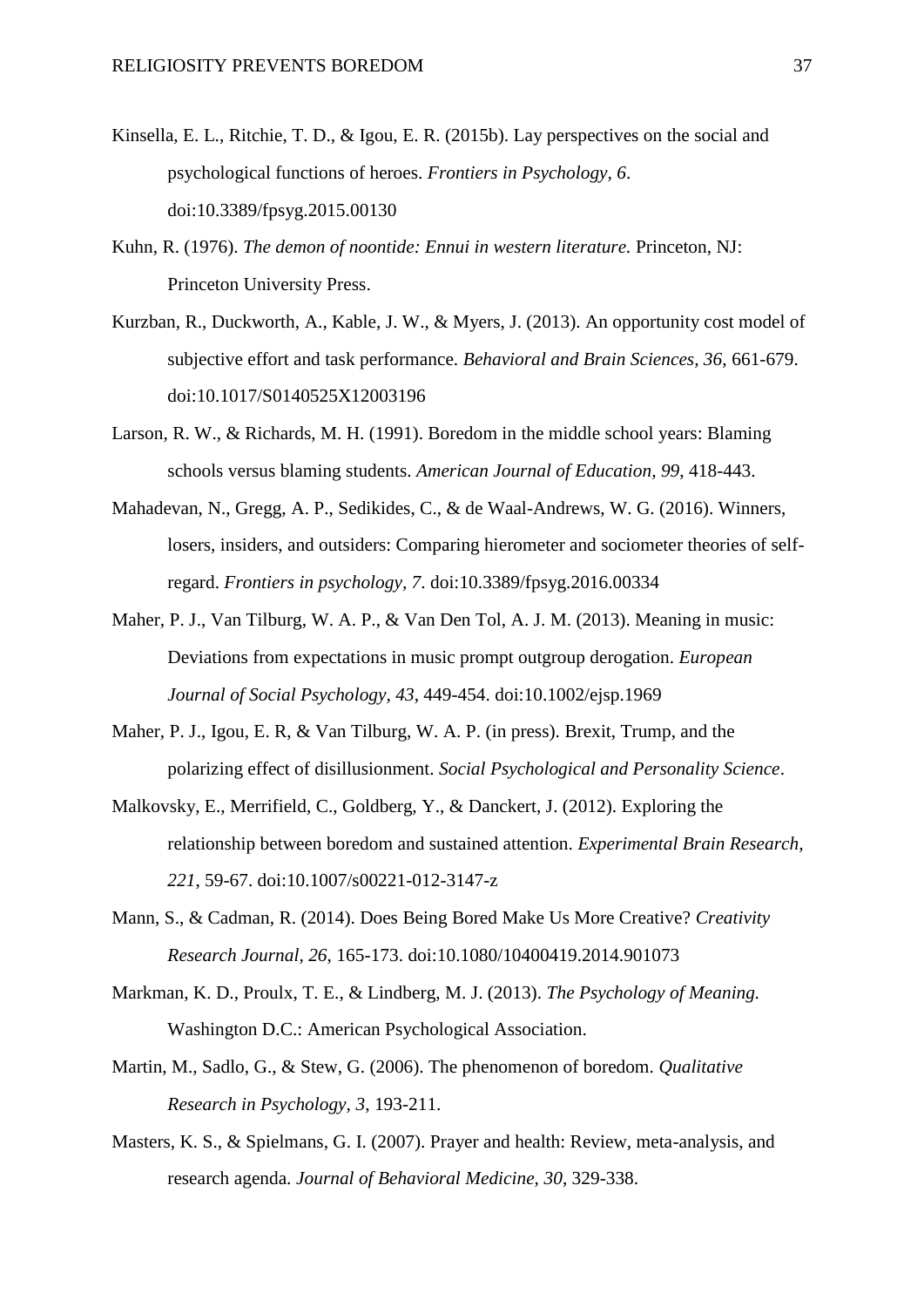- Mathieu, J. E., & Taylor, S. R. (2006). Clarifying conditions and decision points for mediational type inferences in Organizational Behavior. *Journal of Organizational Behavior, 27*, 1031-1036. doi:10.1002/job.406
- McGregor, I., Prentice, M., & Nash, K. (2013). Anxious uncertainty and reactive approach motivation (RAM) for religious, idealistic, and lifestyle extremes. *Journal of Social Issues, 69*, 537-563. doi:10.1111/josi.12028
- Merrifield, C., & Danckert, J. (2014). Characterizing the psychophysiological signature of boredom. *Experimental Brain Research, 232*, 481-491. doi:10.1007/s00221-013- 3755-2
- Miller, M. J., Woehr, D. J., & Hudspeth, N. (2002). The meaning and measurement of work ethic: Construction and initial validation of a multidimensional inventory. *Journal of Vocational Behavior, 60*, 451-489. doi:10.1006/jvbe.2001.1838
- Moynihan, A. B., Igou, E. R., & Van Tilburg, W. A. P. (2017a). Boredom increases impulsiveness: A meaning-regulation perspective. *Social Psychology, 48*, 293-309. doi:10.1027/1864-9335/a000317
- Moynihan, A. B., Igou, E. R., & Van Tilburg, W. A. P. (2017b). Free, connected, and meaningful: Free will belief promotes meaningfulness through belongingness, *Personality and Individual Differences, 107*, 54-65. doi:10.1016/j.paid.2016.11.006
- Moynihan, A. B., Van Tilburg, W. A. P., Igou, E. R., Wisman, A., Donnelly, A. E., & Mulcraire, J. B. (2015). Eaten up by boredom: Consuming food to escape awareness of the bored self. *Frontiers in Psychology, 6.* doi:10.3389/fpsyg.2015.00369
- Neuberg, S. L., & Newsom, J. T. (1993). Personal need for structure: Individual differences in the desire for simpler structure. *Journal of Personality and Social Psychology, 65*, 113. doi:10.1037/0022-3514.65.1.113
- Nezlek, J. B., Wesselmann, E. D., Wheeler, L., & Williams, K. D. (2012). Ostracism in everyday life. *Group Dynamics: Theory, Research, and Practice, 16*, 91- 104. doi:10.1037/a0028029
- Pew Research Center (2015, May). *America's Changing Religious Landscape*. Derived at: http://www.pewforum.org/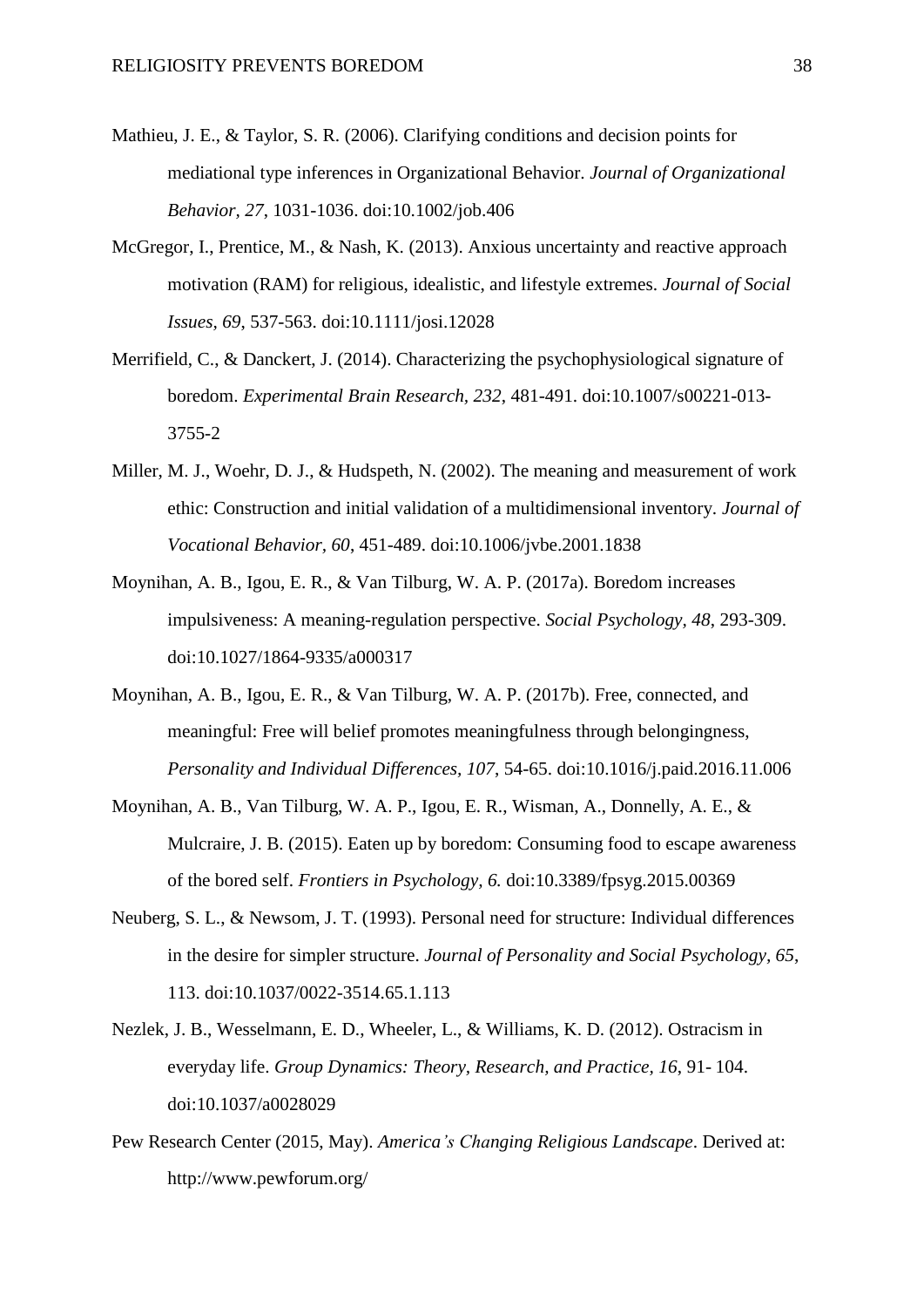- Proulx, T., & Inzlicht, M. (2012). The five "A" s of meaning maintenance: Finding meaning in the theories of sense-making. *Psychological Inquiry, 23*, 317-335. doi:10.1080/1047840X.2012.702372
- Richards, P., & Bergin, A. E. (2000). *Handbook of psychotherapy and religious diversity*. Washington D.C.: American Psychological Association.
- Routledge, C., Arndt, J., Sedikides, C., & Wildschut, T. (2008). A blast from the past: The terror management function of nostalgia. *Journal of Experimental Social Psychology, 44*, 132-140. doi:10.1016/j.jesp.2006.11.001
- Routledge, C., Wildschut, T., Sedikides, C., Juhl, J., & Arndt, J. (2012). The power of the past: Nostalgia as a meaning-making resource. *Memory, 20*, 452-460. doi:10.1080/09658211.2012.677452
- Russell, J. A., Lewicka, M., & Niit, T. (1989). A cross-cultural study of a circumplex model of affect. *Journal of Personality and Social Psychology, 57*, 848-856. doi:10.1037/0022-3514.57.5.848
- Schmeichel, B. J., & Martens, A. (2005). Self-affirmation and mortality salience: Affirming values reduces worldview defense and death-thought accessibility. *Personality and Social Psychology Bulletin, 31*, 658-667. doi:10.1177/0146167204271567
- Schoemann, A. M., Boulton, A. J., & Short, S. D. (2017). Determining power and aample aize for simple and complex mediation models. *Social Psychological and Personality Science, 8*, 379-386. doi:10.1177/1948550617715068.
- Schopenhauer, A., (1851, trans. 2009). *The Essays of Arthur Shoppenhauer.* BiblioBazaar, LLC.
- Sherman, D. K., & Cohen, G. L. (2006). The psychology of self-defense: Self-affirmation theory. In M. P. Zanna (Ed.) *Advances in experimental social psychology* (Vol. 38 pp. 183-242). New York, NY: Guildford Press.
- Smith, C. A., & Ellsworth, P. C. (1985). Patterns of cognitive appraisal in emotion. *Journal of Personality and Social Psychology, 48*, 813-838. doi:10.1037/0022-3514.48.4.813
- Soenke, M., Landau, M. J., & Greenberg, J. (2013). Sacred armor: Religion's role as a buffer against the anxieties of life and the fear of death. In: Pargament K.I., Exline J.E.,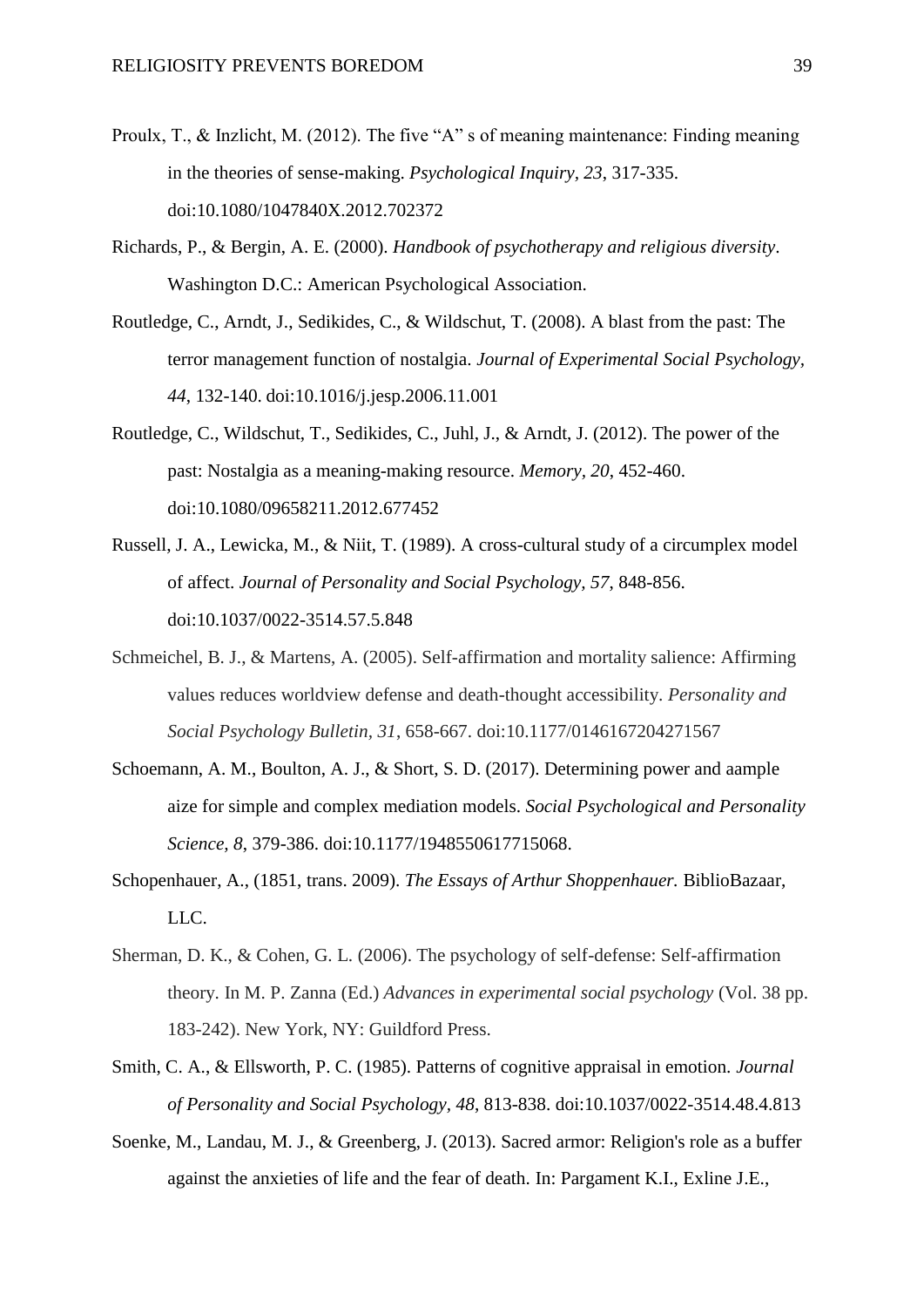Jones J. (Eds). *APA handbook of psychology, religion, and spirituality* (Vol. 1), pp. 105-22. Washington D.C.: APA Press.

- Solomon, S., Greenberg, J., & Pyszczynski, T. (2004). The cultural animal: Twenty years of terror management theory and research. In: J. Greenberg, S. L. Koole, & T. Pyszczynski (Eds.), *Handbook of experimental existential psychology* (pp. 13–34). New York, NY: Guilford.
- Steele, C. M. (1988). The psychology of self-affirmation: Sustaining the integrity of the self. L. Berkowitz (Ed.), *Advances in experimental social psychology* (Vol. 21, pp. 261- 302). New York, NY: Guilford Press.
- Steele, C. M., & Liu, T. J. (1983). Dissonance processes as self-affirmation. *Journal of Personality and Social Psychology, 45*, 5-19.
- Steele, C. M., Spencer, S. J., & Lynch, M. (1993). Self-image resilience and dissonance: the role of affirmational resources. *Journal of Personality and Social Psychology, 64*, 885-896.
- Steger, M. F., & Frazier, P. (2005). Meaning in Life: One Link in the Chain From Religiousness to Well-Being. *Journal of Counseling Psychology, 52*, 574- 582. doi:10.1037/0022-0167.52.4.574
- Steger, M. F., Frazier, P., Oishi, S., & Kaler, M. (2006). The meaning in life questionnaire: Assessing the presence of and search for meaning in life. *Journal of Counselling Psychology, 53*, 80-93. doi:10.1037/0022-0167.53.1.80
- Stillman, T. F., Baumeister, R. F., Lambert, N. M., Crescioni, A. W., DeWall, C. N., & Fincham, F. D. (2009). Alone and without purpose: Life loses meaning following social exclusion. *Journal of Experimental Social Psychology, 45*, 686-694.
- Struk, A. A., Carriere, J. S., Cheyne, J. A., & Danckert, J. (2015). A Short Boredom Proneness Scale Development and Psychometric Properties. *Assessment*. doi:1073191115609996.
- Svendsen, L. (2005). A philosophy of boredom. London, UK: *Reaktion Books.*
- Thiele, L. P. (1997). Postmodernity and the routinization of novelty: Heidegger on boredom and technology. *Polity, 29*, 489-551.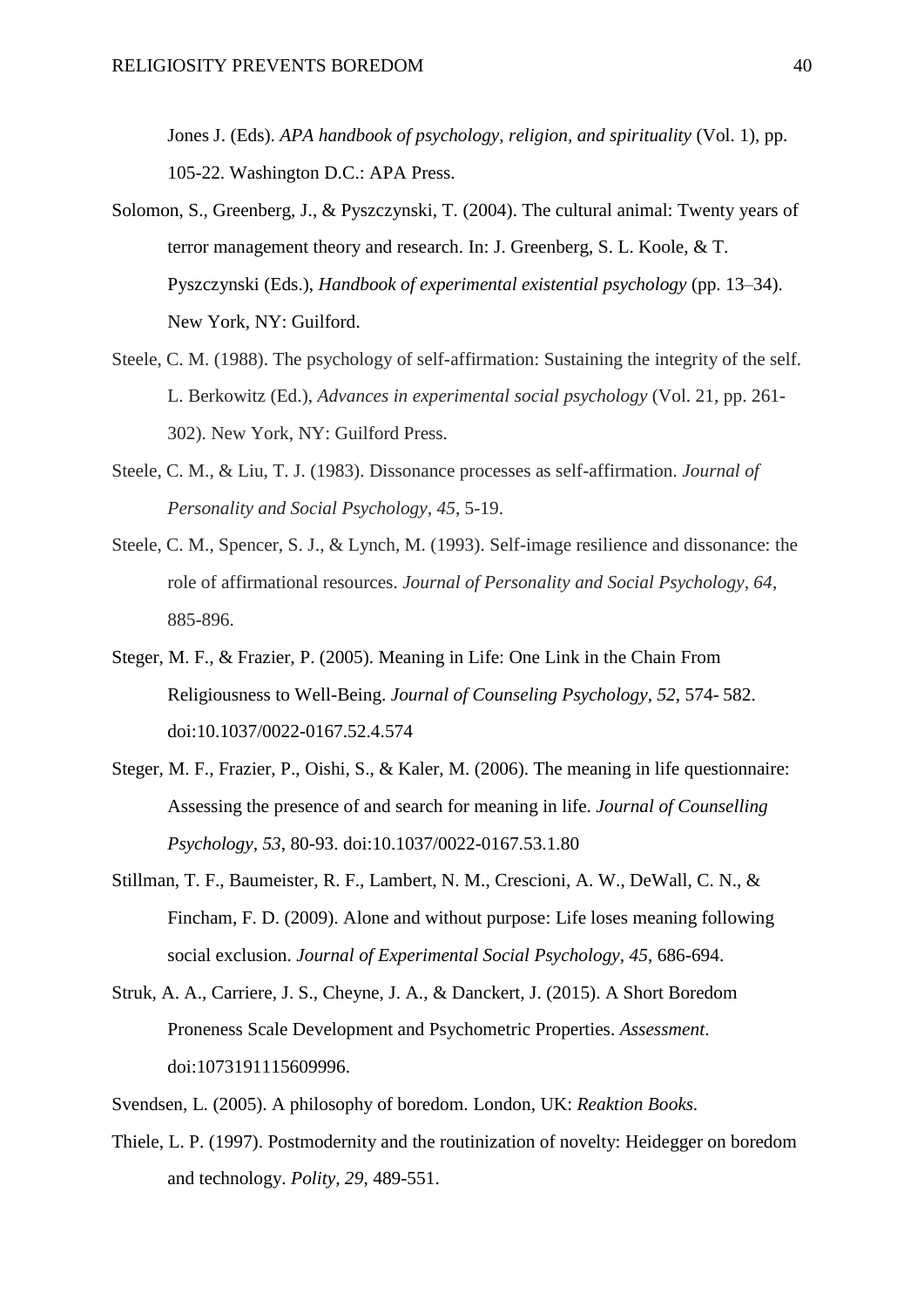- Vail, K. E., Rothschild, Z. K., Weise, D. R., Solomon, S., Pyszczynski, T., & Greenberg, J. (2010). A terror management analysis of the psychological functions of religion. *Personality and Social Psychology Review, 14*, 84-94. doi:10.1177/1088868309351165
- Van Tilburg, W. A. P, Sedikides, C., & Wildschut, T. (2015). The mnemonic muse: Nostalgia fosters creativity through openness to experience. *Journal of Experimental Social Psychology, 59*, 1-7. doi:10.1016//j.jesp.2015.02.002
- Van Tilburg, W. A. P., & Igou, E. R. (2011a). On the meaningfulness of existence: When life salience boosts adherence to worldviews. *European Journal of Social Psychology, 41*, 740-750. doi:10.1002/ejsp.819
- Van Tilburg, W. A. P., & Igou, E. R. (2011b). On boredom and social identity: A pragmatic meaning-regulation approach. *Personality and Social Psychology Bulletin, 37*, 1679- 1691. doi:10.1177/0146167211418530
- Van Tilburg, W. A. P., & Igou, E. R. (2012). On boredom: Lack of challenge and meaning as distinct boredom experiences. *Motivation and Emotion, 36*, 181-194. doi:10.1007/s11031-011-9234-9
- Van Tilburg, W. A. P., & Igou, E. R. (2013). On the meaningfulness of behavior: An expectancy *x* value approach. *Motivation and Emotion, 37*, 373-388. doi:10.1007/s11031-012-9316-3
- Van Tilburg, W. A., Igou, E. R. (2016). Going to political extremes in response to boredom. *European Journal of Social Psychology, 46*, 687–699. doi:10.1002/ejsp.2205
- Van Tilburg, W. A. P., & Igou, E. R. (2017a). Boredom begs to differ: Differentiation from other negative emotions. *Emotion, 17*, 309-322. doi:10.1037/emo0000233
- Van Tilburg, W. A. P., & Igou, E. R (2017b). Can Boredom Help? Increased Prosocial Intentions in Response to Boredom. *Self and Identity, 16*, 82-96. doi:10.1080/15298868.2016.1218925
- Van Tilburg, W. A. P., Igou, E. R., & Sedikides, C. (2013). In search of meaningfulness: Nostalgia as an antidote to boredom. *Emotion, 13*, 450-461. doi:10.1037/a0030442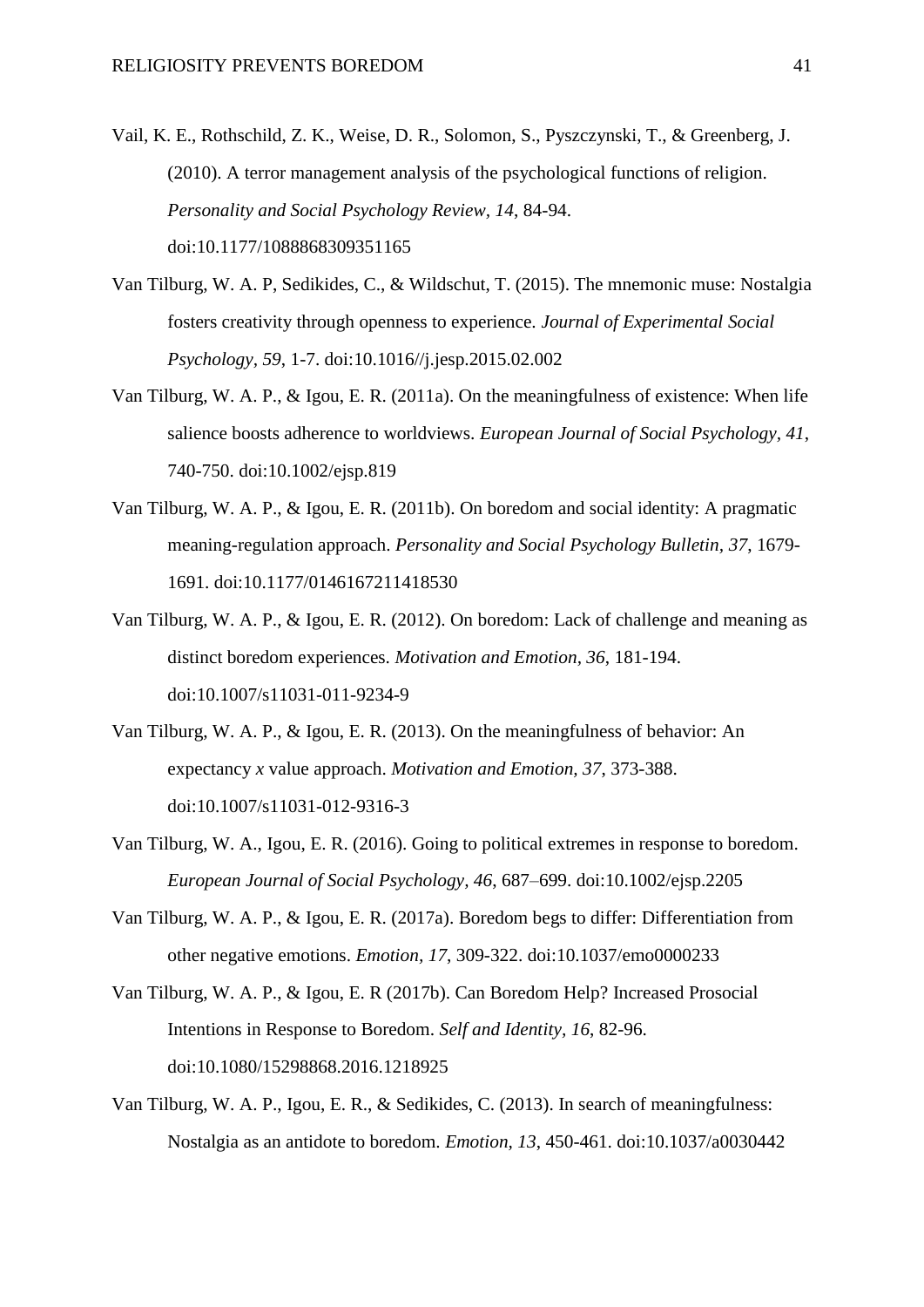- Vess, M., Routledge, C., Landau, M. J., & Arndt, J. (2009). The dynamics of death and meaning: the effects of death-relevant cognitions and personal need for structure on perceptions of meaning in life. *Journal of Personality and Social Psychology, 97*, 728-744. doi:10.1037/a0016417
- Vodanovich, S. J. (2003). Psychometric measures of boredom: A review of the literature. *Journal of Psychology, 137*, 569-595. doi:10.1080/00223980309600636
- Watson, D., Clark, L. A., & Tellegen, A. (1988). Development and validation of brief measures of Positive and Negative Affect: The PANAS Scales. *Journal of Personality and Social Psychology, 54*, 1063-1070.
- Watt, J. D., & Vodanovich, S. J. (1992). Relationship between boredom proneness and impulsivity. *Psychological Reports, 70*, 688-690.
- Worthington, E. L., Wade, N. G., Hight, T. L., Ripley, J. S., McCullough, M. E., Berry, J. W., Schmitt, M. M., Berry, J. T., Bursley, K. H., & O'Conner, L. (2003). The Religious Commitment Inventory—10: Development, Refinement, and Validation of a Brief Scale for Research and Counseling. *Journal of Counseling Psychology, 50*, 84–96.
- Ysseldyk, R., Matheson, K., & Anisman, H. (2010). Religiosity as identity: Toward an understanding of religion from a social identity perspective. *Personality and Social Psychology Review, 14*, 60-71. doi:10.1177/1088868309349693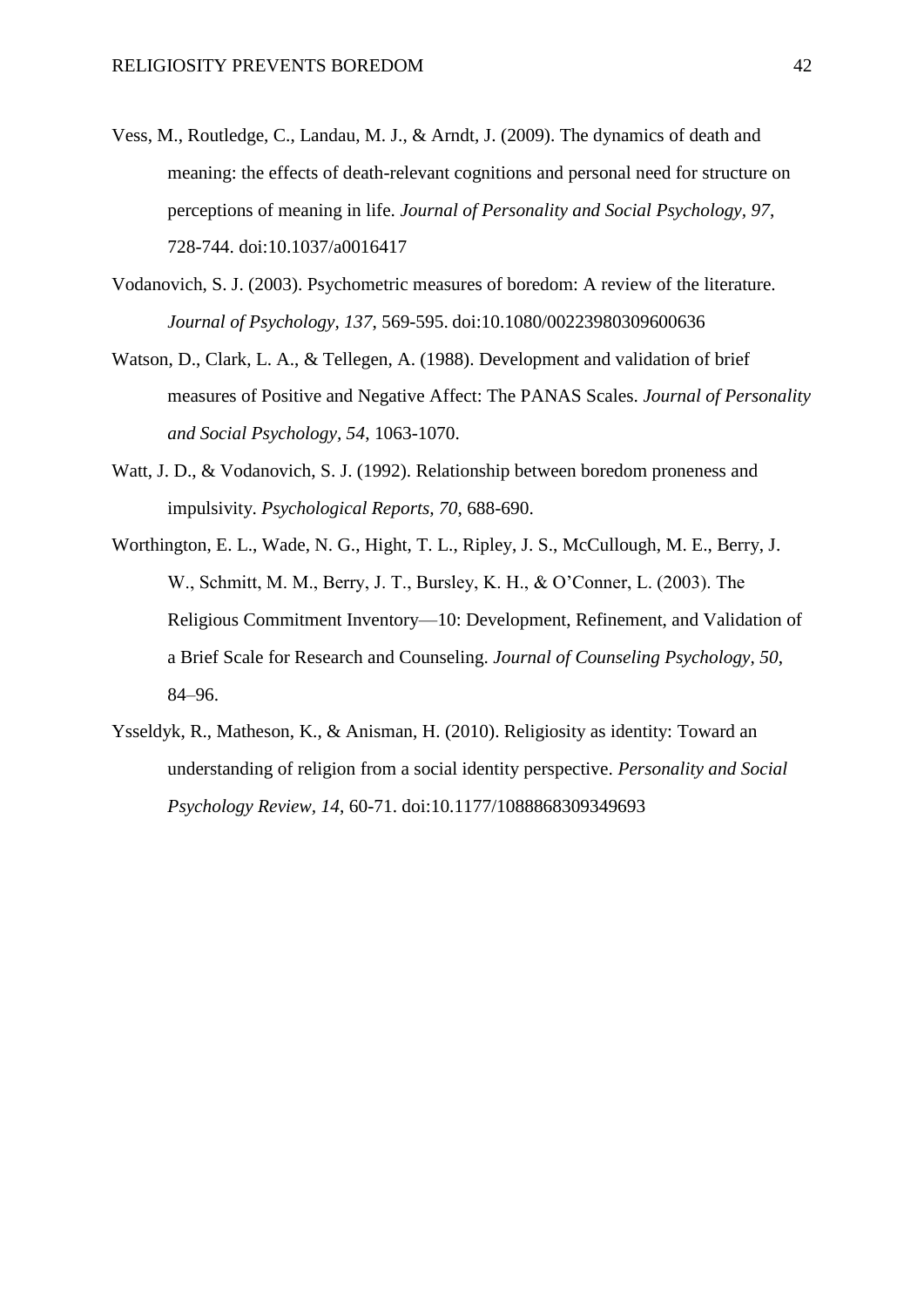|                |                            | 2            |                  | 3            |                          | 4                        |                  | 5                |                  | 6                        |                  | $\mathcal{I}$            |                  | 8            |     | 9                        |                          |                  | 10               |              | Affect <sup>b</sup> |  |
|----------------|----------------------------|--------------|------------------|--------------|--------------------------|--------------------------|------------------|------------------|------------------|--------------------------|------------------|--------------------------|------------------|--------------|-----|--------------------------|--------------------------|------------------|------------------|--------------|---------------------|--|
|                |                            | $\mathbf{r}$ | $\boldsymbol{N}$ | $\mathbf{r}$ | $\boldsymbol{N}$         |                          | $\boldsymbol{N}$ | $\boldsymbol{r}$ | $\boldsymbol{N}$ | $\boldsymbol{r}$         | $\boldsymbol{N}$ | $\mathbf{r}$             | $\boldsymbol{N}$ | $\mathbf{r}$ | N   | $\mathbf{r}$             | $\boldsymbol{N}$         | $\boldsymbol{r}$ | $\boldsymbol{N}$ | $\mathbf{r}$ | $\boldsymbol{N}$    |  |
|                | Religiosity <sup>a,b</sup> | $.75**$      | 296              | $.61***$     | 290                      | $-13*$                   | 296              | $-13*$           | 296              | $.29**$                  | 294              | $-.03$                   | 293              | $-.08$       | 294 | $.19**$                  | 294                      | .10              | 293              | .10          | 293                 |  |
| $\overline{2}$ | Rel. belief                |              | ٠                | $.77**$      | 318                      | $-.17**$                 | 324              | $-.19**$         | 324              | $.39**$                  | 320              | .03                      | 320              | $-.01$       | 320 | $.32**$                  | 320                      | $-.00$           | 320              | $.19**$      | 320                 |  |
| 3              | Rel. commitment            |              |                  |              | $\overline{\phantom{a}}$ | $-.21**$                 | 318              | $-.11*$          | 318              | $.43**$                  | 314              | .05                      | 314              | .04          | 314 | $.22**$                  | 314                      | $-.02$           | 314              | $.14*$       | 314                 |  |
| 4              | Boredom proneness          |              |                  |              |                          | $\overline{\phantom{a}}$ |                  | $.70**$          | 324              | $-45**$                  | 320              | $.28**$                  | 320              | $-.08$       | 320 | .03                      | 320                      | .07              | 320              | $-43**$      | 320                 |  |
| 5.             | Harthouse boredom          |              |                  |              |                          |                          |                  | ۰.               |                  | $-53**$                  | 320              | $.37**$                  | 320              | $-.17**$     | 320 | .03                      | 320                      | .01              | 320              | $-.54**$     | 320                 |  |
|                | proclivity scale           |              |                  |              |                          |                          |                  |                  |                  |                          |                  |                          |                  |              |     |                          |                          |                  |                  |              |                     |  |
| 6              | Meaning presence           |              |                  |              |                          |                          |                  |                  |                  | $\overline{\phantom{a}}$ |                  | $-.29**$                 | 318              | $.14*$       | 320 | $.17**$                  | 320                      | $-.07$           | 318              | $.46**$      | 318                 |  |
|                | Meaning search             |              |                  |              |                          |                          |                  |                  |                  |                          |                  | $\overline{\phantom{a}}$ |                  | $.14*$       | 318 | $.23**$                  | 318                      | $-.05$           | 320              | $-.17**$     | 320                 |  |
| 8              | Need for cognition         |              |                  |              |                          |                          |                  |                  |                  |                          |                  |                          |                  | $\sim$       |     | $.15**$                  | 320                      | $-.39**$         | 318              | $.13*$       | 318                 |  |
| 9              | Faith in intuition         |              |                  |              |                          |                          |                  |                  |                  |                          |                  |                          |                  |              |     | $\overline{\phantom{a}}$ | $\overline{\phantom{a}}$ | $-.068$          | 318              | $.17**$      | 318                 |  |
| 10             | Need for structure         |              |                  |              |                          |                          |                  |                  |                  |                          |                  |                          |                  |              |     |                          |                          |                  |                  | $-.06$       | 320                 |  |

Table 1: *Correlation Matrix of Measures in Study 2*

*Note*:  $* p \le 0.05$ ,  $** p \le 0.01$ ;  $*-1$  = nonreligious, 1 = religious; <sup>b</sup> Correlations reflect standardized regression coefficients. <sup>b</sup> Higher score indicate more

positive (and less negative) affect.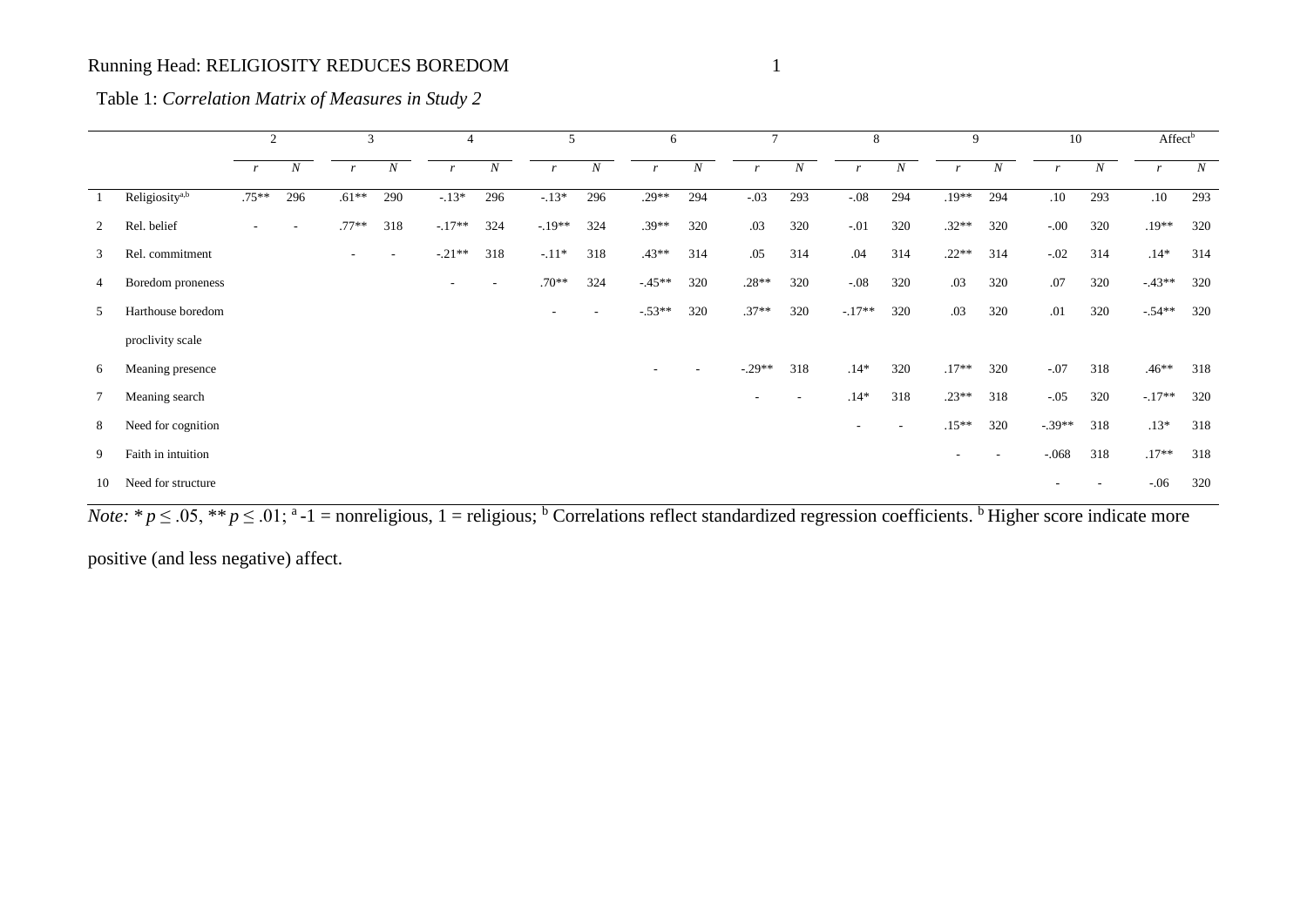# RELIGIOSITY PREVENTS BOREDOM 44

Figure 1: *Religiosity, Presence of Meaning in Life, Boredom Proneness, and Search for Meaning in Life (Study 2)*



*Note*: \*  $p \le 0.05$ , \*\*  $p \le 0.01$ , \*\*\*  $p \le 0.01$ ; sequential indirect effect:  $B = -0.111$ ,  $SE = 0.036$ ,  $-0.191 \le B_{95} \le -0.051$ , or  $B' = -0.060$ ,  $SE = 0.024$ , - $0.121 \leq B_{95} \leq -0.023$ .